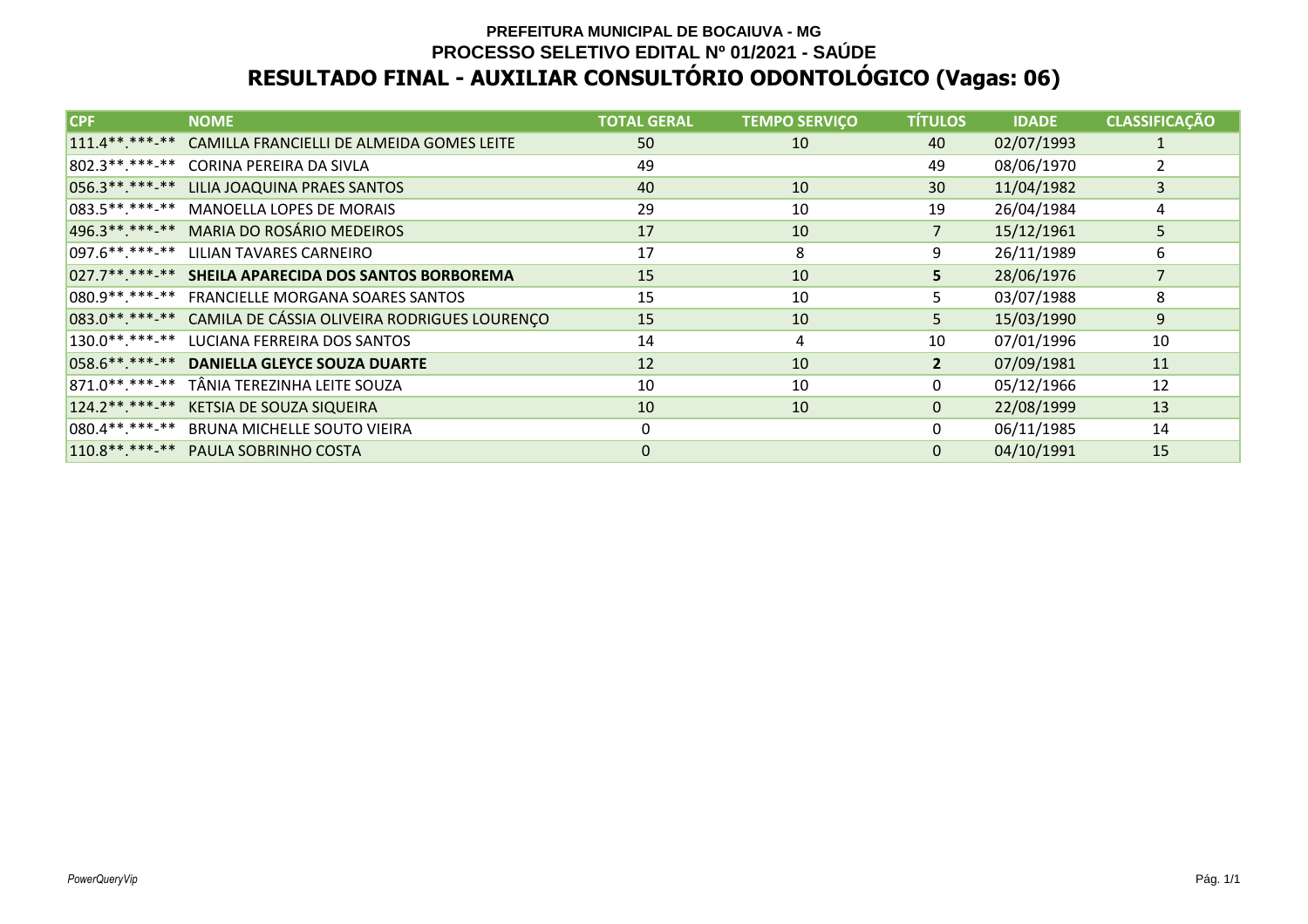| <b>PORTADORES DE NECESSIDADES ESPECIAIS</b> |                                            |                    |                      |                |               |                      |  |  |
|---------------------------------------------|--------------------------------------------|--------------------|----------------------|----------------|---------------|----------------------|--|--|
| CPF                                         | NOME                                       | <b>TOTAL GERAL</b> | <b>TEMPO SERVICO</b> | <b>TITULOS</b> | <b>IDADE</b>  | <b>CLASSIFICACÃO</b> |  |  |
|                                             | 110.0**.***-** PAULO DE TARSO ALVES XAVIER | 10                 |                      |                | 10 12/05/2003 |                      |  |  |

| <b>LISTA GERAL</b> |                                                       |                    |                      |                |              |                      |  |  |  |  |
|--------------------|-------------------------------------------------------|--------------------|----------------------|----------------|--------------|----------------------|--|--|--|--|
| CPF                | <b>NOME</b>                                           | <b>TOTAL GERAL</b> | <b>TEMPO SERVIÇO</b> | <b>TÍTULOS</b> | <b>IDADE</b> | <b>CLASSIFICAÇÃO</b> |  |  |  |  |
| 153.0 ** *** -**   | <b>MARIA HELENA DOS SANTOS</b>                        | 42                 |                      | 42             | 28/12/1970   | $\mathbf{1}$         |  |  |  |  |
| $075.4******$      | MICHELE FIDELIS DE ARAUJO                             | 37                 | 10                   | 27             | 03/03/1986   | 2                    |  |  |  |  |
| 065.4**.***-**     | LUCIMAR MACIEL FONSECA SANTOS                         | 23                 | $\overline{4}$       | 19             | 02/11/1974   | 3                    |  |  |  |  |
|                    | 046.6**.***-** ANNE CRISTINA DAMASCENO                | 23                 | 3                    | 20             | 21/06/1975   | 4                    |  |  |  |  |
|                    | 073.5 **. ***- ** CLAUDILENA APARECIDA TEIXEIRA SILVA | 21                 | $\mathbf{1}$         | 20             | 07/04/1982   | 5                    |  |  |  |  |
| 065.6 ** *** -**   | MARIA APARECIDA SILVA MIRANDA                         | 20                 | 10                   | 10             | 14/05/1982   | 6                    |  |  |  |  |
|                    | 009.4**.***-** GILMAR FRANCISCO DE ARAUJO             | 20                 |                      | 20             | 05/07/1958   | $\overline{7}$       |  |  |  |  |
| $103.0*********$   | SIMONE DE JESUS SILVA DE ANDRADE                      | 16                 |                      | 16             | 01/11/1984   | 8                    |  |  |  |  |
| 839.7 ** *** -**   | IVANILDE TEREZINHA AMORIM OLIVEIRA                    | 12                 | 10                   | $2^{\circ}$    | 11/05/1968   | 9                    |  |  |  |  |
| 081.6 **. ***-**   | LUCIANA APARECIDA BORGES MAIA                         | 12                 |                      | 12             | 28/04/1986   | 10                   |  |  |  |  |
| 119.9 ** ***-**    | JESSICA LARISSA SILVA DE SOUZA                        | 12                 |                      | 12             | 01/10/1999   | 11                   |  |  |  |  |
|                    | 017.8 **. ***-** ANDREZA VIEIRA ARCHANJO              | 11                 | 6                    | 5              | 08/05/1994   | 12                   |  |  |  |  |
|                    | 006.0**.***-** IVANETE DAS GRAÇAS VIEIRA              | 10                 | 10                   | $\mathbf{0}$   | 07/08/1965   | 13                   |  |  |  |  |
| 655.7**.***-**     | LOURDES DE FATIMA DA SILVA                            | 10                 | 10                   | 0              | 21/05/1966   | 14                   |  |  |  |  |
|                    | 757.9**.***-** VIRGINIA DO SOCORRO SANTOS             | 10                 | 10                   | $\mathbf{0}$   | 22/04/1968   | 15                   |  |  |  |  |
| 747.0 ** *** -**   | IRENE APARECIDA GONÇALVES                             | 10                 | 10                   | 0              | 28/08/1968   | 16                   |  |  |  |  |
|                    | 779.5**.***-** VANIA PATRICIA ALMEIDA DE SOUZA        | 10                 | 10                   | $\mathbf{0}$   | 12/05/1970   | 17                   |  |  |  |  |
| 702.7**.***-**     | ELIANE ALVES DE SOUZA                                 | 10                 | 10                   | 0              | 19/02/1972   | 18                   |  |  |  |  |
| 920.7**.***-**     | MONICA APARECIDA DUARTE OLIVEIRA                      | 10                 | 10                   | $\mathbf{0}$   | 10/05/1975   | 19                   |  |  |  |  |
| $013.5*********$   | NEIDE APARECIDA SOUZA                                 | 10                 | 10                   | 0              | 11/10/1976   | 20                   |  |  |  |  |
| 006.7**.***-**     | CLÁUDIA EUNICE PEREIRA BARBOSA                        | 10                 | 10                   | $\Omega$       | 02/06/1977   | 21                   |  |  |  |  |
| 075.8 ** *** -**   | <b>MARIA MARCILENE ALVES SANTOS</b>                   | 10                 | 10                   | 0              | 07/11/1977   | 22                   |  |  |  |  |
| 040.9 ** *** -**   | MARCIA BEATRIZ DE SOUZA                               | 10                 | 10                   | $\mathbf{0}$   | 20/04/1978   | 23                   |  |  |  |  |
| 058.1 ** ***-**    | RENILDA PEREIRA                                       | 10                 | 10                   | 0              | 01/05/1979   | 24                   |  |  |  |  |
| 040.5 **. ***-**   | ROSELY APARECIDA ANDRADE FURTADO                      | 10                 | 10                   | $\mathbf{0}$   | 08/09/1979   | 25                   |  |  |  |  |
|                    | 046.9 ** .*** -** SINARA MARIA SILVA CARVALHO         | 10                 | 10                   | $\mathbf{0}$   | 01/01/1980   | 26                   |  |  |  |  |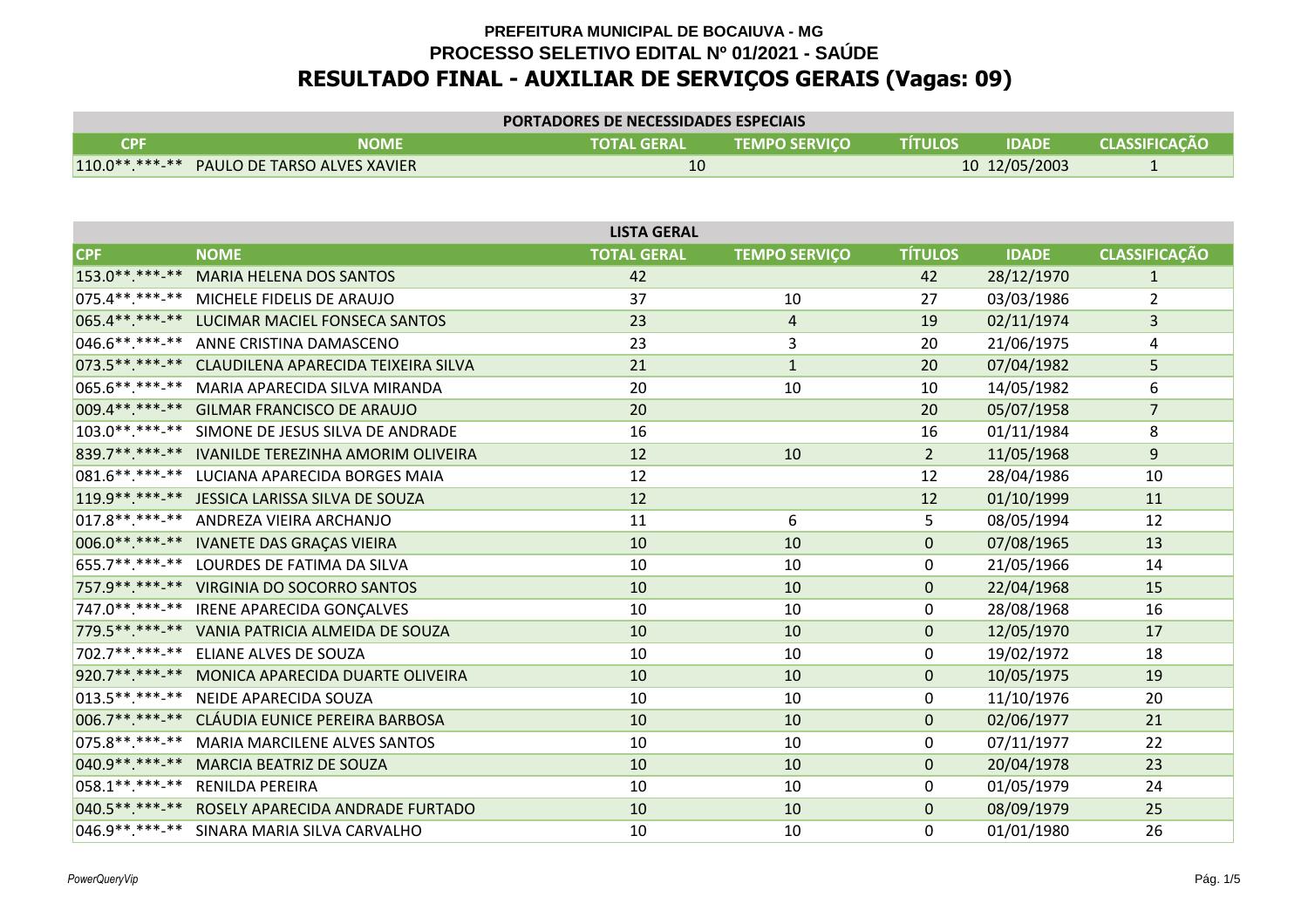| <b>CPF</b>            | <b>NOME</b>                                                | <b>TOTAL GERAL</b> | <b>TEMPO SERVIÇO</b> | <b>TÍTULOS</b> | <b>IDADE</b> | <b>CLASSIFICAÇÃO</b> |
|-----------------------|------------------------------------------------------------|--------------------|----------------------|----------------|--------------|----------------------|
| $071.2*********$      | <b>HERLAINE SANTIAGO DE JESUS</b>                          | 10                 | 10                   | $\mathbf{0}$   | 30/09/1980   | 27                   |
|                       | 052.7**.***-** ÉRIKA SOLANGE CARVALHO SILVA                | 10                 | 10                   | $\mathbf{0}$   | 30/10/1981   | 28                   |
|                       | 073.7**.***-** VANDA VELOSO SOUZA                          | 10                 | 10                   | $\mathbf{0}$   | 03/12/1981   | 29                   |
|                       | 079.0**.***-** ROSILEIA APARECIDA DE SOUZA SANTOS          | 10                 | 10                   | $\mathbf{0}$   | 07/10/1982   | 30                   |
|                       | 091.9 ** .*** -** ANNA LÚCIA DUARTE OLIVEIRA DE BRITO      | 10                 | 10                   | $\mathbf{0}$   | 14/10/1982   | 31                   |
|                       | 096.4**.***-** ELUCIANA DE JESUS OLIVEIRA                  | 10                 | 10                   | $\mathbf{0}$   | 03/03/1983   | 32                   |
|                       | 072.5 ** ***- ** CASSIA PATRICIA SOARES VIEIRA             | 10                 | 10                   | $\mathbf 0$    | 20/03/1983   | 33                   |
|                       | 073.5**.***-** LUCIANNA DE FÁTIMA TEIXEIRA SILVA           | 10                 | 10                   | 0              | 03/09/1983   | 34                   |
|                       | 074.5 ** ***-** ANA MARIA PEREIRA CRUZ                     | 10                 | 10                   | $\mathbf{0}$   | 30/10/1983   | 35                   |
|                       | 074.0**.***-** LILIANNE APARECIDA RIBEIRO                  | 10                 | 10                   | 0              | 01/09/1985   | 36                   |
|                       | 068.4**.***-** FABIANA DE OLIVEIRA                         | 10                 | 10                   | $\mathbf{0}$   | 19/10/1985   | 37                   |
|                       | 095.8**.***-** KELLYANNE SANTOS SOARES                     | 10                 | 10                   | 0              | 12/04/1987   | 38                   |
|                       | 102.5**.***-** TATIANNE DE SOUZA OLIVEIRA                  | 10                 | 10                   | $\mathbf{0}$   | 10/05/1987   | 39                   |
|                       | 093.7**.***-** EDIMEIA FERNANDA DIAS LEITE                 | 10                 | 10                   | 0              | 23/05/1989   | 40                   |
|                       | 119.3**.***-** ADRIELLE BARBOSA SOUZA                      | 10                 | 10                   | $\mathbf{0}$   | 22/11/1991   | 41                   |
|                       | 114.2**.***-** GILSILENE DA SILVA SANTOS                   | 10                 | 10                   | 0              | 15/06/1992   | 42                   |
|                       | 098.8**.***-** FYAMA MELROLY DURÃES DA SILVA DIAS SIQUEIRA | 10                 | 10                   | $\Omega$       | 10/04/1996   | 43                   |
|                       | 073.6**.***-** EVA CHRISTIANA DE SOUZA                     | 10                 |                      | 10             | 12/06/1983   | 44                   |
|                       | 110.0**.***-** PAULO DE TARSO ALVES XAVIER                 | 10                 |                      | 10             | 12/05/2003   | 45                   |
|                       | 329.6**.***-** IRLENE APARECIDA PEREIRA SOUZA              | 8                  | 8                    | 0              | 26/10/1982   | 46                   |
|                       | 108.6**.***-** JANAINA FERREIRA DE OLIVEIRA                | $\bf 8$            |                      | 8              | 23/06/1989   | 47                   |
|                       | 065.8**.***-** VALDECI CORREA DE LIMA                      | 6                  | 6                    | 0              | 31/10/1969   | 48                   |
|                       | 013.2 ** .***-** HERICA MARIA DE SOUZA PEIXOTO             | 5                  |                      | 5              | 23/09/1982   | 49                   |
|                       | 702.4**.***-** NATHÁLIA TEIXEIRA BARBOSA                   | 4                  | 4                    | $\mathbf{0}$   | 01/08/1999   | 50                   |
|                       | 886.8**.***-** ANA MARIA ANDRADE DE JESUS                  | $\overline{a}$     |                      | $\overline{4}$ | 11/08/1965   | 51                   |
|                       | 052.8 * * .* * - * * MARIA APARECIDA TEOTÔNIO DA SILVA     | 4                  |                      | 4              | 24/03/1978   | 52                   |
|                       | 082.8**.***-** ADÉLIA FONSECA SANTANA                      | $\overline{4}$     |                      | $\overline{4}$ | 27/05/1988   | 53                   |
| 072.9 * * * * * - * * | ELIANE PEREIRA DOS SANTOS                                  | $\mathbf{3}$       | 3                    | $\mathbf{0}$   | 13/08/1981   | 54                   |
|                       | 126.4**.***-** MARCOS VINICIUS GONÇALVES ALVES             | $\overline{2}$     |                      | $\overline{2}$ | 29/01/1994   | 55                   |
|                       | 024.4**.***-** MARIA DELMA PIMENTA                         | $\mathbf{1}$       | $\mathbf{1}$         | $\mathbf 0$    | 02/02/1960   | 56                   |
|                       | 673.7**.***-** JOAQUIM SANTOS BARBOSA                      | $\pmb{0}$          |                      | $\mathbf{0}$   | 27/04/1959   | 57                   |
|                       | 565.1**.***-** LIDIA TEIXEIRA DE SOUZA                     | 0                  |                      | $\mathbf{0}$   | 06/09/1964   | 58                   |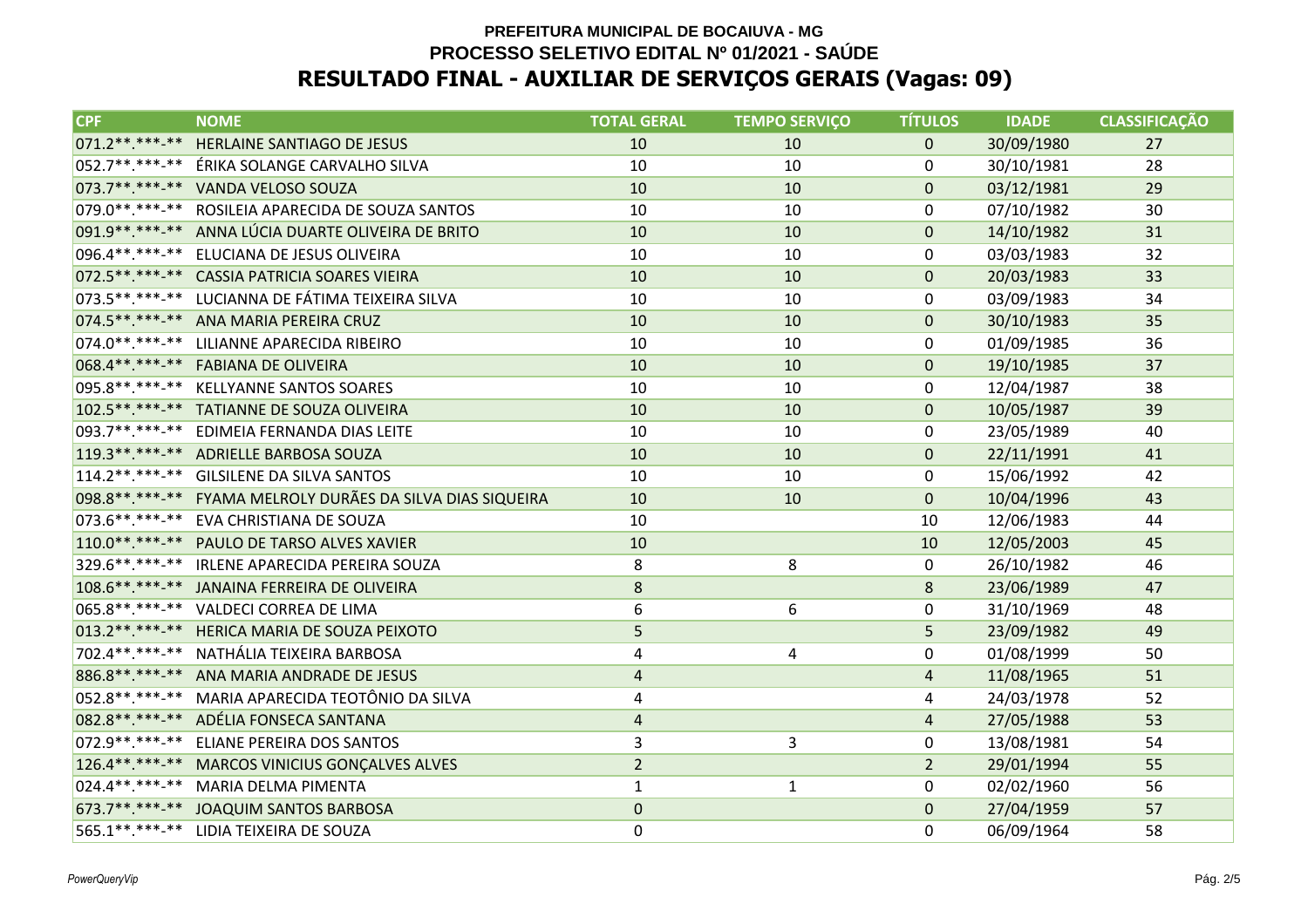| <b>CPF</b>                   | <b>NOME</b>                                       | <b>TOTAL GERAL</b> | <b>TEMPO SERVIÇO</b> | <b>TÍTULOS</b> | <b>IDADE</b> | <b>CLASSIFICAÇÃO</b> |
|------------------------------|---------------------------------------------------|--------------------|----------------------|----------------|--------------|----------------------|
| 006.0**.***-**               | LUCIMARA DE JESUS CALDEIRA                        | $\overline{0}$     |                      | $\mathbf{0}$   | 13/08/1967   | 59                   |
|                              | 818.2**.***-** VANIA MARQUES RODRIGUES            | 0                  |                      | 0              | 29/01/1968   | 60                   |
|                              | 840.0**.***-** ELENILDE DE JESUS GONZAGA          | $\pmb{0}$          |                      | $\mathbf{0}$   | 11/06/1969   | 61                   |
|                              | 733.8 **. ***- ** PATRÍCIA JORGE                  | 0                  |                      | 0              | 02/04/1970   | 62                   |
|                              | 133.0**.***-** CLAUDIA REGINA DURAES              | $\mathbf 0$        |                      | $\mathbf{0}$   | 01/06/1970   | 63                   |
|                              | 892.7**.***-** MARIA LUCIMARIA FERREIRA BENEVIDES | 0                  |                      | 0              | 07/04/1971   | 64                   |
|                              | 986.1**.***-** MARIA NAIR LOPES DURÃES            | $\mathbf 0$        |                      | $\mathbf{0}$   | 25/03/1972   | 65                   |
|                              | 785.8**.***-** AULECIR DE FARIAS                  | 0                  |                      | 0              | 25/02/1974   | 66                   |
| 048.0 ** *** -**             | EDNA TERESINHA VIEIRA SOUZA                       | $\pmb{0}$          |                      | $\mathbf 0$    | 13/01/1975   | 67                   |
| 057.3 ** *** -**             | LUCIMARA DE JESUS VIEIRA                          | 0                  |                      | 0              | 03/08/1975   | 68                   |
|                              | 057.5** ***-** MIRIAM GONCALVES DOS SANTOS        | $\pmb{0}$          |                      | $\mathbf{0}$   | 20/02/1977   | 69                   |
| $ 057.0*********$            | ROSANGELA APARECIDA MOREIRA                       | 0                  |                      | 0              | 15/07/1977   | 70                   |
|                              | 032.5**.***-** MARIA DE FÁTIMA DOS REIS           | $\pmb{0}$          |                      | $\mathbf{0}$   | 21/08/1978   | 71                   |
| $062.6*********$             | ELAINE CRISTINA DA SILVA                          | 0                  |                      | 0              | 21/04/1979   | 72                   |
| 051.1**.***-** REJANE PESSOA |                                                   | $\pmb{0}$          |                      | $\mathbf 0$    | 13/06/1979   | 73                   |
|                              | 000.5**.***-** IVANILDE DAS DORES SANTOS          | 0                  |                      | $\Omega$       | 28/04/1980   | 74                   |
|                              | 058.2**.***-** ROSIANE APARECIDA DE JESUS         | $\pmb{0}$          |                      | $\mathbf 0$    | 28/04/1980   | 75                   |
|                              | 057.6**.***-** VALERIA FERREIRA NUNES             | 0                  |                      | 0              | 07/08/1980   | 76                   |
|                              | 059.8 **. ***- ** ASTERIO JOSÉ DOS REIS           | $\pmb{0}$          |                      | $\mathbf 0$    | 31/08/1980   | 77                   |
|                              | 067.6**.***-** MAURÍCIO DIVINO VIEIRA SANTOS      | 0                  |                      | 0              | 12/02/1981   | 78                   |
|                              | 061.4**.***-** MARLEY SOARES DE ALMEIDA           | $\pmb{0}$          |                      | $\mathbf 0$    | 18/05/1981   | 79                   |
| 304.1**.***-**               | FABIANNA DE CASSIA RODRIGUES MAIA                 | 0                  |                      | 0              | 14/06/1981   | 80                   |
|                              | 062.4**.***-** RENATA RODRIGUES DA SILVA LOPES    | $\pmb{0}$          |                      | $\Omega$       | 17/07/1981   | 81                   |
| $015.4******$                | PATRICIA DURAES OLIVEIRA                          | 0                  |                      | $\Omega$       | 29/09/1981   | 82                   |
|                              | 595.5**.***-** ANNA LUCIA SIMAO DE SOUZA          | $\mathbf 0$        |                      | $\Omega$       | 23/03/1982   | 83                   |
|                              | 054.8**.***-** JACQUELINE GUEDES LOPES            | 0                  |                      | 0              | 23/05/1982   | 84                   |
|                              | 069.7** ***-** ROSYANNE APARECIDA FRANÇA          | $\pmb{0}$          |                      | $\mathbf{0}$   | 21/06/1982   | 85                   |
| $060.2*********$             | ERIKA APARECIDA CARDOSO ALVES                     | 0                  |                      | 0              | 15/07/1982   | 86                   |
| 069.7**.***-**               | RUMMENIGGE TADEI SANTOS                           | $\mathbf 0$        |                      | $\mathbf{0}$   | 09/08/1982   | 87                   |
| $054.2*********$             | LILIANE CRISTINA DA SILVA                         | 0                  |                      | 0              | 27/09/1982   | 88                   |
|                              | 061.1**.***-** MAURICIO THIAGO DA SILVA           | $\pmb{0}$          |                      | $\mathbf{0}$   | 25/12/1983   | 89                   |
|                              | 095.6 **. ***-** EMANUELLE MARIA JOSE PEREIRA     | 0                  |                      | 0              | 19/03/1984   | 90                   |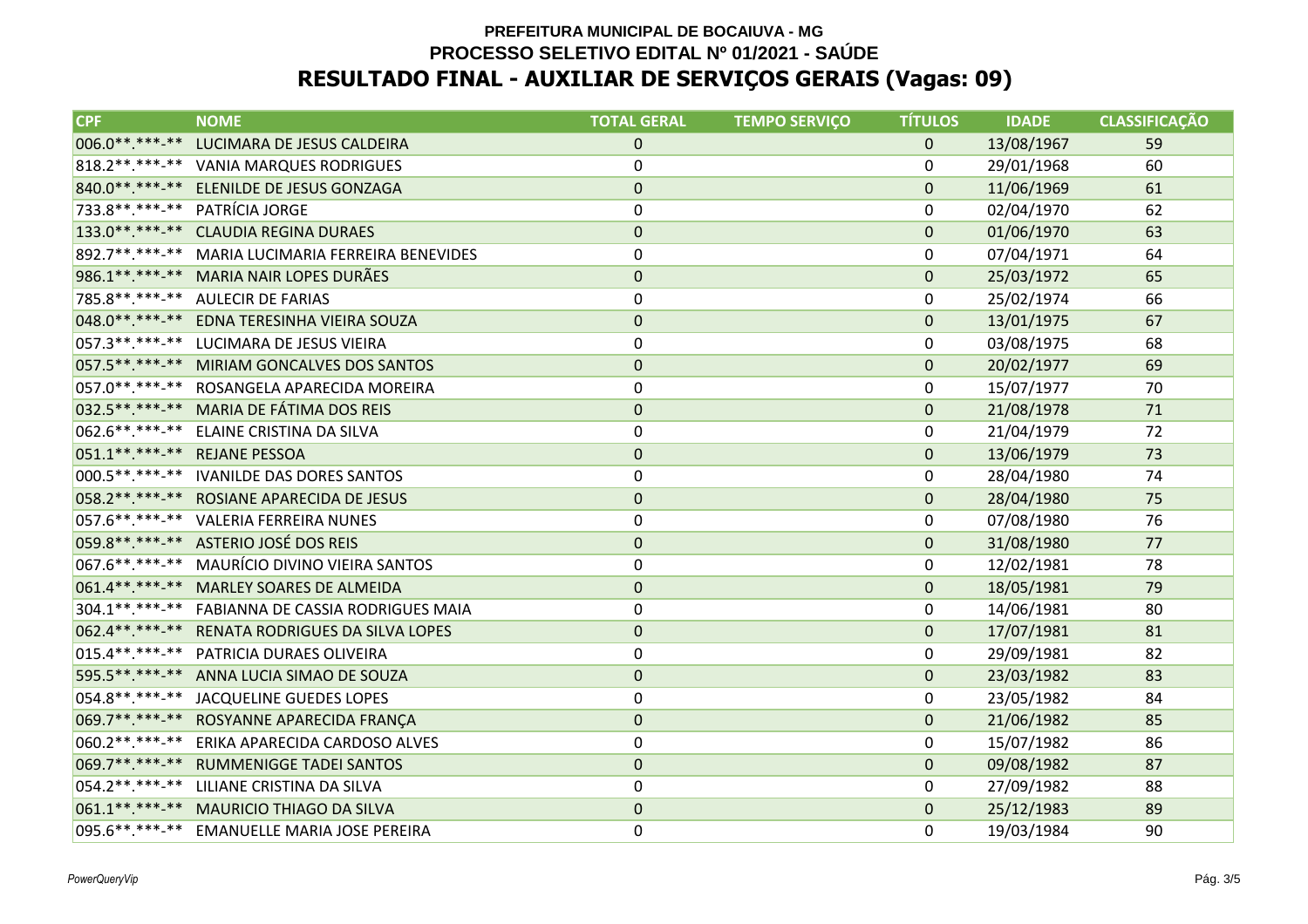| <b>CPF</b>       | <b>NOME</b>                                         | <b>TOTAL GERAL</b> | <b>TEMPO SERVIÇO</b> | <b>TÍTULOS</b> | <b>IDADE</b> | <b>CLASSIFICAÇÃO</b> |
|------------------|-----------------------------------------------------|--------------------|----------------------|----------------|--------------|----------------------|
|                  | 061.4**.***-** CARLA FERNANDA DURÃES VELOSO         | $\mathbf{0}$       |                      | $\mathbf{0}$   | 27/11/1984   | 91                   |
|                  | 077.0**.***-** AUDIMEIA DOS SANTOS FERREIRA         | 0                  |                      | 0              | 14/02/1985   | 92                   |
|                  | 090.8**.***-** KELLY BEATRIZ LOPES SANTOS SILVA     | $\pmb{0}$          |                      | $\mathbf 0$    | 25/04/1985   | 93                   |
|                  | 098.7**.***-** ANA PAULA RAMOS DUARTE               | 0                  |                      | 0              | 25/12/1985   | 94                   |
|                  | 086.0**.***-** MARIA FERNANDA DA CRUZ SOARES        | $\pmb{0}$          |                      | $\mathbf{0}$   | 10/01/1986   | 95                   |
|                  | 099.0**.***-** FERNANDA MENDES MORAIS               | 0                  |                      | 0              | 01/11/1986   | 96                   |
|                  | 104.8**.***-** FABRÍCIA RODRIGUES MAIA              | $\pmb{0}$          |                      | $\mathbf 0$    | 22/11/1986   | 97                   |
|                  | 081.4**.***-** SAMARA VIEIRA DO NASCIMENTO CARDOSO  | 0                  |                      | 0              | 04/12/1986   | 98                   |
|                  | 092.7**.***-** APARECIDA DE JESUS AQUINO            | $\pmb{0}$          |                      | $\Omega$       | 06/10/1987   | 99                   |
|                  | 089.4**.***-** TACIANNA SOUZA SANTOS                | 0                  |                      | 0              | 26/02/1988   | 100                  |
|                  | 096.3**.***-** CLAUDIANE FERREIRA DOS SANTOS        | $\pmb{0}$          |                      | $\mathbf 0$    | 06/11/1988   | 101                  |
|                  | 106.6**.***-** ANA PAULA DA CONCEIÇÃO BARBOSA       | 0                  |                      | 0              | 24/12/1988   | 102                  |
|                  | 113.2**.***-** PATRÍCIA MARTINS SILVA REIS          | $\mathbf 0$        |                      | 0              | 09/02/1989   | 103                  |
| 093.2 ** *** -** | KELLE CRISTINA COSTA MARQUES                        | 0                  |                      | 0              | 22/05/1989   | 104                  |
|                  | 112.6**.***-** FLAVIA MILENE DIAS                   | $\pmb{0}$          |                      | $\mathbf 0$    | 16/03/1990   | 105                  |
|                  | 113.5**.***-** ANGELA GOMES CAMPOS                  | 0                  |                      | 0              | 17/04/1990   | 106                  |
|                  | 105.8** ***-** IRLENE SANTOS FERREIRA               | $\pmb{0}$          |                      | $\mathbf{0}$   | 07/08/1990   | 107                  |
|                  | 090.9**.***-** ANGELICA MARCILINA GONÇALVES BARROSO | 0                  |                      | 0              | 01/02/1991   | 108                  |
|                  | 110.7**.***-** AMANDA DE SOUZA FERREIRA             | $\pmb{0}$          |                      | $\mathbf 0$    | 25/01/1992   | 109                  |
| $118.9******$    | DANIELLA SANTOS SIMAO INACIO                        | 0                  |                      | 0              | 26/02/1992   | 110                  |
|                  | 107.5**.***-** JÉSSICA FERNANDA ALVES DE OLIVEIRA   | $\pmb{0}$          |                      | $\mathbf{0}$   | 14/11/1992   | 111                  |
| $125.1******$    | <b>RAISSA RODRIGUES FERREIRA</b>                    | 0                  |                      | 0              | 25/01/1993   | 112                  |
|                  | 131.0**.***-** MARIA EMANUELLE DAMAS                | $\pmb{0}$          |                      | $\mathbf 0$    | 18/05/1993   | 113                  |
|                  | 122.0**.***-** ANDERSON SILVA REIS                  | 0                  |                      | 0              | 27/07/1994   | 114                  |
|                  | 120.3**.***-** ANA MARIA PEREIRA ALKMIM             | $\mathbf 0$        |                      | $\mathbf{0}$   | 04/04/1995   | 115                  |
|                  | 124.9 **. ***- ** WANESSA DANIELLE PEREIRA LEITE    | 0                  |                      | 0              | 18/07/1995   | 116                  |
|                  | 132.3**.***-** TATIELE CRISTINA SOUZA               | $\pmb{0}$          |                      | $\mathbf 0$    | 02/02/1996   | 117                  |
|                  | 128.6**.***-** IRIS MARIA JOSÉ RIBEIRO RABELO       | 0                  |                      | 0              | 06/05/1996   | 118                  |
| $128.3*********$ | <b>BRUNA SILVA ALMEIDA</b>                          | $\pmb{0}$          |                      | $\mathbf{0}$   | 27/02/1997   | 119                  |
|                  | 137.3**.***-** ARYANNE SILVA REIS                   | 0                  |                      | 0              | 28/09/1997   | 120                  |
|                  | 139.3 **. ***- ** VERÔNICA ALMEIDA DURÃES           | $\pmb{0}$          |                      | $\mathbf 0$    | 16/10/1997   | 121                  |
|                  | 135.2**.***-** MÍRIAM CLARIANE RIBEIRO FRANCISCO    | 0                  |                      | $\Omega$       | 10/04/1998   | 122                  |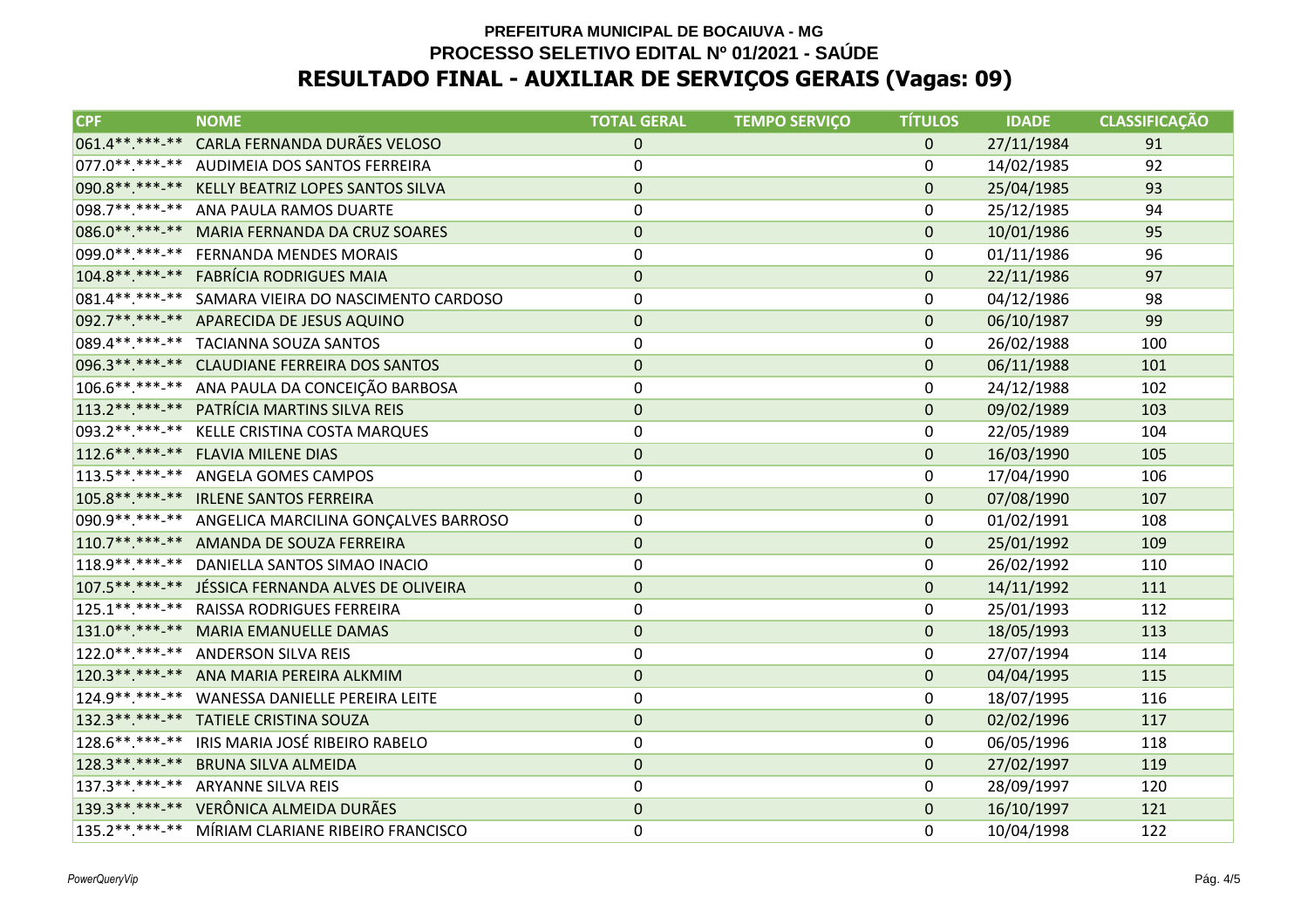| <b>CPF</b>     | <b>NOME</b>                                      | <b>TOTAL GERAL</b> | <b>TEMPO SERVIÇO</b> | <b>TÍTULOS</b> | <b>IDADE</b> | <b>CLASSIFICAÇÃO</b> |
|----------------|--------------------------------------------------|--------------------|----------------------|----------------|--------------|----------------------|
| $137.7******$  | ANA CATARINA XAVIER SANTOS                       | 0                  |                      | $\mathbf{0}$   | 03/07/1998   | 123                  |
| $085.1******$  | IRENE EPONINA DA SILVA REIS                      | 0                  |                      |                | 25/08/1998   | 124                  |
| $133.1******$  | JAINE CARDOSO SILVA                              | 0                  |                      | $\Omega$       | 04/01/1999   | 125                  |
|                | 155.8**.***-** IZABELLA DE SOUZA GONÇALVES       | 0                  |                      | 0              | 06/02/1999   | 126                  |
|                | 139.7**.***-** JOCILENE NATHALIA PINTO GONÇALVES | $\pmb{0}$          |                      | $\Omega$       | 26/10/1999   | 127                  |
| $149.0******$  | KATHELEN LORRANE DE OLIVEIRA SILVA               | 0                  |                      | 0              | 12/02/2000   | 128                  |
| $143.1******$  | <b>FABRICIA GOMES DE OLIVEIRA</b>                | $\mathbf{0}$       |                      | $\Omega$       | 03/03/2000   | 129                  |
| 165.9**.***-** | YAN ALBERT SILVA OLIVEIRA                        | 0                  |                      |                | 05/06/2000   | 130                  |
| 701.9**.***-** | ELIZABETH SANTOS FERREIRA                        | $\pmb{0}$          |                      | $\Omega$       | 20/08/2000   | 131                  |
| 156.0**.***-** | CÁSSIA TAMIRES XAVIER PEREIRA                    | 0                  |                      | 0              | 29/11/2000   | 132                  |
| $141.1******$  | JENNIFER MICAELE RODRIGUES PINTO                 | $\mathbf 0$        |                      | $\mathbf{0}$   | 30/12/2000   | 133                  |
|                | 165.5**.***-** AMANDA SILVA REIS                 | 0                  |                      | 0              | 25/07/2001   | 134                  |
|                | 154.6**.***-** ALBERT DE SOUZA RAMOS             | 0                  |                      | $\Omega$       | 17/06/2003   | 135                  |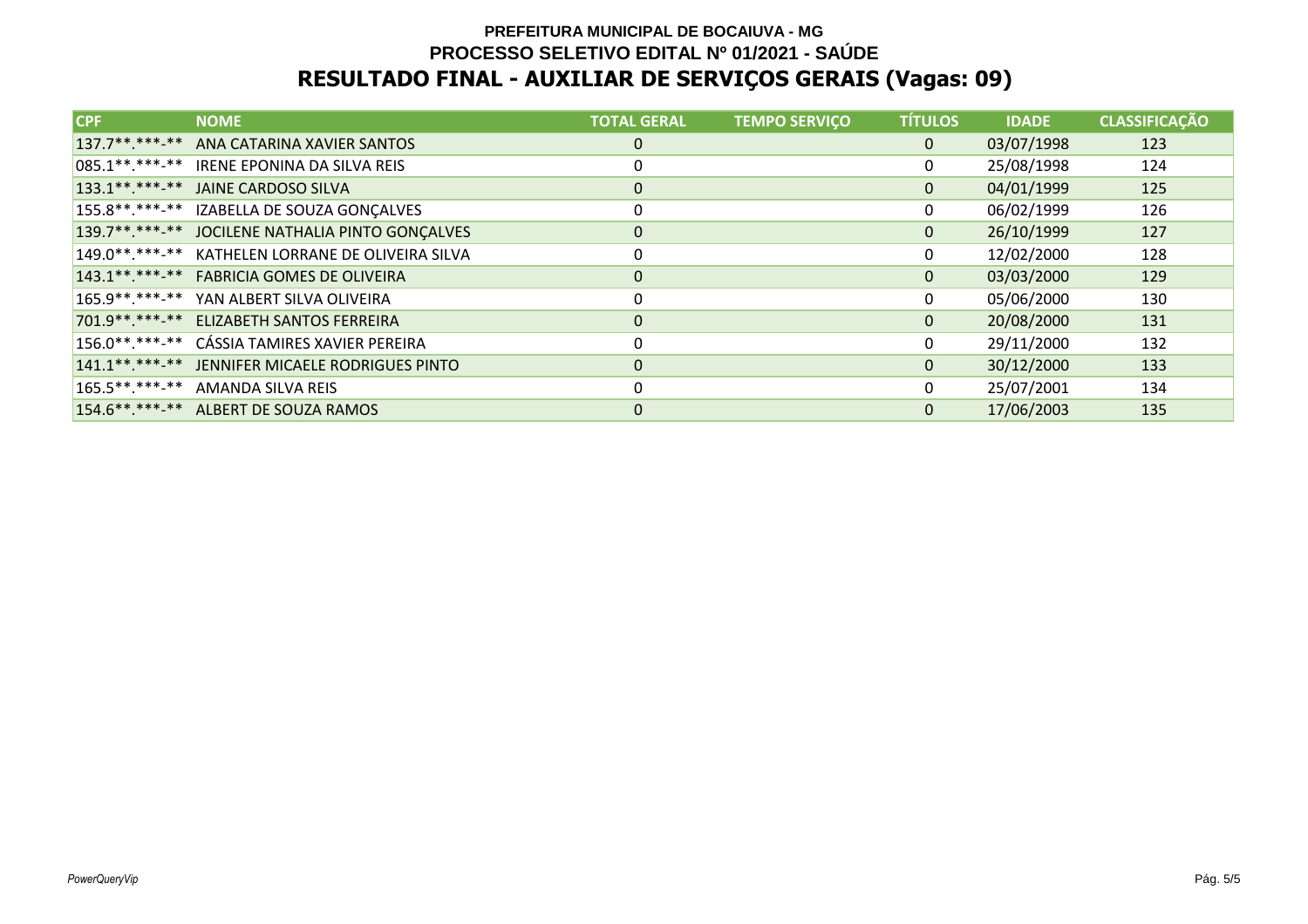# **PREFEITURA MUNICIPAL DE BOCAIUVA - MG PROCESSO SELETIVO EDITAL Nº 01/2021 - SAÚDERESULTADO FINAL - CIRURGIÃO DENTISTA (Vagas: 07)**

| <b>CPF</b>       | <b>NOME</b>                                           | <b>TOTAL GERAL</b> | <b>TEMPO SERVIÇO</b> | <b>TÍTULOS</b> | <b>IDADE</b> | <b>CLASSIFICAÇÃO</b> |
|------------------|-------------------------------------------------------|--------------------|----------------------|----------------|--------------|----------------------|
| 059.9 ** ***-**  | ANDREIA CHRISTIANE AMANCIO MARTINS                    | 31                 | 10                   | 21             | 01/06/1982   |                      |
| $110.2*********$ | DAYANE SOUSA XAVIER                                   | 30                 | 10                   | 20             | 28/03/1991   | 2                    |
|                  | 769.5** ***-** DARTAGNAN SAMARONE CAMPOS              | 24                 | 10                   | 14             | 23/10/1970   | 3                    |
|                  | 109.9**.***-** ESTEPHANE PAULA SILVA NEVES            | 23                 | 10                   | 13             | 05/04/1994   | 4                    |
| $116.3*********$ | VANESSA PIMENTA MACEDO                                | 23                 | 10                   | 13             | 07/08/1996   | 5                    |
|                  | 109.4**.***-** GESSICA PALOMA DIAS FAGUNDES           | 19                 | 9                    | 10             | 23/04/1993   | 6                    |
|                  | 099.9**.***-** CAMILA CAROLINI RODRIGUES              | 17                 | 10                   | 7              | 09/06/1994   | $\overline{7}$       |
|                  | 071.6**.***-** DEIVINIANE FRANCIELE BRAGA             | 16                 | 10                   | 6              | 30/03/1984   | 8                    |
|                  | 659.9** ***-** REGINA THIELLE MARQUES DA SILVA CAMPOS | 15                 |                      | 15             | 21/10/1980   | 9                    |
|                  | 135.6**.***-** LORENA BARBOSA COSTA                   | 13                 | 3                    | 10             | 03/06/1997   | 10                   |
| $124.1******$    | ANA CECILIA RAMOS GONÇALVES                           | 12                 |                      | 12             | 02/10/1995   | 11                   |
| $128.4******$    | MARLY LILIAM LIMA FREITAS                             | 11                 | 9                    | $\overline{2}$ | 05/03/1998   | 12                   |
|                  | 410.5**.***-** FATIMA APARECIDA DE OLIVEIRA SANTOS    | 10                 | 10                   | $\mathbf{0}$   | 05/03/1962   | 13                   |
| $053.7*********$ | <b>IDVON RODRIGUES PEREIRA</b>                        | 10                 | 10                   | 0              | 22/06/1982   | 14                   |
| 023.5 ** *** -** | BRENDHA BARBOSA FRASCAROLI DA SILVA                   | 5                  |                      | 5              | 25/07/1999   | 15                   |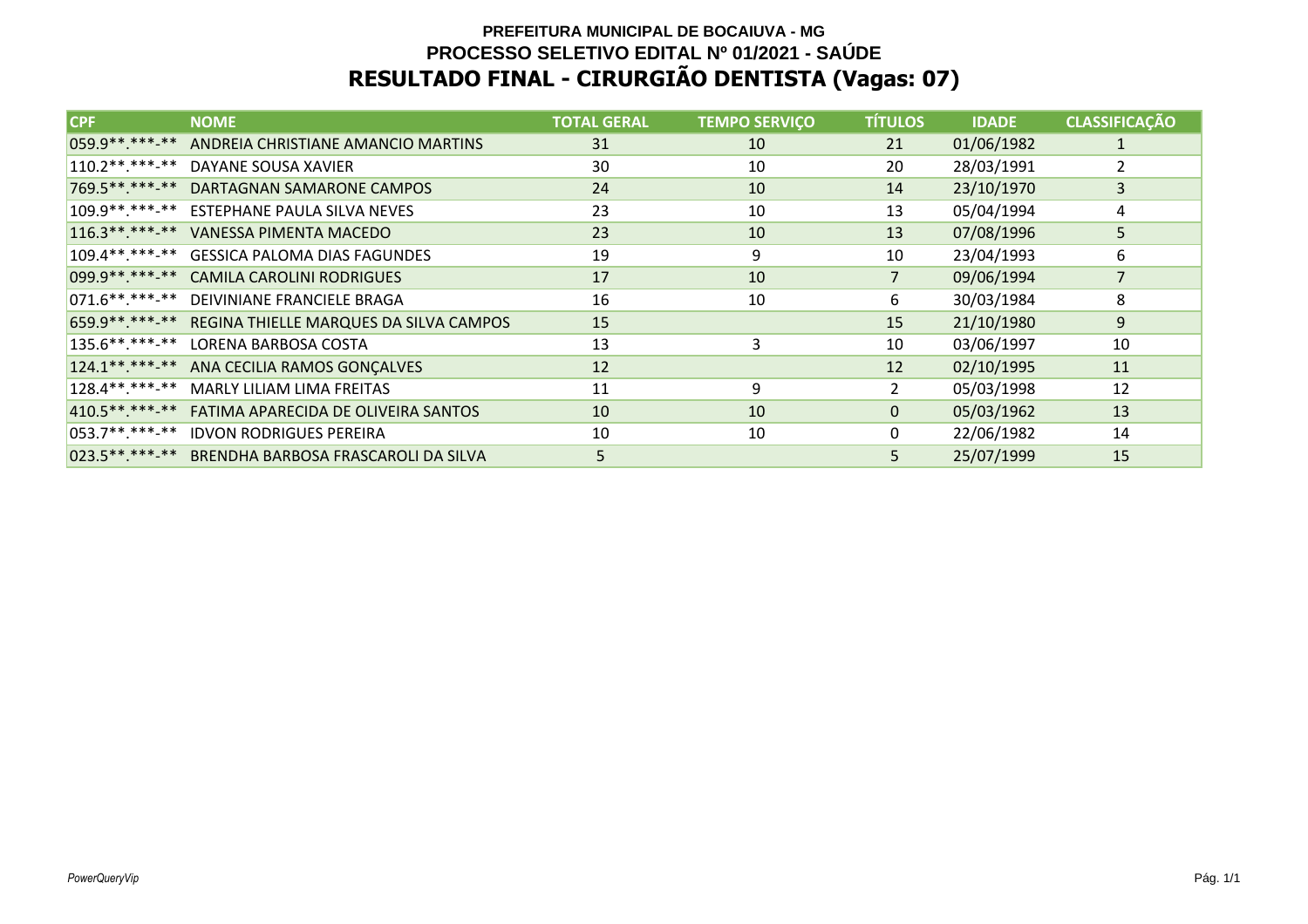### **PREFEITURA MUNICIPAL DE BOCAIUVA - MG PROCESSO SELETIVO EDITAL Nº 01/2021 - SAÚDERESULTADO FINAL - ENFERMEIRO (Vagas: 10)**

| <b>CPF</b>       | <b>NOME</b>                                             | <b>TIPO</b>  | <b>TOTAL GERAL</b> | <b>TEMPO SERVIÇO</b> | <b>TÍTULOS</b> | <b>IDADE</b> | <b>CLASSIFICACÃO</b> |
|------------------|---------------------------------------------------------|--------------|--------------------|----------------------|----------------|--------------|----------------------|
| 098.3 ** *** **  | LARISSA DRUMOND DUARTE                                  |              | 50                 | 10                   | 40             | 31/08/1990   | $\mathbf{1}$         |
| 656.2**.***.**   | MARLI APARECIDA SIQUEIRA                                |              | 35                 | 10                   | 25             | 01/05/1970   | $\overline{2}$       |
|                  | 097.4**.***-** JESSICA CESÁRIO REIS                     |              | 32                 | $\overline{7}$       | 25             | 06/04/1991   | $\overline{3}$       |
|                  | 046.5**.***-** ANNA KARINA DUARTE DE SOUZA              |              | 27                 | 10                   | 17             | 01/07/1979   | 4                    |
|                  | 084.7******* WIVIANE DA COSTA PIMENTA                   |              | 27                 | 10                   | 17             | 06/10/1987   | 5                    |
| 098.3 ** *** **  | CAROLINE TATIANNE RODRIGUES PINTO                       |              | 27                 | 10                   | 17             | 19/05/1989   | 6                    |
|                  | 087.9 ** .*** .** PAULO RICARDO MAIA                    | <b>RURAL</b> | 27                 | 10                   | 17             | 16/09/1989   | $\overline{7}$       |
| 010.9 ** *** **  | KAREN VIVIANNE ALVES BATISTA                            |              | 27                 | 10                   | 17             | 27/10/1993   | 8                    |
|                  | 082.6**.***.** MARCEL VINICIUS BRANDÃO SILVA DOS SANTOS |              | 25                 | 10                   | 15             | 20/11/1985   | $\mathsf 9$          |
|                  | 006.0**.***-** ÁUREA LÚCIA SIQUEIRA COSTA               |              | 24                 | 10                   | 14             | 06/09/1976   | 10                   |
| 036.0 ** *** **  | KARLA DANIELLE FARIA DE ALMEIDA                         |              | 23                 | 10                   | 13             | 12/03/1978   | 11                   |
| $048.7******$    | EDINA MARIA SANTOS ALVES                                |              | 23                 | 10                   | 13             | 04/10/1979   | 12                   |
|                  | 111.7**.***.** JÉSSICA DAYANNE BRAGANÇA FERNANDES       |              | 23                 | 10                   | 13             | 10/03/1993   | 13                   |
|                  | 129.8**.***-** BRUNA ALVES RIBEIRO                      |              | 23                 | 10                   | 13             | 24/03/1996   | 14                   |
|                  | 043.2 ** .*** -** CLÉBER FRANK ALKIMIM DIAS             |              | 21                 | 10                   | 11             | 16/01/1981   | 15                   |
| $119.2*********$ | TARCIANNE RANCIELLE SIQUEIRA SOUZA                      |              | 21                 | 10                   | 11             | 18/07/1993   | 16                   |
|                  | 114.4**.***.** ARYANNE NAYARA SANTOS                    |              | 21                 | 10                   | 11             | 09/06/1994   | 17                   |
|                  | 035.0**.***-** LAURA BETHÂNIA ANDRADE DE SOUZA          |              | 20                 | 10                   | 10             | 06/04/1979   | 18                   |
|                  | 097.6 ** .*** ** SAULO FELIPE DOS SANTOS FERREIRA       |              | 20                 | 10                   | 10             | 12/10/1990   | 19                   |
|                  | 098.2 ** .*** ** IZABELLA FERNANDA DE ARAÚJO SANTOS     |              | 20                 | 10                   | 10             | 27/12/1990   | 20                   |
|                  | 031.8 ** *** ** JÚLIO CÉSAR ARAÚJO LOPES                |              | 19                 | 10                   | 9              | 09/04/1977   | 21                   |
| 070.0 ** *** **  | ARIANNA LETÍCIA COSTA RIBEIRO                           |              | 19                 | 10                   | 9              | 29/07/1983   | 22                   |
| 073.2 ** *** **  | NORBERTO PEREIRA DE SOUZA JÚNIOR                        |              | 19                 | 10                   | 9              | 07/04/1985   | 23                   |
|                  | 107.8**.***-** LUANA LEAL VIVEIROS                      |              | 19                 | 10                   | 9              | 20/06/1991   | 24                   |
|                  | 117.7**.***-** BRENDA LEITE SILVA                       |              | 19                 | 10                   | $\overline{9}$ | 08/11/1993   | 25                   |
|                  | 126.9**.***-** ANA FLÁVIA SOUZA REIS                    |              | 18                 | 3                    | 15             | 05/12/1997   | 26                   |
|                  | 756.4**.***-** ALESSANDRO CÉSAR DE FREITAS              |              | 17                 | 10                   | $\overline{7}$ | 20/11/1974   | 27                   |
| 052.0 ** *** **  | KARLYENNE GOMES CARVALHO                                |              | 17                 | 10                   | $\overline{7}$ | 15/05/1977   | 28                   |
|                  | 014.1**.***-** JOSÉ PEREIRA DOS SANTOS                  |              | 17                 | 10                   | $\overline{7}$ | 10/11/1981   | 29                   |
|                  | 064.7**.***-** EDSON ADILSON BARBOSA SOUZA              |              | 17                 | 10                   | $\overline{7}$ | 28/05/1983   | 30                   |
|                  | 095.6**.***.** JAQUELINE OLIVEIRA QUADROS SOUZA         |              | 17                 | 10                   | $\overline{7}$ | 17/01/1984   | 31                   |
| $076.2*********$ | LILIAN CHRISTINA SOARES PIMENTA                         |              | 17                 | 10                   | $\overline{7}$ | 06/09/1985   | 32                   |
|                  | 098.3 ** *** -** JOSÉ JAIR DOS SANTOS JÚNIOR            |              | 17                 | 10                   | $\overline{7}$ | 11/10/1990   | 33                   |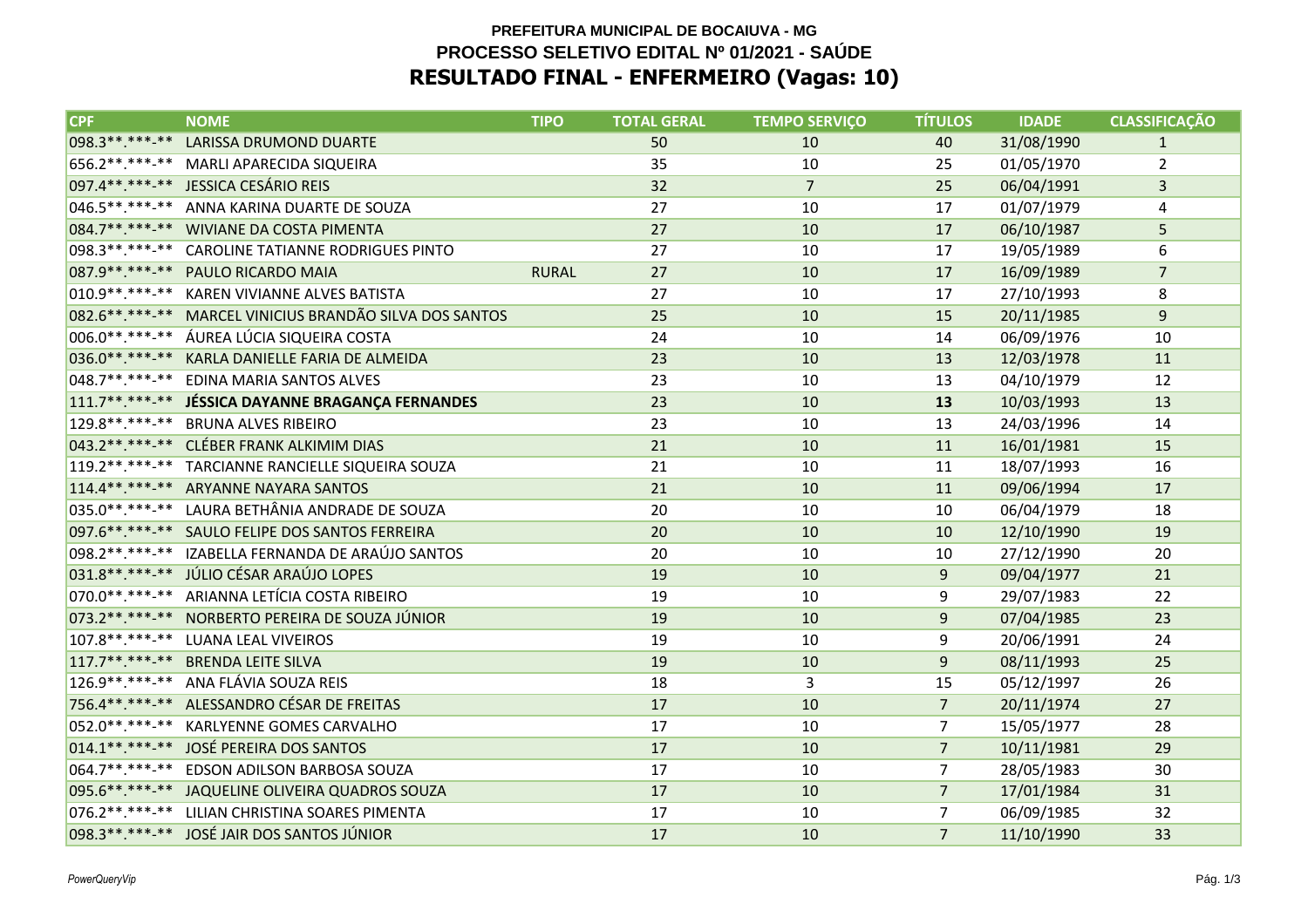### **PREFEITURA MUNICIPAL DE BOCAIUVA - MG PROCESSO SELETIVO EDITAL Nº 01/2021 - SAÚDERESULTADO FINAL - ENFERMEIRO (Vagas: 10)**

| <b>CPF</b>       | <b>NOME</b>                                      | <b>TIPO</b>  | <b>TOTAL GERAL</b> | <b>TEMPO SERVIÇO</b> | <b>TÍTULOS</b> | <b>IDADE</b> | <b>CLASSIFICAÇÃO</b> |
|------------------|--------------------------------------------------|--------------|--------------------|----------------------|----------------|--------------|----------------------|
| $116.2*********$ | RAYCON LEITE SILVA                               |              | 17                 | 10                   | $\overline{7}$ | 08/04/1994   | 34                   |
| 110.9 ** *** -** | <b>FRANCIELLY MONTEIRO SOARES</b>                |              | 17                 | 10                   | $\overline{7}$ | 19/07/1994   | 35                   |
|                  | 077.9**.***-** ANA FLÁVIA BARROSO                |              | 17                 |                      | 17             | 21/10/1985   | 36                   |
|                  | 132.5 **. *** -** LUIS FELIPE RIBEIRO DE SOUZA   | <b>RURAL</b> | 17                 |                      | 17             | 04/01/1997   | 37                   |
|                  | 021.4**.***-** ANNA ILALICE SOUZA RODRIGUES      |              | 17                 |                      | 17             | 25/03/1998   | 38                   |
| 049.1 ** *** **  | LUZIELLE FABIULA CORRADE STEINER                 |              | 16                 | 10                   | 6              | 29/08/1981   | 39                   |
| 046.9 ** *** **  | DELSON FERNANDO ALMEIDA LEITE                    |              | 15                 | 10                   | 5              | 02/04/1982   | 40                   |
|                  | 062.2 ** *** ** FABRÍCIO DEODORO SIMÕES VIEIRA   |              | 15                 | 10                   | 5              | 15/11/1982   | 41                   |
|                  | 059.9 **. ***-** FRANCIELLE DURÃES FERREIRA      |              | 15                 | 10                   | 5              | 01/12/1983   | 42                   |
|                  | 068.3 ** .*** -** SUELLEN THAIS LEITE MORAIS     |              | 15                 | 10                   | 5              | 12/08/1985   | 43                   |
| 085.1 ** *** **  | ROBSON OLIVEIRA SILVA                            |              | 15                 | 10                   | 5              | 05/09/1986   | 44                   |
| 091.9 ** *** **  | BETHANIA SOUZA CALDEIRA BRANT                    |              | 15                 | 10                   | 5              | 13/02/1990   | 45                   |
| 058.2 ** *** **  | SOLANGE CHRISTINA CARDOSO DAMAS COSTA            |              | 13                 | 10                   | 3              | 29/12/1982   | 46                   |
|                  | 089.1**.***-** VALÉRIA CRISTINA LOPES            |              | 13                 | 10                   | 3              | 02/03/1987   | 47                   |
|                  | 091.6**.***-** KARINE SOUZA SOUTO                |              | 13                 | 10                   | 3              | 28/09/1991   | 48                   |
|                  | 089.0** *** ** MIRIELLE DIAS GONÇALVES           |              | 13                 | 9                    | $\overline{4}$ | 08/04/1988   | 49                   |
| $018.0*********$ | CLEIDE PEREIRA SIQUEIRA                          | <b>RURAL</b> | 13                 |                      | 13             | 31/01/1983   | 50                   |
| 059.5 ** *** **  | KARLA ALVES DOS SANTOS SILVA                     |              | 13                 |                      | 13             | 16/04/1983   | 51                   |
| 093.5 ** *** **  | <b>INGRID ISABEL DE ANDRADE</b>                  |              | 13                 |                      | 13             | 17/05/1998   | 52                   |
|                  | 047.3 ** .** * * LÚCIA DE JESUS VELOSO RODRIGUES |              | 12                 | 10                   | $\overline{2}$ | 06/08/1977   | 53                   |
|                  | 124.2**.***-** ANA GABRIELA DIAS PRATES GOMES    |              | 12                 | 9                    | 3              | 14/04/1995   | 54                   |
| 086.2 ** *** **  | <b>DAIANE SANTOS GONZAGA</b>                     |              | 11                 | 10                   | $\mathbf{1}$   | 01/11/1989   | 55                   |
| 084.0 ** *** **  | LUANA SAMANTA DOS SANTOS DE MORAIS               |              | 11                 | 10                   | $\mathbf{1}$   | 22/07/1990   | 56                   |
|                  | 084.8 ** .*** -** FERNANDA DE BRITO GAMA         |              | 11                 | $\overline{4}$       | $\overline{7}$ | 20/08/1987   | 57                   |
|                  | 686.4 **. ***- ** IVETE SILVA MAINARTI DIAS      |              | 11                 |                      | 11             | 25/01/1968   | 58                   |
|                  | 086.6**.***.** KARINA ALVES DOS SANTOS           |              | 11                 |                      | 11             | 11/11/1986   | 59                   |
| 107.6 ** *** **  | NHAYENO CORDEIRO DANTAS                          |              | 11                 |                      | 11             | 20/01/1998   | 60                   |
| 007.4**.***.**   | SAMARA MACHADO DA SILVA                          |              | 10                 | 10                   | $\mathbf{0}$   | 22/04/1985   | 61                   |
| 083.2 ** *** **  | KELLEN CHRISTIANNE DIAS ALKMIM                   |              | 10                 | 10                   | 0              | 06/12/1992   | 62                   |
| 733.8 ** *** **  | NILDA ALVES MIRANDA                              |              | 10                 | 10                   | $\mathbf{0}$   | 08/04/1993   | 63                   |
|                  | 013.7**.***-** ANDREIA ANDRADE VIEIRA MEIRA      |              | 9                  | 9                    | $\pmb{0}$      | 22/03/1984   | 64                   |
| 139.4********    | LEILA GOMES DOS SANTOS                           |              | 9                  | $\overline{4}$       | 5              | 18/10/1997   | 65                   |
|                  | 855.4 ** *** ** CLÁUDIO ANTÔNIO VELOSO           |              | 8                  | 5                    | 3              | 26/04/1984   | 66                   |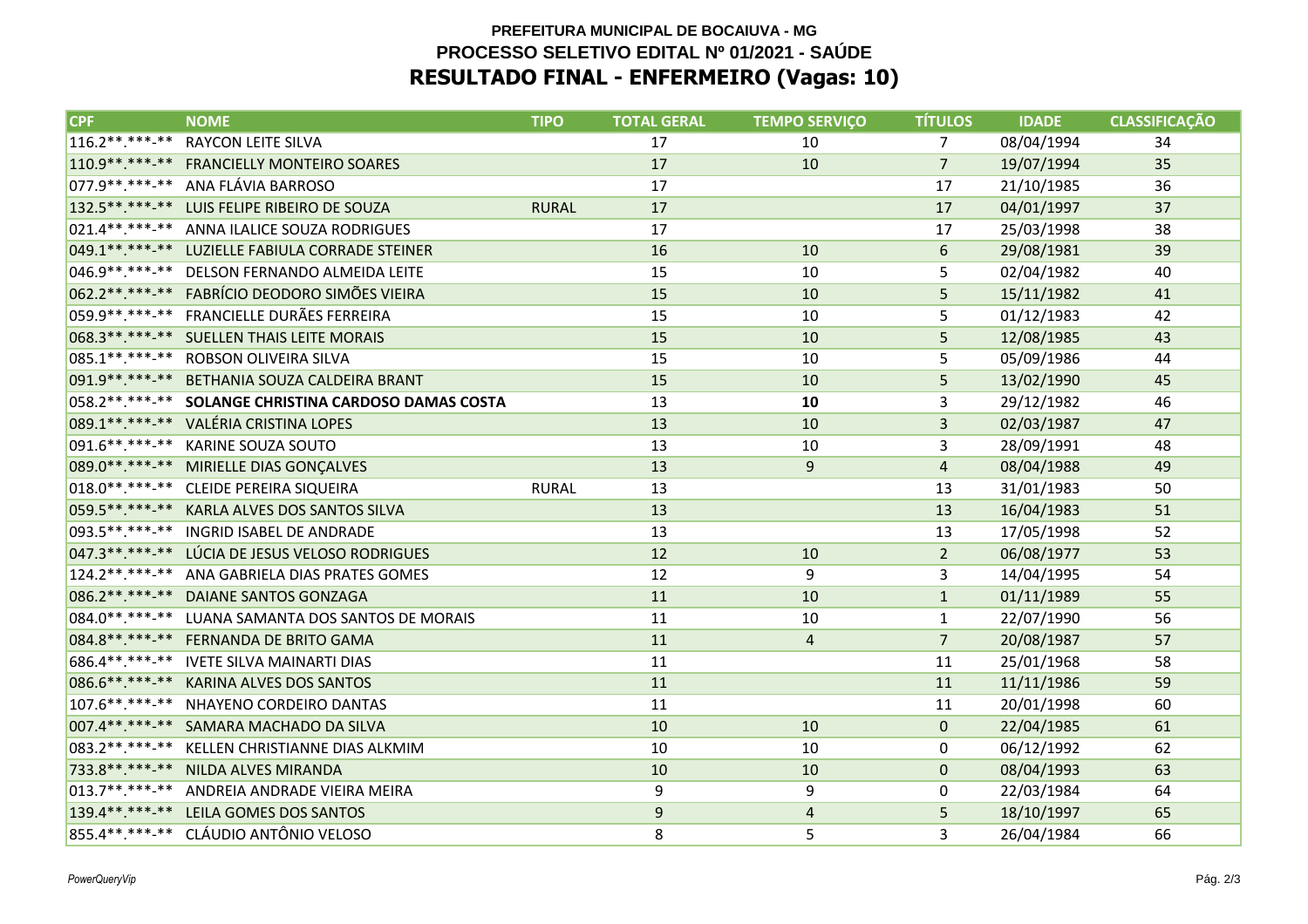### **PREFEITURA MUNICIPAL DE BOCAIUVA - MG PROCESSO SELETIVO EDITAL Nº 01/2021 - SAÚDERESULTADO FINAL - ENFERMEIRO (Vagas: 10)**

| <b>CPF</b>        | <b>NOME</b>                                  | <b>TIPO</b>  | <b>TOTAL GERAL</b> | <b>TEMPO SERVIÇO</b> | <b>TÍTULOS</b> | <b>IDADE</b> | <b>CLASSIFICAÇÃO</b> |
|-------------------|----------------------------------------------|--------------|--------------------|----------------------|----------------|--------------|----------------------|
| 668.6**.***.**    | <b>MARCOS AFONSO DE ARAÚJO</b>               |              | 8                  | $\mathbf{2}$         | 6              | 20/03/1967   | 67                   |
| 770.6 **. ***- ** | MÁRCIA MIRIALICE DE SOUZA SILVA              |              |                    |                      | 7              | 28/02/1970   | 68                   |
| 329.8 ** *** **   | FRANCIELE APARECIDA SARAIVA DE AGUIAR        |              | $\overline{7}$     |                      | $\overline{7}$ | 03/05/1985   | 69                   |
| $111.5******$     | BIANCA ARIELLY MARQUES DE PAULA              |              | $\overline{7}$     |                      | $\overline{7}$ | 01/06/1993   | 70                   |
| 107.5**.***.**    | FERNANDO HENRIQUE ALVES OLIVEIRA             |              | 6                  | 6                    | $\mathbf{0}$   | 30/09/1993   | 71                   |
| 734.4**.***.**    | EVANA CRISTHINE PIMENTA                      |              | 6                  |                      | 6              | 13/12/1969   | 72                   |
| 077.7**.***.**    | LUCIANA BRANDÃO BATISTA                      |              | 5                  | $\overline{3}$       | $\overline{2}$ | 08/08/1985   | 73                   |
| $117.5******$     | JÉSSICA APARECIDA DE SOUZA                   |              | 5                  |                      | 5              | 19/07/1994   | 74                   |
| 143.1 ** *** **   | SARAH MILENE DE FREITAS MEIRA                |              | 5                  |                      | 5              | 24/05/1999   | 75                   |
| 103.8 ** *** **   | IZABELA CRISTINA DE SOUZA                    |              | 3                  |                      | 3              | 13/04/1992   | 76                   |
| 123.9 ** *** **   | RENATA CRISTINA EVANGELISTA ALMEIDA          |              | 3                  |                      | 3              | 09/04/1997   | 77                   |
| 081.6 ** *** **   | MARIA ELAINE DE CARVALHO                     |              | $\mathcal{P}$      |                      | $\overline{2}$ | 19/03/1987   | 78                   |
| 121.6** *** **    | <b>TATIANE CARDOSO GOMES</b>                 |              |                    |                      | $\mathbf{1}$   | 23/04/1995   | 79                   |
| $122.7*********$  | <b>GRACIELLE FERNANDA BENEVIDES FERREIRA</b> |              |                    |                      | $\mathbf{1}$   | 23/06/1996   | 80                   |
| 046.0 ** *** **   | MARIA REGISLANE DA CRUZ MESSIAS              |              | $\mathbf{0}$       |                      | $\mathbf{0}$   | 15/02/1977   | 81                   |
| $047.2*********$  | FERNANDO BRUNO CALDEIRA DE PAIVA             | <b>RURAL</b> | 0                  |                      | 0              | 01/08/1980   | 82                   |
| 074.5 ** *** **   | JOSÉ ADRIANO LOURENÇO                        |              | $\mathbf 0$        |                      | $\mathbf{0}$   | 27/07/1984   | 83                   |
| 089.7**.***.**    | DANIELLE RODRIGUES ALMEIDA                   |              | 0                  |                      | 0              | 03/03/1988   | 84                   |
| 095.3 ** *** **   | <b>IZABELA CARVALHO FREIRE</b>               |              | $\mathbf{0}$       |                      | $\Omega$       | 10/03/1992   | 85                   |
| $118.1******$     | DAYANNE EMANUELLE DIAS FONSECA               |              | 0                  |                      | 0              | 14/01/1994   | 86                   |
|                   | 114.4**.***.** MARCOS MIGUEL DE SOUZA        |              | $\mathbf{0}$       |                      | $\mathbf{0}$   | 06/11/1996   | 87                   |
| $124.2*********$  | WALDEIR CÂNDIDO DOS SANTOS JÚNIOR            |              | 0                  |                      | 0              | 08/07/1997   | 88                   |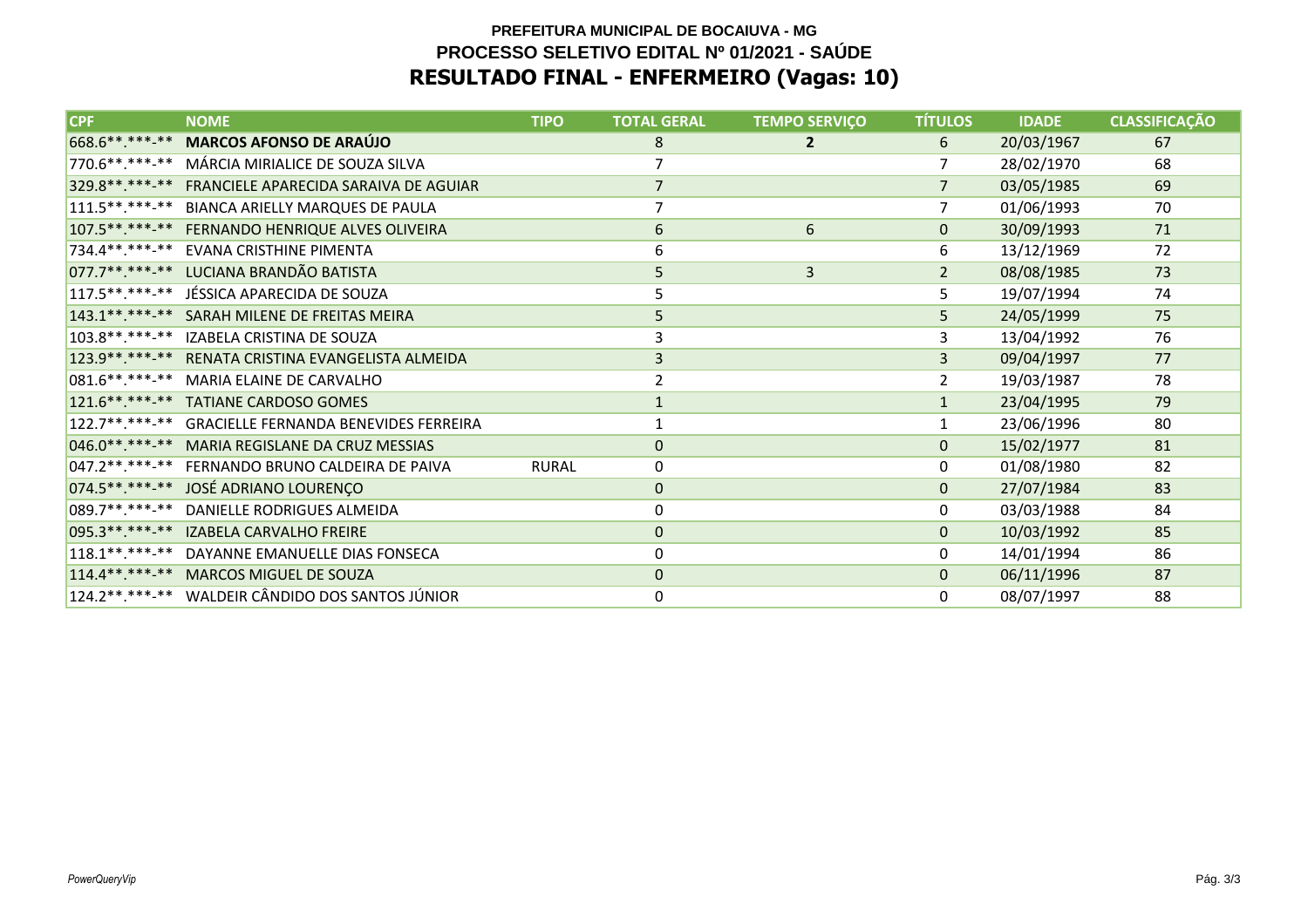# **PREFEITURA MUNICIPAL DE BOCAIUVA - MG PROCESSO SELETIVO EDITAL Nº 01/2021 - SAÚDERESULTADO FINAL - FACILITADOR OFICINA DE ARTES (Vagas: 02)**

| ICPF: | <b>NOME</b>                                             | <b>TOTAL GERAL</b> | <b>TEMPO SERVIÇO</b> | <b>TÍTULOS</b> | <b>IDADE</b> | <b>CLASSIFICAÇÃO</b> |
|-------|---------------------------------------------------------|--------------------|----------------------|----------------|--------------|----------------------|
|       | 565.1**.***-** MARIA DENIZE ARCHANJO                    | 34                 | 10                   | 24             | 28/09/1963   |                      |
|       | 115.5**.***-** LUÍS RICARDO SANTOS SILVA                | 20                 |                      | 20             | 01/07/1993   |                      |
|       | 121.4**.***-** MARIA JACQUELINE REIS MELHO              | 20                 |                      | 20             | 23/09/1993   |                      |
|       | 002.9 **. *** - ** KELLY CRISTINA FERREIRA              | 10                 | 10                   | $\mathbf 0$    | 01/11/1975   | 4                    |
|       | 106.6**.***-** ELISÂNGELA APARECIDA SOUZA SANTOS LISBOA | 4                  | 4                    | $\mathbf{0}$   | 25/04/1979   |                      |
|       | 026.9**.***-** ALDO JACKSON DA SILVA                    | 4                  |                      | 4              | 04/04/1975   | 6                    |
|       | 121.4**.***-** JÉSSICA TAÍS CARDOSO OLIVEIRA            |                    |                      | $\mathbf{0}$   | 28/09/1992   |                      |
|       | 119.3 **. ***-** JÉSSICA CRUZ MARINHO ANDRADE           |                    |                      |                | 24/02/1994   | 8                    |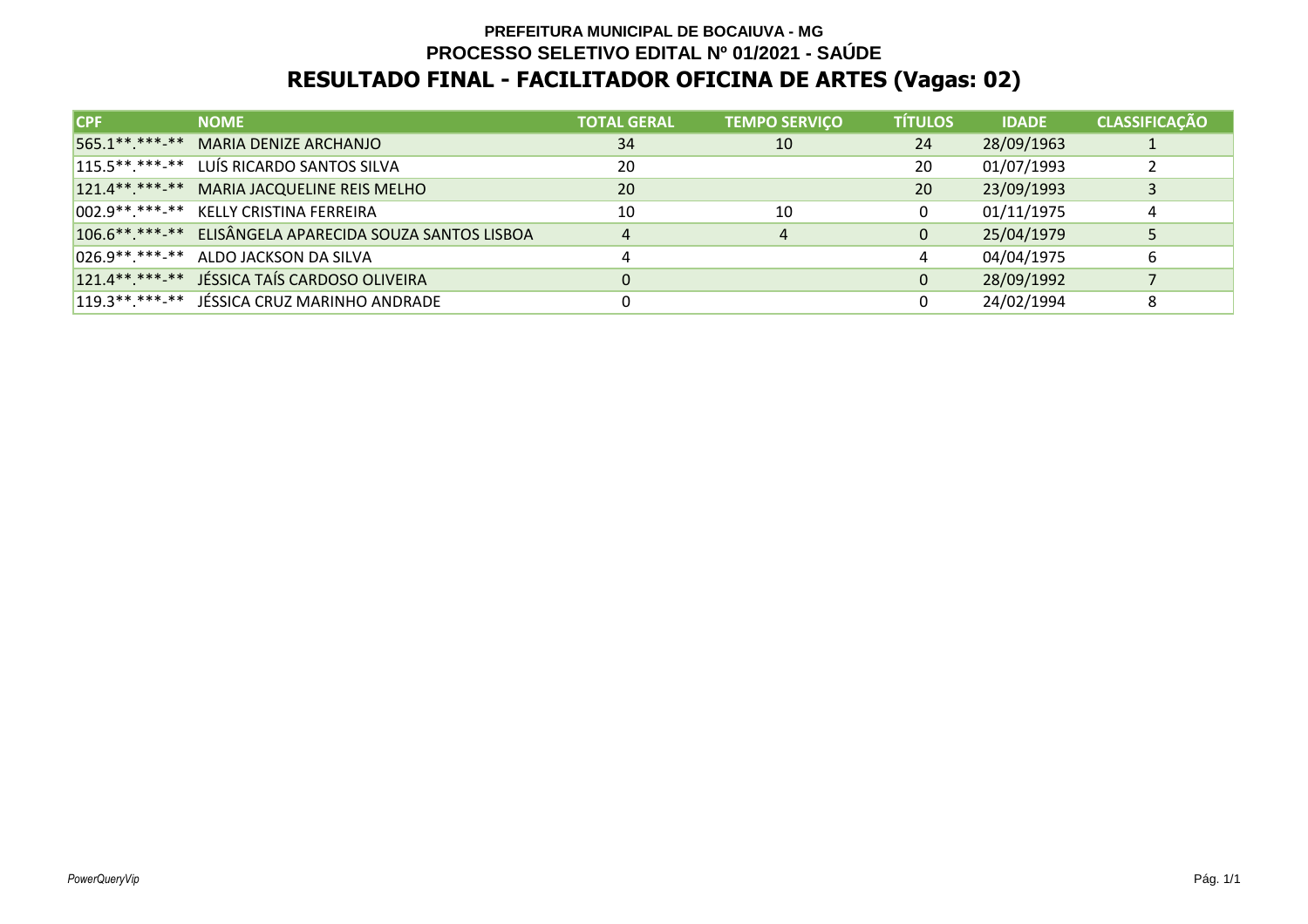# **PREFEITURA MUNICIPAL DE BOCAIUVA - MG PROCESSO SELETIVO EDITAL Nº 01/2021 - SAÚDERESULTADO FINAL - FARMACÊUTICO (Vagas: 02)**

| <b>CPF</b>                    | <b>NOME</b>                                       | <b>TOTAL GERAL</b> | <b>TEMPO SERVIÇO</b> | <b>TÍTULOS</b> | <b>IDADE</b> | <b>CLASSIFICAÇÃO</b> |
|-------------------------------|---------------------------------------------------|--------------------|----------------------|----------------|--------------|----------------------|
|                               | 067.5**.***-** RAFAELA LEITE MARTINS ROSA         | 25                 | 10                   | 15             | 20/06/1984   | 1                    |
| 104.9 **. ***- ** RAYANE RUAS |                                                   | 25                 | 10                   | 15             | 12/06/1992   | 2                    |
| 268.0 **. ***- **             | <b>CLEIDE MARIA DA SILVA</b>                      | 21                 | 10                   | 11             | 26/02/1979   | 3                    |
|                               | 038.6**.***-** JEFREY FERNANDO AZEVEDO DOS SANTOS | 21                 | 10                   | 11             | 01/07/1979   | 4                    |
|                               | 083.7**.***-** HELLEN CAROLINE PAULA DIAS ASSIS   | 19                 | 10                   | 9              | 02/04/1989   | 5                    |
| 089.4**.***-**                | MARI AIZABELLA FREIRE CARNEIRO PRADO              | 18                 | 10                   | 8              | 23/07/1988   | 6                    |
| 082.1 ** *** -**              | PAULA RAYANE CALIXTO                              | 18                 | 5                    | 13             | 03/10/1989   | $\overline{7}$       |
| 062.2 ** *** -**              | ANA PAULA PEREIRA OLIVEIRA                        | 17                 | 10                   | $\overline{7}$ | 13/04/1982   | 8                    |
|                               | 111.5**.***-** JOYCE FERNANDA DE SOUZA ANDRADE    | 15                 | 10                   | 5              | 14/12/1992   | 9                    |
| $120.7*********$              | LARISSA CRISTINY MENDES VIANA                     | 14                 | 6                    | 8              | 05/10/1996   | 10                   |
| $106.0*********$              | <b>EMANUELLE DRUMOND SILVA</b>                    | 13                 | 10                   | 3              | 17/06/1994   | 11                   |
| 092.9**.***-**                | KARINY APARECIDA LUCENA                           | 13                 | 10                   | 3              | 01/11/1995   | 12                   |
| $102.5******-*$               | RAFAEL HENRIQUE FROIS VASCONCELOS                 | 12                 | 10                   | $\overline{2}$ | 02/03/1989   | 13                   |
| 035.0 **. ***- **             | LILIAN ANDRESSA SILVA RIBEIRO                     | 11                 | 10                   |                | 23/04/1978   | 14                   |
| 526.4**.***-**                | <b>IARA LUCIA CACHOEIRA</b>                       | 10                 | 10                   | $\mathbf{0}$   | 15/09/1964   | 15                   |
| 067.3 **. ***-**              | PAULA FERNANDA TIAGO DOS SANTOS                   | 4                  |                      | 4              | 03/04/1984   | 16                   |
| 084.7**.***-**                | <b>BERNARDO ASSIS ROCHA</b>                       | $\mathbf 0$        |                      | 0              | 02/10/1986   | 17                   |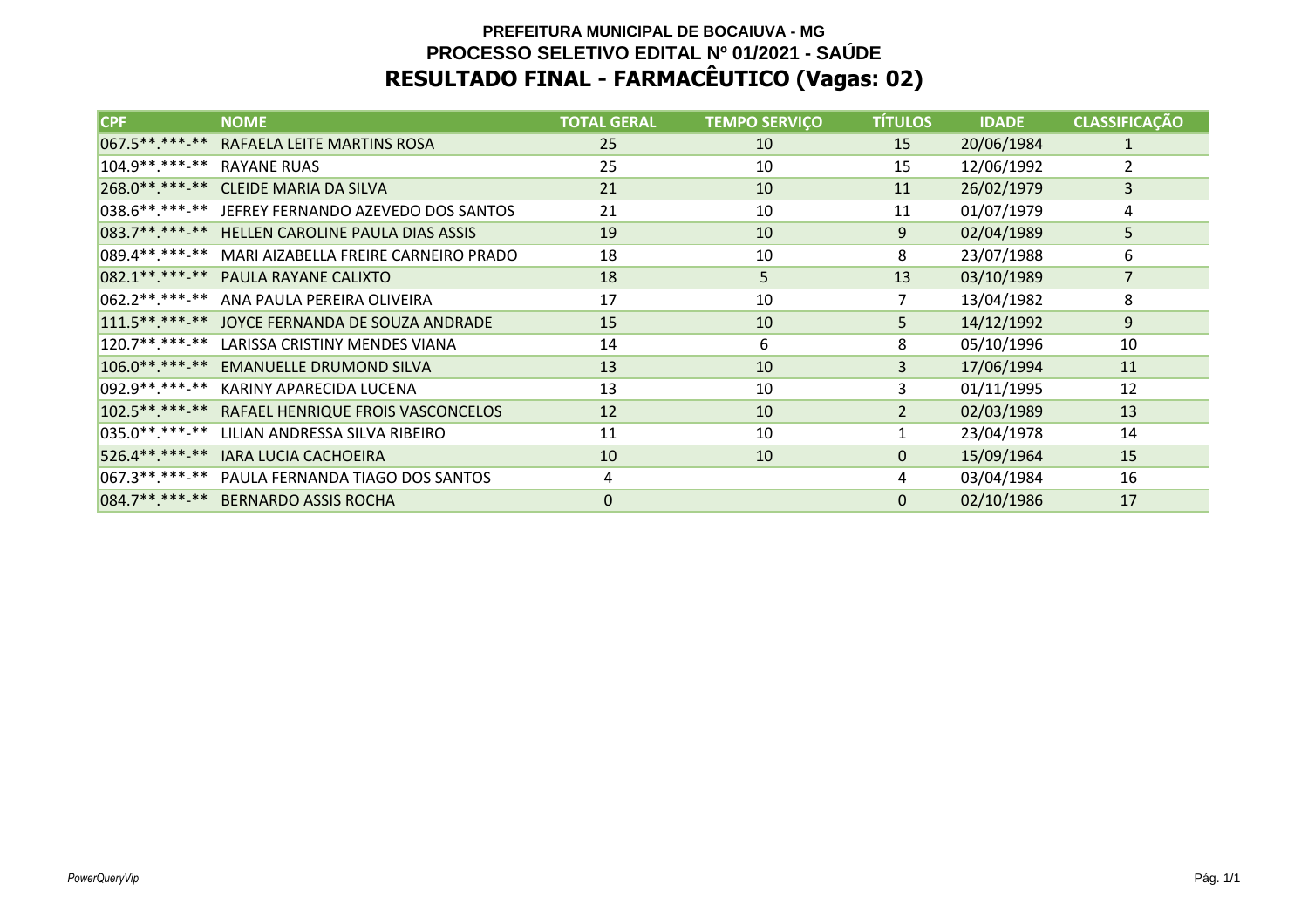# **PREFEITURA MUNICIPAL DE BOCAIUVA - MG PROCESSO SELETIVO EDITAL Nº 01/2021 - SAÚDERESULTADO FINAL - FISIOTERAPEUTA (Vagas: 01)**

| <b>ICPF</b>   | <b>NOME</b>                                              | <b>TOTAL GERAL</b> | <b>TEMPO SERVIÇO</b> | <b>TÍTULOS</b> | <b>IDADE</b> | <b>CLASSIFICAÇÃO</b> |
|---------------|----------------------------------------------------------|--------------------|----------------------|----------------|--------------|----------------------|
|               | 103.7**.***-** KELLY BARBOSA DO NASCIMENTO               | 27                 | <b>10</b>            | 17             | 22/11/1989   |                      |
|               | 102.2 ** .*** -** ELLEN SABRINA RODRIGUES VIEIRA ROGERIO |                    | 10                   | 17             | 07/06/1991   |                      |
|               | 077.4** ***-** GABRIELA RIBEIRO DIAS                     |                    | 10                   |                | 02/02/1986   |                      |
|               | 051.3**.***-** EVERTON JOSE PENA ABREU                   |                    |                      |                | 11/06/1981   |                      |
| $128.4******$ | ALINE CHRISTINA BARBOSA VIANNA                           |                    |                      |                | 14/05/1996   |                      |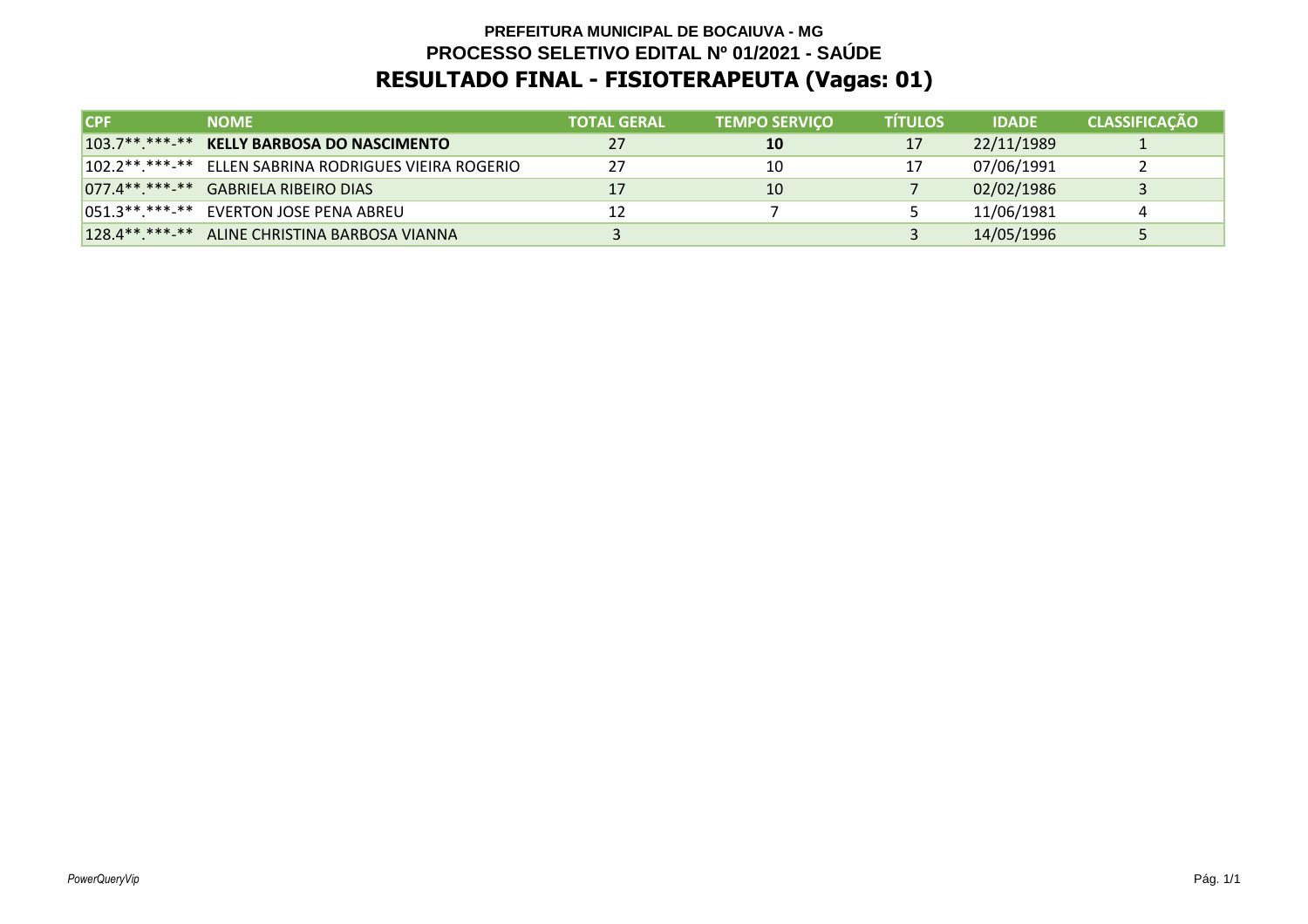### **PREFEITURA MUNICIPAL DE BOCAIUVA - MG PROCESSO SELETIVO EDITAL Nº 01/2021 - SAÚDERESULTADO FINAL - FONOAUDIÓLOGO (Vagas: 01)**

| <b>ICPF</b> | <b>NOME</b>                                               | <b>TOTAL GERAL</b> | <b>TEMPO SERVICO</b> | <b>TÍTULOS</b> | <b>IDADE</b> | <b>CLASSIFICAÇÃO</b> |
|-------------|-----------------------------------------------------------|--------------------|----------------------|----------------|--------------|----------------------|
|             | 114.5**.***-** NICOLY ETEFFANI GOMES PRATES               | -35                | 10                   | 25             | 05/10/1994   |                      |
|             | 035.0**.***-** FERNANDA GUEDES CASTRILHO CAVALCANTE LOPES | 18                 | 10                   |                | 11/05/1978   |                      |
|             | 053.2**.***-** REGIANE CORREIA JERONIMO                   |                    | 10                   |                | 25/01/1982   |                      |
|             | 089.8 ** .*** -** HELOISA CRISTINA DE AQUINO BARROSO      |                    |                      |                | 13/12/1987   |                      |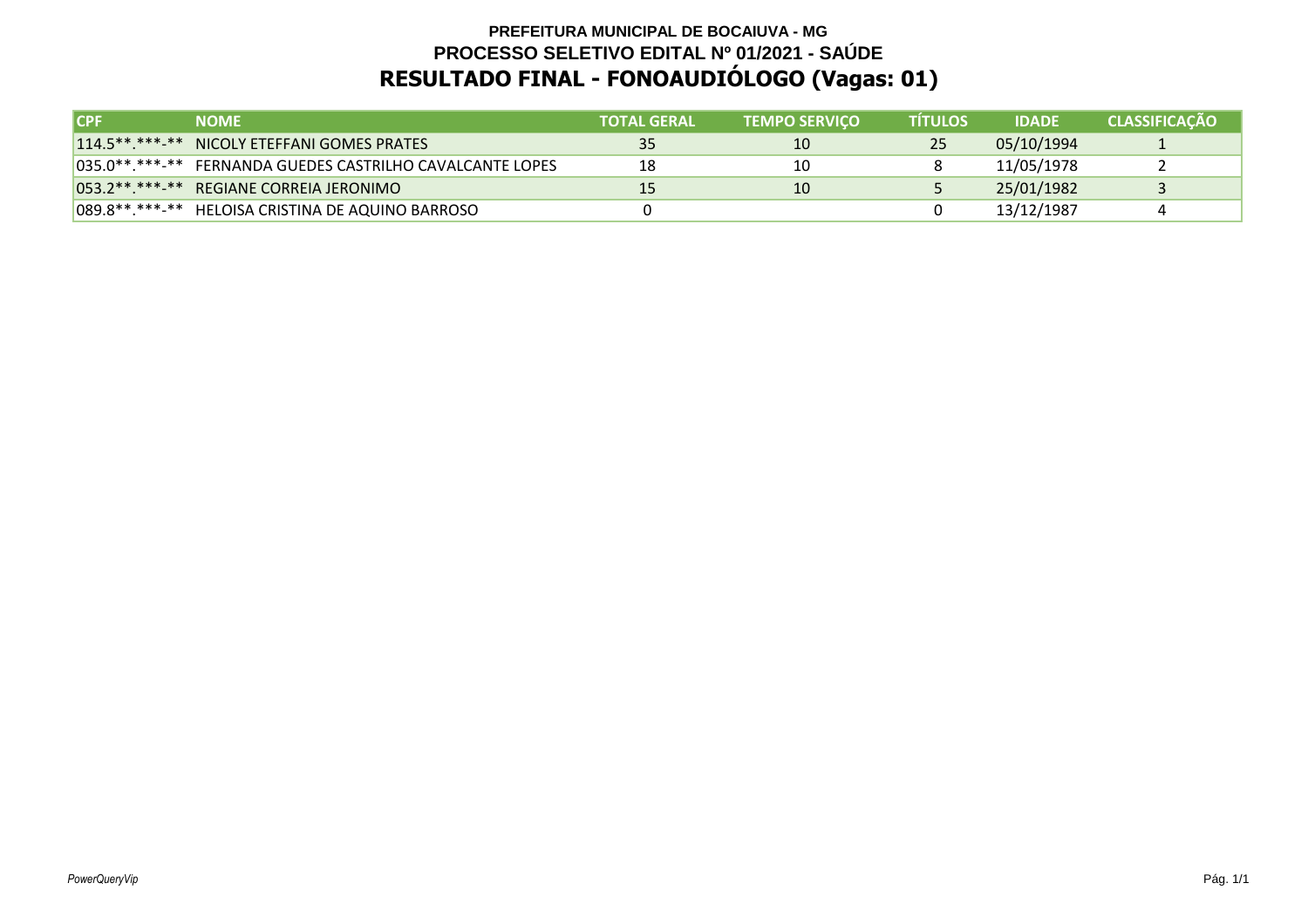# **PREFEITURA MUNICIPAL DE BOCAIUVA - MG PROCESSO SELETIVO EDITAL Nº 01/2021 - SAÚDERESULTADO FINAL - MÉDICO ESPECIALISTA I (Vagas: 05)**

| CPF | NOME                                  | <b>TOTAL GERAL</b> ' | <b>TEMPO SERVICO</b> | <b>TITULOS</b> | <b>IDADE</b> | <b>CLASSIFICAÇÃO</b> |
|-----|---------------------------------------|----------------------|----------------------|----------------|--------------|----------------------|
|     | 011.7**.***-** EDMILSON AFONSO SANTOS |                      |                      |                | 16/03/1973   |                      |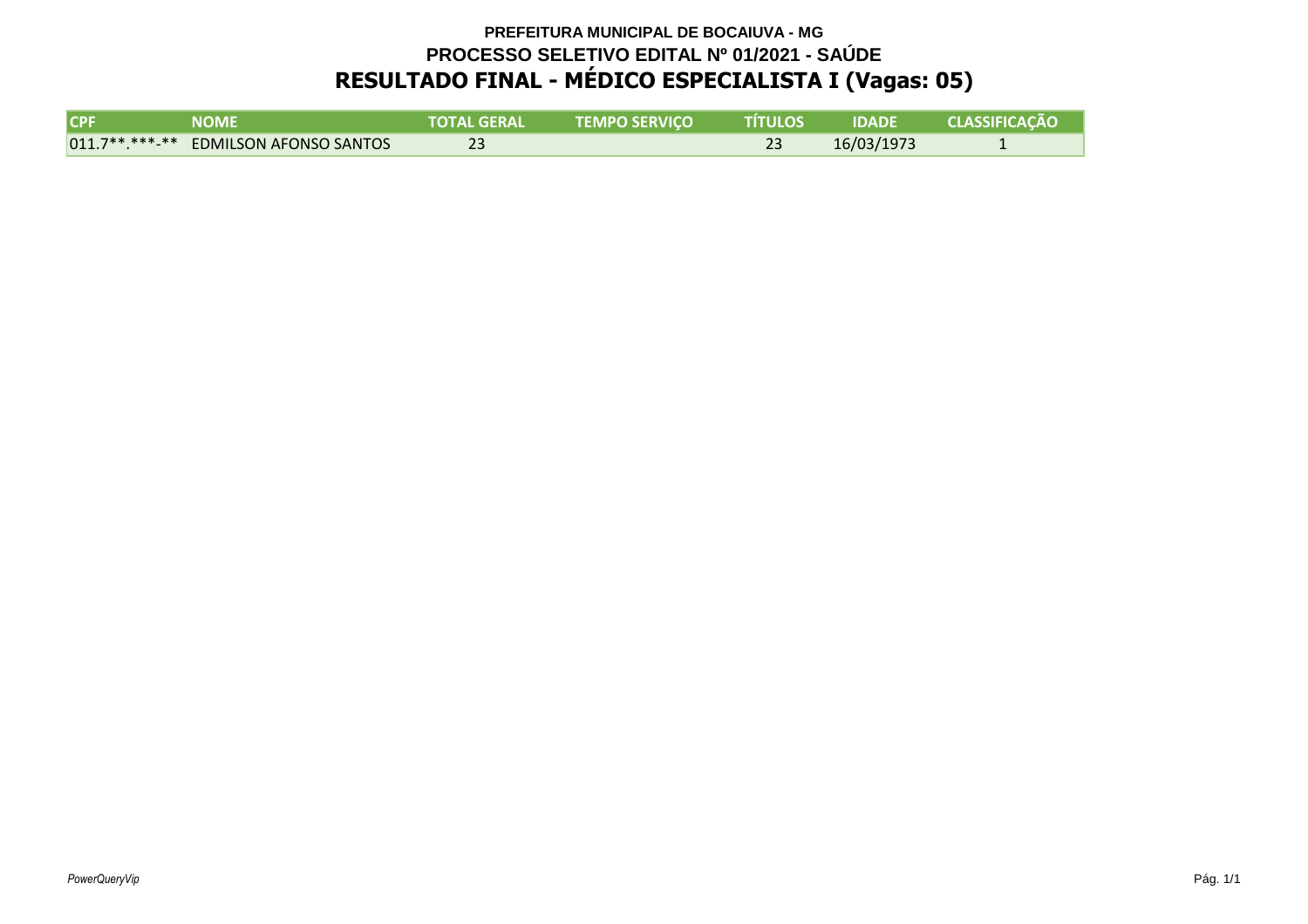# **PREFEITURA MUNICIPAL DE BOCAIUVA - MG PROCESSO SELETIVO EDITAL Nº 01/2021 - SAÚDERESULTADO FINAL - MÉDICO ESPECIALISTA II (Vagas: 18)**

| <b>CPF</b>       | <b>NOME</b>                                 | <b>TOTAL GERAL</b> | <b>TEMPO SERVIÇO</b> | <b>TÍTULOS</b> | <b>IDADE</b> | <b>CLASSIFICAÇÃO</b> |
|------------------|---------------------------------------------|--------------------|----------------------|----------------|--------------|----------------------|
| 051.2 ** *** -** | <b>FABRICIO AUGUSTO RODRIGUES DE CASTRO</b> | 27                 | 10                   | 17             | 06/06/1982   |                      |
| 034.8**.***-**   | AYRAM DYANNE PAMMELLA CANGUSSU SOARYS       | 23                 | 10                   | 13             | 16/04/1977   | 2                    |
| 091.5 ** ***-**  | <b>DEBORA FONSECA GUIMARAES</b>             | 23                 | 10                   | 13             | 25/10/1991   | 3                    |
| 210.3 ** *** -** | <b>JOSE MARCOS MATOS</b>                    | 21                 | 10                   | 11             | 25/04/1948   | $\overline{4}$       |
| $016.2*********$ | BRUNA CALDEIRA ANDRADE SOUTO                | 21                 | 10                   | 11             | 14/08/1987   | 5                    |
| 086.3 ** *** -** | ANDRESSA RAFAELA RIBEIRO DA SILVA           | 21                 | 10                   | 11             | 12/09/1988   | 6                    |
| 071.9 ** ***-**  | HELLEN FERNANDA RAMOS DE MOURA              | 19                 | 10                   | 9              | 14/12/1983   | $\overline{7}$       |
| 033.0 ** *** -** | CARLOS HENRIQUE FERREIRA RODRIGUES          | 18                 | 10                   | 8              | 11/03/1975   | 8                    |
| 569.5 ** ***-**  | NEWTON DA COSTA MENDES JUNIOR               | 18                 | 10                   | 8              | 12/09/1993   | 9                    |
| 845.0 ** *** -** | MARIA LETICIA VIEIRA                        | 16                 | 3                    | 13             | 09/03/1974   | 10                   |
| $111.7******$    | AUREANNY DE PAULA DIAS                      | 13                 | 10                   | 3 <sup>1</sup> | 08/11/1992   | 11                   |
| 092.2 ** ***-**  | GLAYDE SABRINA CAMARGOS DE SOUZA            | 13                 | 10                   | 3              | 22/06/1993   | 12                   |
| 075.4**.***-**   | DANIEL FRANCISCO SIQUEIRA ANDRADE           | 13                 | 10                   | $\overline{3}$ | 12/01/1997   | 13                   |
| $042.6*********$ | ANDREI GOMES ROCHA SOUSA                    | 10                 | 10                   | $\Omega$       | 06/12/1980   | 14                   |
| $107.3*********$ | THAIS DE BRITO CALDEIRA                     |                    | $\overline{2}$       | 5 <sup>1</sup> | 12/09/1993   | 15                   |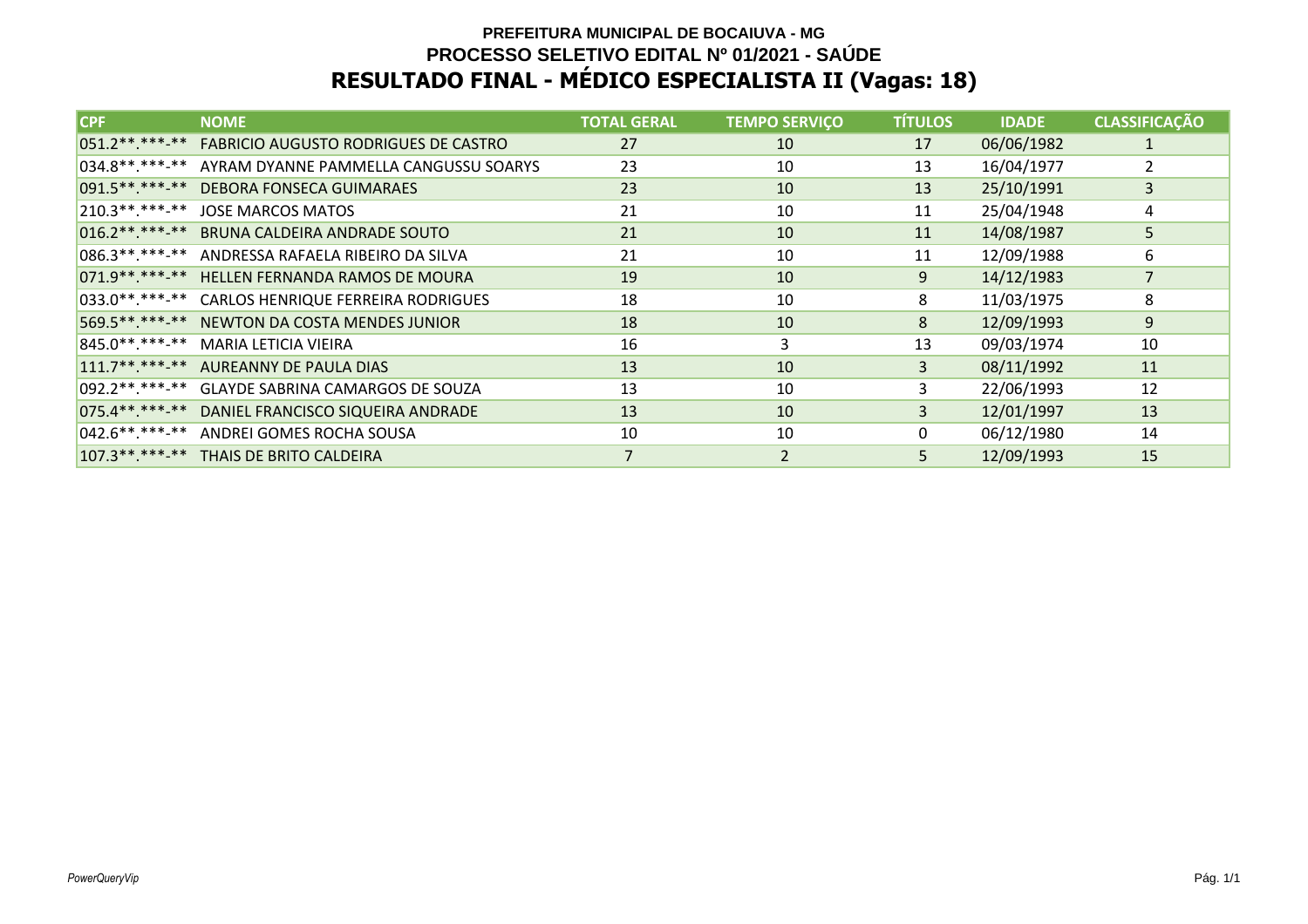### **PREFEITURA MUNICIPAL DE BOCAIUVA - MG PROCESSO SELETIVO EDITAL Nº 01/2021 - SAÚDERESULTADO FINAL - MOTORISTA (Vagas: 08)**

| <b>CPF</b>        | <b>NOME</b>                                       | <b>TOTAL GERAL</b> | <b>TEMPO SERVIÇO</b> | <b>TÍTULOS</b> | <b>IDADE</b> | <b>CLASSIFICAÇÃO</b> |
|-------------------|---------------------------------------------------|--------------------|----------------------|----------------|--------------|----------------------|
| 120.4** *** -**   | MARIANO JACINTO BOITRAGO NETO                     | 30                 | 10                   | 20             | 26/07/1993   | $\mathbf{1}$         |
| 823.1**.***-**    | <b>GISELTON LÚCIO PEREIRA LEITE</b>               | 24                 | 10                   | 14             | 13/12/1974   | $\overline{2}$       |
|                   | 002.9 **. *** -** JARBAS WANDERLÚCIO MACEDO SILVA | 22                 | 10                   | 12             | 16/08/1975   | $\overline{3}$       |
| $115.5******$     | PAULO ROGÉRIO DOS SANTOS FERREIRA                 | 22                 | 10                   | 12             | 06/03/1993   | 4                    |
| 084.3 ** *** -**  | PAULO RICARDO SOARES PIMENTA                      | 20                 | 10                   | 10             | 01/04/1987   | 5                    |
| $ 091.6*********$ | CÁSSIO FABRÍCIO SILVA DE ALMEIDA                  | 20                 | 10                   | 10             | 23/09/1987   | 6                    |
| 089.3** *** -**   | PAULO HENRIQUE PEREIRA SANTOS                     | 20                 | 8                    | 12             | 18/05/1987   | $\overline{7}$       |
| 068.0**.***-**    | JÚLIO CÉSAR GONÇALVES SILVA                       | 15                 | 10                   | 5              | 04/01/1983   | 8                    |
| $071.7******$     | LAÉRCIO AFONSO DA SILVA                           | 15                 | 10                   | 5              | 13/05/1985   | 9                    |
| 107.3 **. ***-**  | HUDSON DE SOUZA SIQUEIRA                          | 12                 |                      | 12             | 15/08/1994   | 10                   |
| $061.7******$     | <b>GILMAR MARCOS VIEIRA</b>                       | 10                 | 10                   | $\mathbf{0}$   | 05/09/1983   | 11                   |
| $101.7*********$  | <b>EDSON PEREIRA MARQUES</b>                      | 10                 | 10                   | $\mathbf 0$    | 27/02/1991   | 12                   |
| $111.5******$     | JHONNEY RAFAEL VIEIRA DE ALMEIDA                  | 10                 | 10                   | $\mathbf{0}$   | 10/09/1992   | 13                   |
| 132.2 ** *** -**  | LUCAS FELIPE DURÃES SILVA                         | 9                  | 9                    | 0              | 16/05/1997   | 14                   |
| 841.7**.***-**    | JOÃO ADENILSON PEREIRA MENDES                     | $\overline{2}$     |                      | $\overline{2}$ | 05/07/1970   | 15                   |
| $ 017.7******$    | ANA PAULA CORREIA DE MORAIS                       | $\mathbf{1}$       | 1                    | $\mathbf 0$    | 22/03/1976   | 16                   |
| 096.5**.***-**    | GIERLON HENRIQUE GONÇALVES ALVES GUIMARÃES        | $\mathbf{1}$       | $\mathbf{1}$         | $\mathbf{0}$   | 04/04/1988   | 17                   |
| 276.8 **. ***-**  | DARIO GOMES FILHO                                 | 0                  |                      | 0              | 26/10/1977   | 18                   |
| 073.9 ** ***-**   | <b>ISRAEL FERREIRA DOS SANTOS</b>                 | $\Omega$           |                      | $\mathbf{0}$   | 07/04/1985   | 19                   |
| $105.4*********$  | RICARDO CAMARGO LOPES                             | 0                  |                      | 0              | 23/05/1989   | 20                   |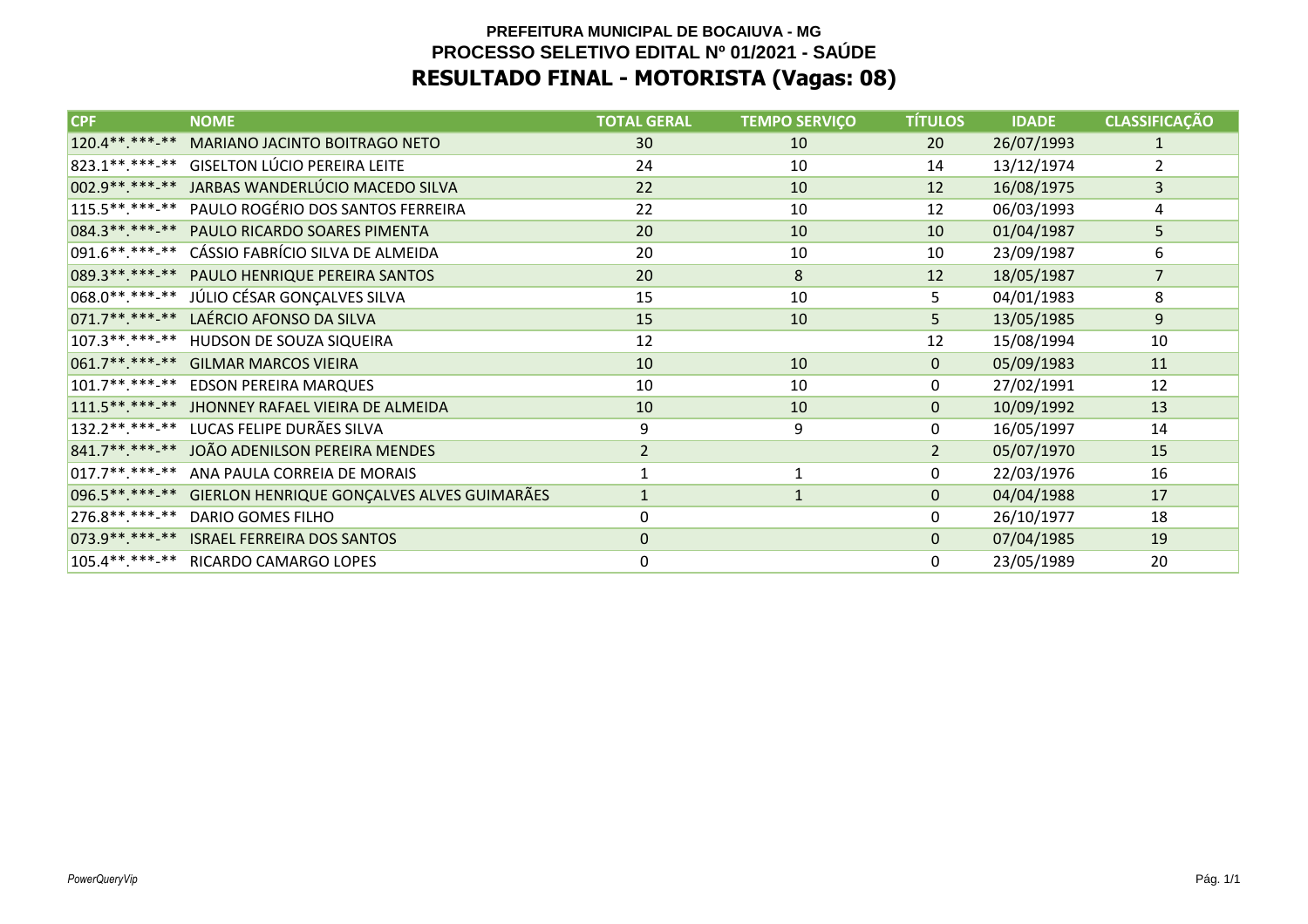# **PREFEITURA MUNICIPAL DE BOCAIUVA - MG PROCESSO SELETIVO EDITAL Nº 01/2021 - SAÚDERESULTADO FINAL - NUTRICIONISTA (Vagas: 01)**

| <b>CPF</b>       | <b>NOME</b>                                              | <b>TOTAL GERAL</b> | <b>TEMPO SERVIÇO</b> | <b>TÍTULOS</b> | <b>IDADE</b> | <b>CLASSIFICAÇÃO</b> |
|------------------|----------------------------------------------------------|--------------------|----------------------|----------------|--------------|----------------------|
| 083.5 ** ***-**  | <b>NAYARA PEREIRA E FERREIRA</b>                         | 35                 | 10                   | 25             | 10/07/1987   |                      |
|                  | 063.4**.***-** PAULA SABRINA OLIVEIRA                    | 30                 | 9                    | 21             | 08/05/1984   |                      |
| 118.1** ***-**   | MARCELLA CAMILLA PEREIRA DIAS                            | 26                 | 10                   | 16             | 05/06/1994   | 3                    |
|                  | 013.8**.***-** LEANE SOMAVILA                            | 24                 | 10                   | 14             | 04/09/1981   | 4                    |
| $ 058.7******$   | <b>LARISSA DIAS RIBEIRO</b>                              | 24                 | 10                   | 14             | 05/04/1984   | 5                    |
|                  | 092.0 **. *** - ** KARLA PATRÍCIA LEITE PIMENTA COUTINHO | 23                 | 10                   | 13             | 08/02/1989   | 6                    |
| $111.6******$    | NILMA NAYARA NEVES                                       | 23                 | 3                    | 20             | 29/01/1993   |                      |
| $085.6*********$ | DAYANNA FERNANDA MOURA GONÇALVES                         | 21                 | 10                   | 11             | 12/04/1989   | 8                    |
| $125.8*********$ | FABÍOLA MOREIRA FERREIRA                                 | 15                 | 10                   | 5              | 04/03/1996   | 9                    |
| $143.9******$    | LARISSA CRISTIANE MURTA FARIA                            | 13                 | 6                    |                | 17/04/1999   | 10                   |
|                  | 076.7**.***-** SIMONE PAULA PIMENTA ALVES                | 10                 | 10                   | 0              | 10/07/1987   | 11                   |
| $101.7******$    | HELLEN CARDOSO DE OLIVEIRA                               | 10                 | 10                   | 0              | 10/11/1991   | 12                   |
|                  | 052.2** ***-** VANESSA SANTOS SILVA                      | 7                  |                      | $\overline{7}$ | 08/06/1982   | 13                   |
|                  | 543.5**.***-** LAURINDA QUEIROZ                          | 0                  |                      | 0              | 20/09/1965   | 14                   |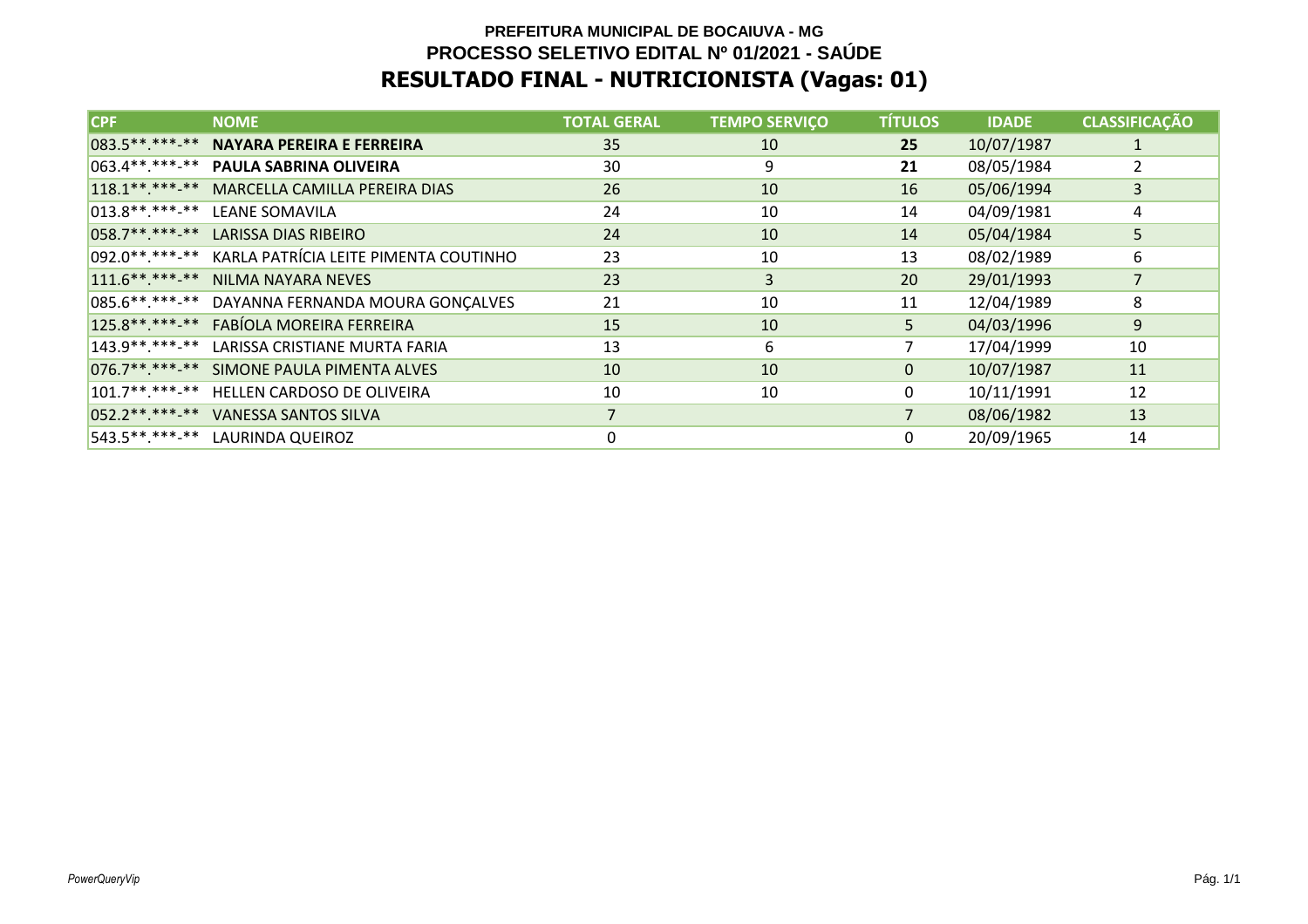# **PREFEITURA MUNICIPAL DE BOCAIUVA - MG PROCESSO SELETIVO EDITAL Nº 01/2021 - SAÚDERESULTADO FINAL - PSICÓLOGO I (30h) (Vagas: 02)**

| <b>CPF</b>       | <b>NOME</b>                                           | <b>TOTAL GERAL</b> | <b>TEMPO SERVIÇO</b> | <b>TÍTULOS</b> | <b>IDADE</b> | <b>CLASSIFICAÇÃO</b> |
|------------------|-------------------------------------------------------|--------------------|----------------------|----------------|--------------|----------------------|
| 087.6 ** *** -** | NADIELLE SOARES MACHADO                               | 35                 | 10                   | 25             | 07/12/1989   | 1                    |
|                  | 044.7**.***-** GRACIELE DIAS ALKMIM                   | 29                 | 10                   | 19             | 09/10/1977   | 2                    |
|                  | 064.1**.***-** PATRÍCIA DO ROSÁRIO PIMENTA SOARES     | 29                 | 10                   | 19             | 01/10/1982   | 3                    |
| $131.7******$    | SANDRO NOGUEIRA                                       | 27                 | 10                   | 17             | 25/06/1973   | 4                    |
| 012.9 ** ***-**  | <b>EMYLLE CRISTINE ALVES VELOSO</b>                   | 26                 | 10                   | 16             | 04/07/1997   | 5                    |
|                  | 080.1**.***-** LARISSA CAROLINA ROCHA DOS REIS        | 25                 | 10                   | 15             | 23/07/1985   | 6                    |
|                  | 084.5** ***-** THAMYRES SANTOS MONTEIRO               | 24                 | 10                   | 14             | 27/04/1989   | $\overline{7}$       |
| $041.0******$    | <b>GISELLE RODRIGUES COSTA CAVALCANTE</b>             | 18                 | 10                   | 8              | 23/06/1981   | 8                    |
|                  | 104.9 ** ***- ** JÚLIA GRASIELLA SOUTO AZEVEDO        | 18                 | 10                   | 8              | 31/01/1992   | 9                    |
| $103.5*********$ | EDINALVA SILVEIRA SANTOS                              | 15                 |                      | 15             | 04/10/1990   | 10                   |
|                  | 103.0**.***-** AUDREY JULIANA ARAÚJO                  | 12                 |                      | 12             | 24/08/1989   | 11                   |
|                  | 117.7**.***-** THAMIRES JAÍNE SILVA SANTOS            | 10                 |                      | 10             | 27/03/1994   | 12                   |
| 028.1 ** *** -** | MARLEI APARECIDA CARDOSO DE OLIVEIRA                  | 8                  |                      | 8              | 07/07/1976   | 13                   |
|                  | 127.0**.***-** MARIA FERNANDA RIBEIRO DE CARVALHO     | $\overline{2}$     |                      | $\overline{2}$ | 14/08/1996   | 14                   |
|                  | 060.4**.***-** MARIA HELENA ALVES DOS SANTOS CARVALHO | $\mathbf{0}$       |                      | $\mathbf{0}$   | 13/01/1983   | 15                   |
|                  | 112.0**.***-** CINTHYA ADÉLIA VELOSO REIS             | 0                  |                      | 0              | 30/01/1992   | 16                   |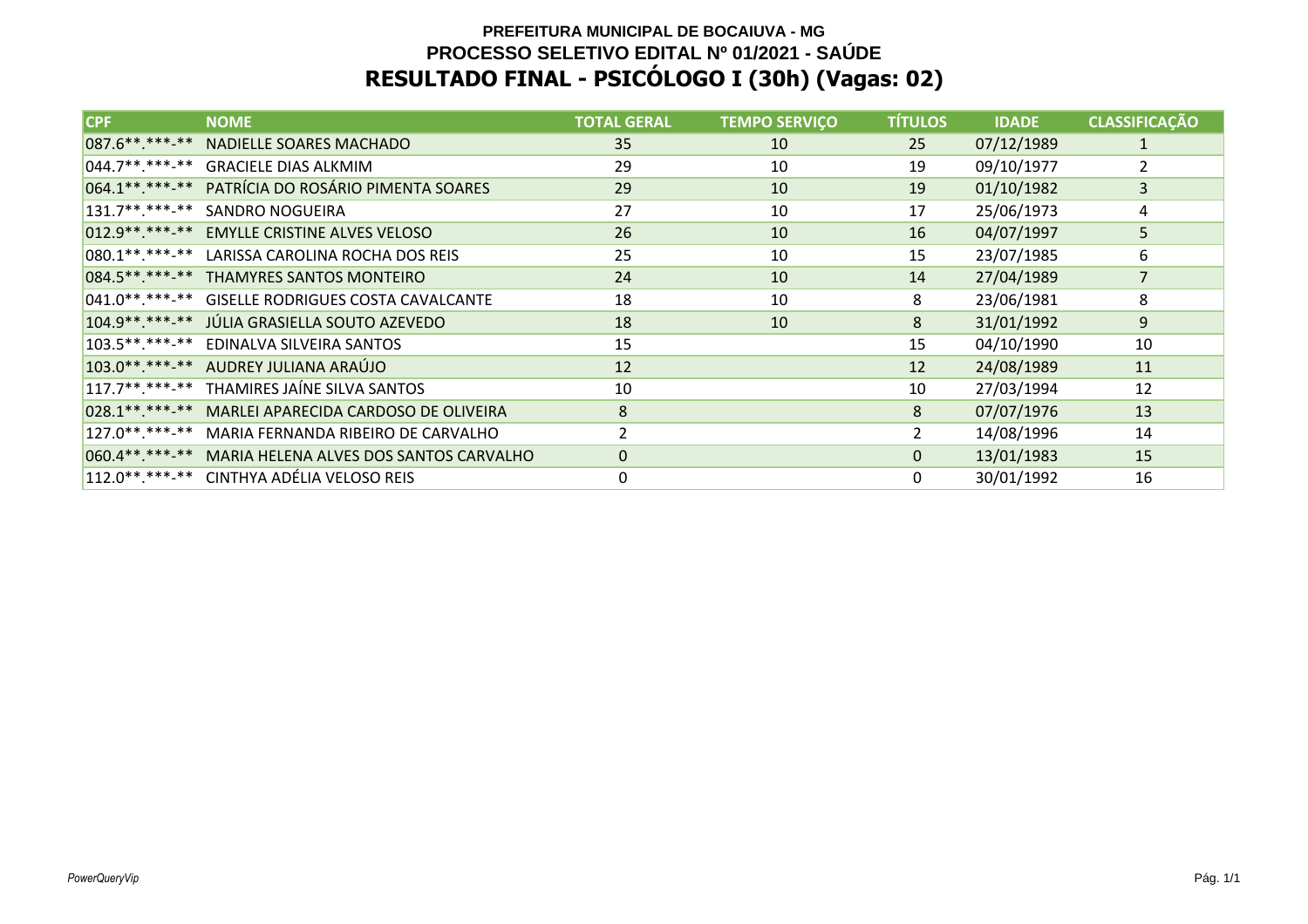### **PREFEITURA MUNICIPAL DE BOCAIUVA - MG PROCESSO SELETIVO EDITAL Nº 01/2021 - SAÚDERESULTADO FINAL - PSICÓLOGO II (40h) (Vagas: 03)**

| <b>CPF</b>       | <b>NOME</b>                                                  | <b>TOTAL GERAL</b> | <b>TEMPO SERVIÇO</b> | <b>TÍTULOS</b> | <b>IDADE</b> | <b>CLASSIFICAÇÃO</b> |
|------------------|--------------------------------------------------------------|--------------------|----------------------|----------------|--------------|----------------------|
| 089.8 ** *** -** | KARLA PATRÍCIA MOURA BOAS                                    | 35                 | 10                   | 25             | 24/08/1989   | $\mathbf{1}$         |
| 103.9 ** *** **  | <b>BRUNO GOMES DE ANDRADE</b>                                | 35                 | 10                   | 25             | 14/11/1991   | $\overline{2}$       |
|                  | 108.0**.***-** RENATA CARVALHO SOARES                        | 33                 | 10                   | 23             | 23/04/1994   | $\mathbf{3}$         |
|                  | 099.6 **. ***-** RAQUEL CALIXTO VIRIATO                      | 31                 | 10                   | 21             | 11/04/1988   | 4                    |
|                  | 132.5**.***-** DARA SOUSA MACÊDO                             | 31                 | 10                   | 21             | 31/07/1996   | 5                    |
|                  | 027.2 **. ***-** NAYARA FERNANDES ALVES VIEIRA               | 29                 | 10                   | 19             | 30/01/1988   | 6                    |
|                  | 098.3 ** .*** -** THAMIRES FERREIRA SILVA                    | 27                 | 10                   | 17             | 06/12/1990   | $\overline{7}$       |
|                  | 119.9**.***-** PAULA FERNANDA DA SILVA                       | 27                 | 10                   | 17             | 09/05/1995   | 8                    |
|                  | 070.8**.***-** KÁTIA JOSIELLE DA SILVA                       | 25                 |                      | 25             | 22/02/1984   | 9                    |
|                  | 121.2**.***-** CAMILLA GONÇALVES SOUTO                       | 24                 | 10                   | 14             | 24/12/1995   | 10                   |
|                  | 134.1**.***-** FERNANDA SOUSA DE OLIVEIRA                    | 24                 | 10                   | 14             | 17/02/1997   | 11                   |
|                  | 055.1**.***-** FERNANDA MARIA LIMA BARBOSA                   | 24                 | 9                    | 15             | 27/02/1982   | 12                   |
|                  | 046.9**.***-** JOSIANE FÉLIX DA SILVA                        | 23                 | 10                   | 13             | 17/05/1981   | 13                   |
|                  | 027.1**.***-** IVANA MÁRCIA GONÇALVES MACIEL                 | 22                 | 10                   | 12             | 04/02/1977   | 14                   |
|                  | 074.0**.***-** GRACIELLE MIQUILINO SILVA                     | 20                 | 10                   | 10             | 15/02/1984   | 15                   |
|                  | 090.6**.***-** JULIANA VIEIRA DA SILVA ALVES                 | 18                 | 10                   | 8              | 17/01/1990   | 16                   |
|                  | 098.3 ** .*** -** PRISCILLA MARQUES RODRIGUES LEITE          | 18                 | 10                   | 8              | 27/09/1990   | 17                   |
|                  | 094.8**.***-** BRUNA ICAELLY ALMEIDA BARROSO                 | 15                 | 10                   | 5              | 29/01/1991   | 18                   |
|                  | 121.3**.***-** BRUNA EMANUELLE GONÇALVES DE OLIVEIRA CARDOSO | 14                 | 10                   | $\overline{4}$ | 18/09/1995   | 19                   |
|                  | 111.4**.***-** STHEPHANIE APARECIDA SANTOS ROBERTO           | 14                 | 6                    | 8              | 30/01/1992   | 20                   |
|                  | 101.5**.***-** RAFAEL RAMOS LEITE                            | 14                 |                      | 14             | 16/04/1992   | 21                   |
|                  | 069.5**.***-** SUELY APARECIDA DIAS SANTOS                   | 13                 | 10                   | 3              | 23/07/1981   | 22                   |
|                  | 108.0**.***-** CAROLINA ROCHA CARVALHO                       | 13                 | 10                   | 3              | 15/07/1997   | 23                   |
|                  | 067.4**.***-** CAMILA DE CASTRO QUEIROZ                      | 12                 | 10                   | $\overline{2}$ | 13/01/1986   | 24                   |
|                  | 119.9**.***-** FRANCES LAYANE OLIVEIRA VELOSO                | 12                 | 10                   | $2^{\circ}$    | 29/10/1994   | 25                   |
|                  | 097.4**.***-** AMYLLI MAYARA LEAL COELHO                     | 12                 |                      | 12             | 04/10/1988   | 26                   |
|                  | 073.6**.***-** LUCIENE COSTA FARIA                           | 11                 | 10                   | $\mathbf{1}$   | 09/02/1981   | 27                   |
|                  | 082.8**.***-** SABRINA BATISTA SOUZA                         | 10                 | 10                   | 0              | 13/09/1985   | 28                   |
|                  | 133.9**.***-** STEPHANIE BARBOSA FRASCAROLI DA SILVA         | 10                 | 10                   | $\mathbf 0$    | 01/09/1995   | 29                   |
|                  | 090.5**.***-** SARAH JULIANA FONSECA SOUZA                   | 10                 | 10                   | 0              | 14/03/1998   | 30                   |
|                  | 108.0**.***-** ANGÉLICA AMARÍLIS VIEIRA BARBOSA              | 9                  |                      | $9\,$          | 18/12/1996   | 31                   |
|                  | 088.3 **. ***-** ANA CLÁUDIA LEAL DE FREITAS                 | 5                  |                      | 5              | 25/11/1987   | 32                   |
|                  | 098.3**.***-** JÉSSICA ALEXANDRA ROCHA FRANCO                | $\overline{4}$     |                      | 4              | 12/09/1991   | 33                   |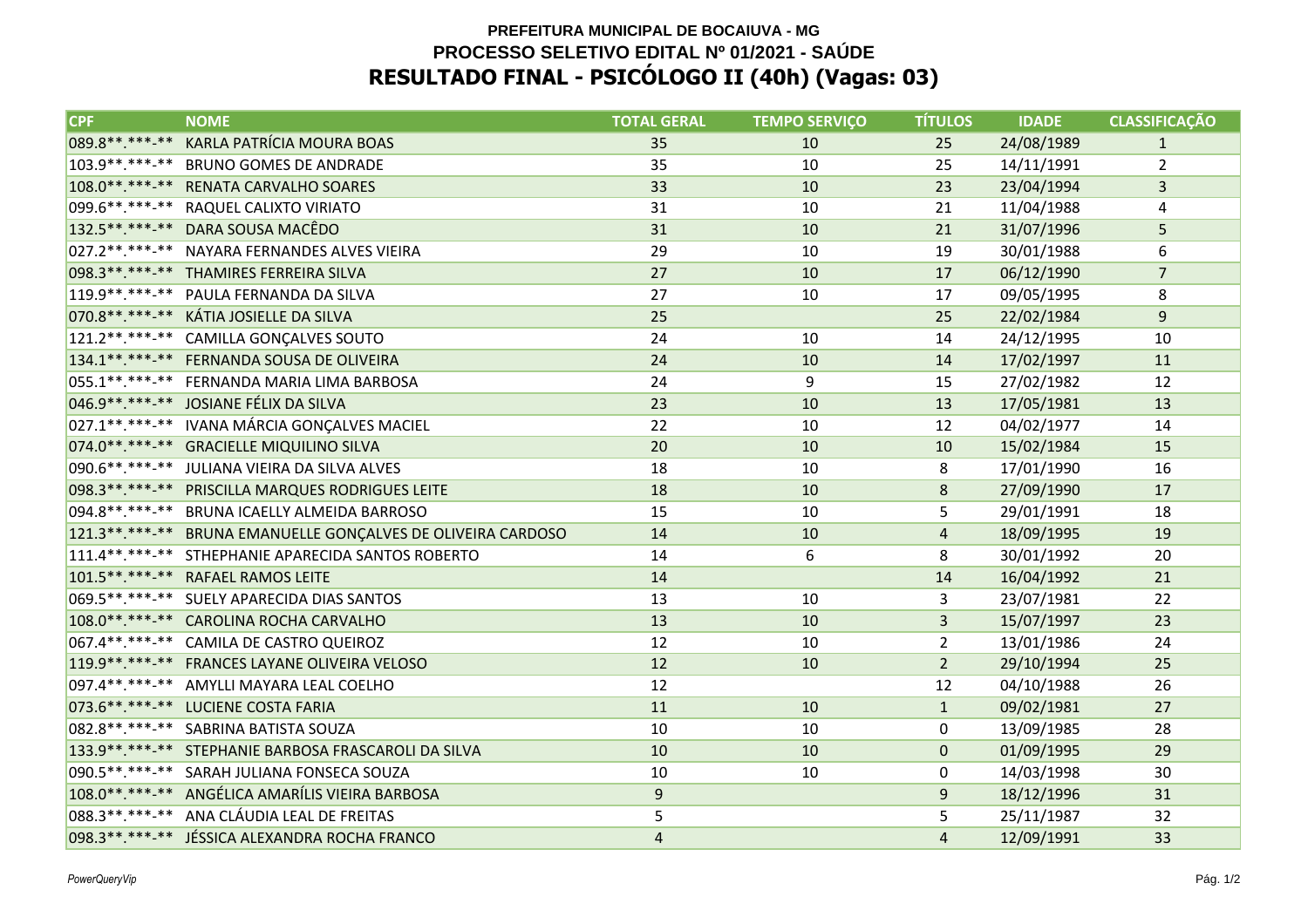### **PREFEITURA MUNICIPAL DE BOCAIUVA - MG PROCESSO SELETIVO EDITAL Nº 01/2021 - SAÚDERESULTADO FINAL - PSICÓLOGO II (40h) (Vagas: 03)**

| $\mathsf{ICPF}$ | <b>NOME</b>                                         | <b>TOTAL GERAL</b> | <b>TEMPO SERVIÇO</b> | <b>TÍTULOS</b> | <b>IDADE</b> | <b>CLASSIFICAÇÃO</b> |
|-----------------|-----------------------------------------------------|--------------------|----------------------|----------------|--------------|----------------------|
|                 | 132.2 **. ***- ** ANA MARIA SILVA                   |                    |                      | 4              | 03/08/1996   | 34                   |
|                 | 103.7** *** -** ANA KARINA FERREIRA                 |                    |                      | 3              | 13/09/1991   | 35                   |
|                 | 131.6**.***-** MARY CAROLINA SILVA RODRIGUES        |                    |                      |                | 02/03/1997   | 36                   |
|                 | 006.7**.***-** DEUSUITA DOS SANTOS ALMEIDA          |                    |                      |                | 18/08/1964   | 37                   |
|                 | 038.9 **. ***- ** BETÂNIA TATIANA TIAGO LEITE SILVA |                    |                      | 0              | 19/05/1975   | 38                   |
|                 | 039.9**.***-** JEANE CRISTINA HONÓRIO               | 0                  |                      | $\mathbf{0}$   | 25/07/1979   | 39                   |
|                 | 080.7**.***-** VALÉRIA APARECIDA LOPES SILVA        |                    |                      | 0              | 02/06/1985   | 40                   |
|                 | 104.9** ***-** JOSIANNE THAIS GOMES DOS SANTOS      | $\mathbf{0}$       |                      | $\mathbf{0}$   | 20/05/1992   | 41                   |
|                 | 136.4**.***-** NATHÁLIA SILVA DE MACEDO             | 0                  |                      | $\Omega$       | 04/02/1997   | 42                   |
|                 | 133.7**.***-** GABRIELA LUIZA FREITAS SOUTO         | $\Omega$           |                      | $\mathbf{0}$   | 06/08/1997   | 43                   |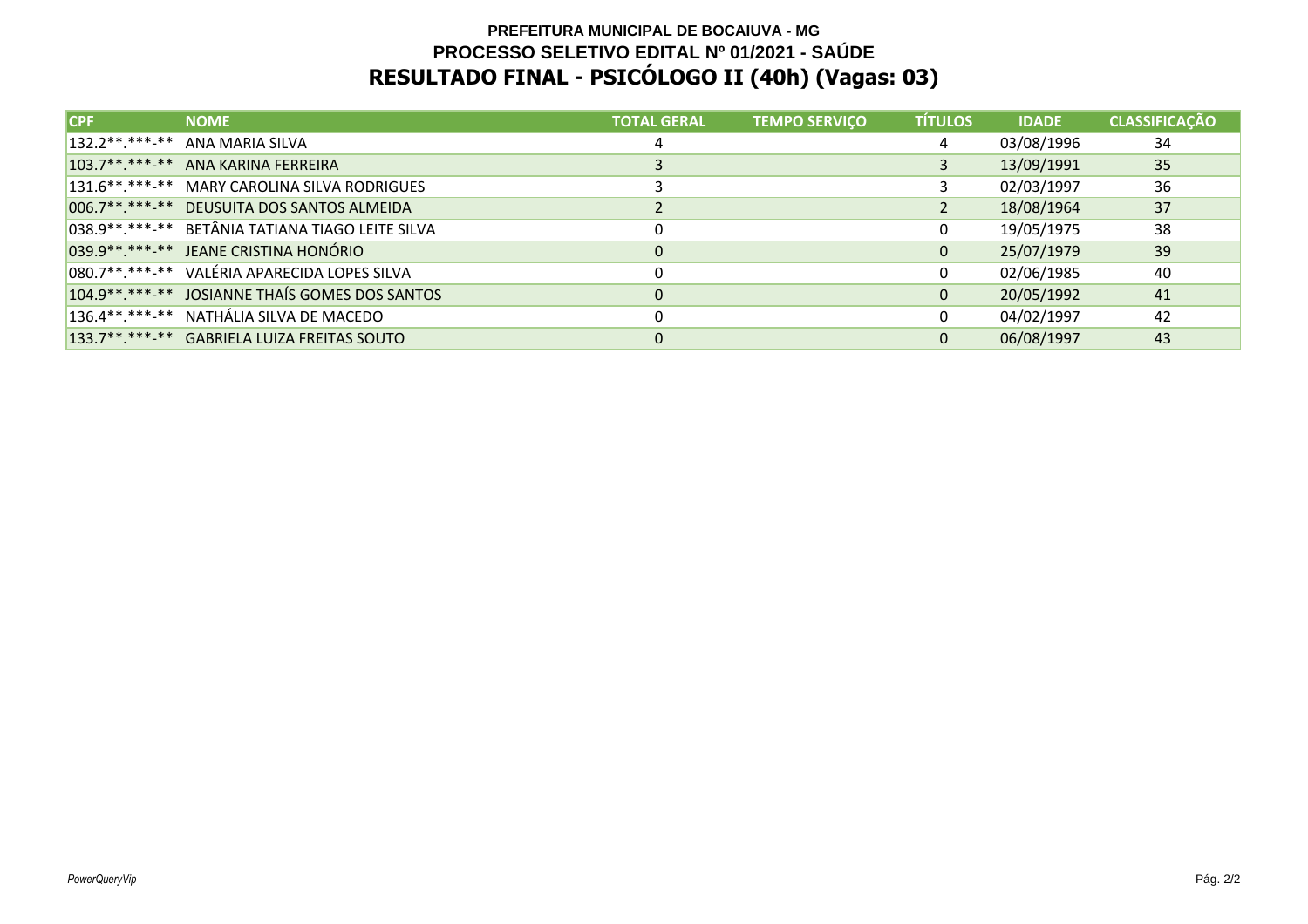# PREFEITURA MUNICIPAL DE BOCAIUVA - MG PROCESSO SELETIVO EDITAL Nº 01/2021 - SAÚDE**RESULTADO FINAL - RECEPCIONISTA (Vagas: 02)**

| CPF              | <b>NOME</b>                                            | <b>TOTAL GERAL</b> | <b>TEMPO SERVIÇO</b> | <b>TÍTULOS</b> | <b>IDADE</b> | <b>CLASSIFICAÇÃO</b> |
|------------------|--------------------------------------------------------|--------------------|----------------------|----------------|--------------|----------------------|
|                  | 089.8**.***-** DANIELE FERNANDES MOURA BOAS            | 50                 | 10                   | 40             | 02/09/1990   | $\mathbf{1}$         |
|                  | 146.7**.***-** NATHÁLIA DANIELLA DA SILVA              | 32                 | 10                   | 22             | 12/12/1999   | $\overline{2}$       |
|                  | 296.9**.***-** ANDRELINA APARECIDA CORREA DE BRITO     | 30                 | 10                   | 20             | 22/01/1982   | 3                    |
|                  | 100.9 **. ***-** JULIA CABRAL DE ABREU LIMA            | 30                 | 10                   | 20             | 16/11/1988   | 4                    |
|                  | 127.0**.***-** ANNE GABRIELLE VIEIRA                   | 30                 | 10                   | 20             | 30/03/1996   | 5                    |
|                  | 103.2 **. ***- ** ANNA PAULA MEIRA DE OLIVEIRA         | 25                 |                      | 25             | 24/12/1989   | 6                    |
|                  | 920.7**.***-** CARLOS ALVES DOS SANTOS                 | 20                 |                      | 20             | 25/05/1976   | $\overline{7}$       |
|                  | 106.3**.***-** TAMYRES DE PAULA SILVA NEVES            | 20                 |                      | 20             | 28/02/1990   | 8                    |
|                  | 104.9 ** ***- ** JÉSSICA NATHÁLIA FERREIRA SILVA FRAGA | 20                 |                      | 20             | 24/06/1992   | 9                    |
|                  | 095.0**.***-** ADRIANA MENDES GOMES                    | 18                 | 6                    | 12             | 19/03/1986   | 10                   |
|                  | 359.5**.***-** BÁRBARA FREIRE LIMA                     | 12                 | 10                   | $\overline{2}$ | 23/03/2002   | 11                   |
| 037.0 ** *** *** | LEIA ADRIANA DE OLIVEIRA FURTADO                       | 10                 | 10                   | 0              | 01/12/1975   | 12                   |
|                  | 066.1**.***-** MARIA LUCIENE DUARTE SANTOSS            | 10                 | 10                   | $\mathbf{0}$   | 22/12/1982   | 13                   |
|                  | 084.8 ** .*** -** JANAYNA CRISTIANE SOUTO VIEIRA       | 10                 | 10                   | 0              | 29/11/1987   | 14                   |
|                  | 095.8**.***-** JAQUELINE SANTOS DA CRU                 | 10                 | 10                   | 0              | 27/01/1989   | 15                   |
|                  | 110.0**.***-** LARA PIMENTA SOUZA                      | 10                 | 10                   | 0              | 17/05/1996   | 16                   |
|                  | 126.1**.***-** MARIA LUÍSA SOUZA DIAS                  | 10                 | 10                   | $\mathbf{0}$   | 05/12/1997   | 17                   |
|                  | 140.0**.***-** STEFANY LORRAYNE SILVA                  | 10                 | 10                   | 0              | 02/07/1998   | 18                   |
|                  | 137.3 ** .** * * * BRUNA CAROLINA RIBEIRO ROSA         | 10                 | 10                   | 0              | 07/10/1998   | 19                   |
|                  | 162.0**.***-** THAINÁ FERNANDO SIQUEIRA RODRIGUES      | 10                 | 10                   | 0              | 05/04/2001   | 20                   |
|                  | 160.5**.***-** VITÓRIA MÉRCIA PESSOA ROSA              | 10                 |                      | 10             | 25/02/2001   | 21                   |
|                  | 068.8**.***-** BRUNA MURTA ALVES                       | 4                  |                      | 4              | 17/02/1984   | 22                   |
|                  | 139.1**.***-** GABRIELA BORGES DOS SANTOS              | $\sqrt{4}$         |                      | $\overline{4}$ | 16/11/1996   | 23                   |
|                  | 057.4**.***-** LEILA FERNANDA PIRES FERREIRA           | 0                  |                      | 0              | 05/10/1982   | 24                   |
|                  | 094.3 **. ***-** TATIANE FÁBIA SOUZA PRATES            | $\mathbf 0$        |                      | $\mathbf 0$    | 07/05/1983   | 25                   |
|                  | 060.2**.***-** ALINE FERNANDA DUARTE                   | $\mathbf 0$        |                      | 0              | 12/10/1984   | 26                   |
|                  | 080.7**.***-** DANIELA DA CRUZ SILVA                   | $\mathbf 0$        |                      | $\mathbf 0$    | 19/02/1986   | 27                   |
|                  | 097.7**.***-** CARLA ADRIANA REIS MELO                 | 0                  |                      | 0              | 27/07/1988   | 28                   |
|                  | 140.3 **. ***-** SHARON LAINE RODRIGUES                | $\mathbf 0$        |                      | 0              | 19/11/1988   | 29                   |
|                  | 092.0**.***-** KARLA PATRÍCIA LEITE PIMENTA COUTINHO   | 0                  |                      | 0              | 08/02/1989   | 30                   |
|                  | 104.3**.***-** LYDIANE DE JESUS SANTOS                 | $\mathbf 0$        |                      | $\mathbf{0}$   | 08/06/1989   | 31                   |
|                  | 098.2 **. ***- ** MARIELLE SANTOS DA SILVA             | $\mathbf 0$        |                      | 0              | 04/04/1991   | 32                   |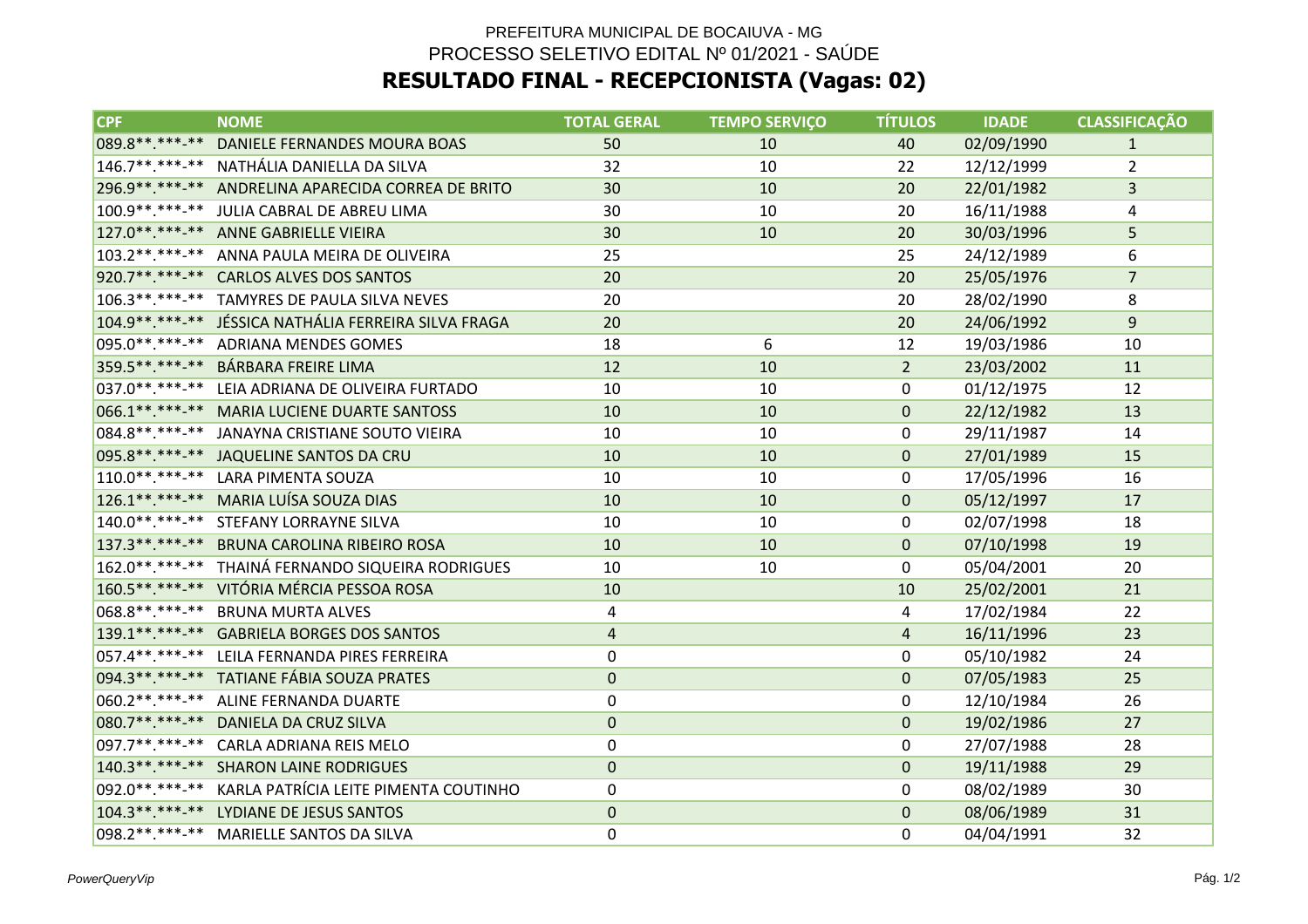# PREFEITURA MUNICIPAL DE BOCAIUVA - MG PROCESSO SELETIVO EDITAL Nº 01/2021 - SAÚDE**RESULTADO FINAL - RECEPCIONISTA (Vagas: 02)**

| CPF | <b>NOME</b>                                      | <b>TOTAL GERAL</b> | <b>TEMPO SERVIÇO</b> | <b>TÍTULOS</b> | <b>IDADE</b> | <b>CLASSIFICAÇÃO</b> |
|-----|--------------------------------------------------|--------------------|----------------------|----------------|--------------|----------------------|
|     | 114.2 ** ***- ** ELIETE LEITE SOUZA              | 0                  |                      | 0              | 17/02/1992   | 33                   |
|     | 103.8**.***-** ANA PAULA MAIA TEIXEIRA           | 0                  |                      | 0              | 20/03/1992   | 34                   |
|     | 114.9 ** ***- ** DAMARIS NAYARA ALMEIDA LEITE    | 0                  |                      | 0              | 04/06/1994   | 35                   |
|     | 120.1**.***-** KIMELLY HANNA GUIMARÃES PRATES    | 0                  |                      | 0              | 28/11/1994   | 36                   |
|     | 115.3**.***-** ÂNGELA MARIA DA SILVA             | $\mathbf 0$        |                      | 0              | 04/01/1995   | 37                   |
|     | 119.5**.***-** MARINA PEREIRA MARQUES            | 0                  |                      | 0              | 25/04/1995   | 38                   |
|     | 133.1**.***-** STÉFANI LUCIENE VELOSO OLIVEIRA   | 0                  |                      | 0              | 15/03/1998   | 39                   |
|     | 135.2**.***-** MÍRIAN CLARIANE RIBEIRO FRANCISCO | 0                  |                      | 0              | 10/04/1998   | 40                   |
|     | 478.1**.***-** MICHELE PEIXOTO RODRIGUES         | 0                  |                      | 0              | 02/01/1999   | 41                   |
|     | 151.1**.***-** MARIA TEREZA VIEIRA SOUZA CARDOSO | 0                  |                      | 0              | 24/07/2001   | 42                   |
|     | 157.2**.***-** MARIA FERNANDA DE SOUZA FERREIRA  | 0                  |                      | 0              | 30/08/2002   | 43                   |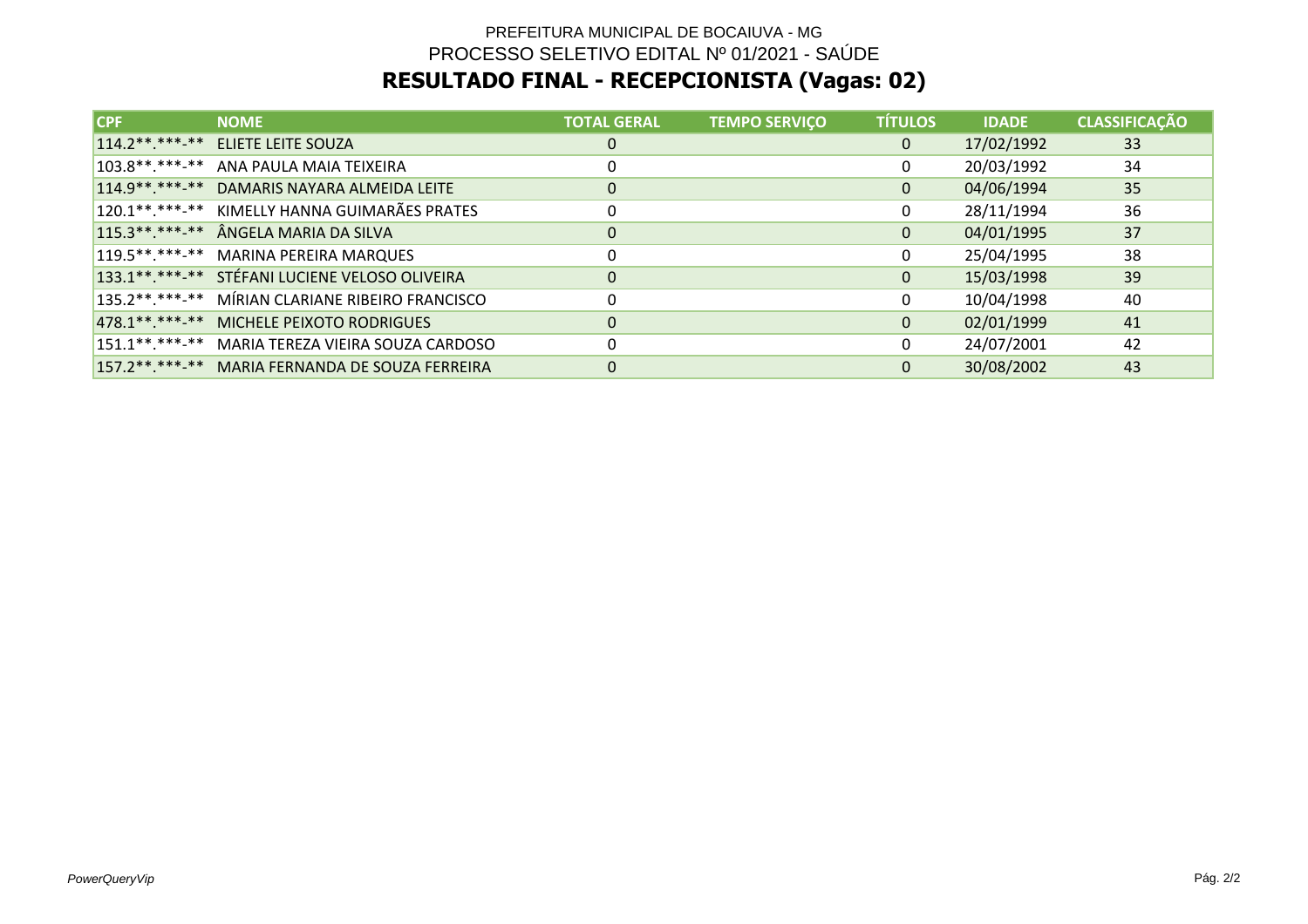#### **PREFEITURA MUNICIPAL DE BOCAIUVA - MG PROCESSO SELETIVO EDITAL Nº 01/2021 - SAÚDERESULTADO FINAL - TÉCNICO DE ENFERMAGEM (Vagas: 21)**

| <b>CPF</b>                  | <b>NOME</b>                                      | <b>TOTAL GERAL</b> | <b>TEMPO SERVIÇO</b> | <b>TÍTULOS</b> | <b>IDADE</b> | <b>CLASSIFICACÃO</b> |
|-----------------------------|--------------------------------------------------|--------------------|----------------------|----------------|--------------|----------------------|
| 048.6 **. ***-**            | IRIS APARECIDA RIBEIRO LIMA SIQUEIRA             | 70                 | 10                   | 60             | 03/09/1975   | 1                    |
|                             | 040.8 **. ***-** EDNEIA BESSIMO NEVES CRUZ       | 61                 | 10                   | 51             | 07/10/1978   | $\overline{2}$       |
|                             | 089.1**.***-** ROBERTO FERNANDO VIEIRA SANTOS    | 50                 | 10                   | 40             | 15/09/1987   | 3                    |
|                             | 121.6 ** .*** -** MARLA FRANCIELLE MAIA TEIXEIRA | 50                 | 10                   | 40             | 21/09/1995   | 4                    |
|                             | 121.0**.***-** DANILA RODRIGUES DE MONTE         | 50                 | 10                   | 40             | 28/09/1995   | 5                    |
|                             | 120.9 ** .***-** MELSA KELITA DE MOURA LEMES     | 40                 |                      | 40             | 05/11/1995   | 6                    |
|                             | 052.6 **. ***-** MIRIAM PEIXOTO SIQUEIRA         | 34                 | 10                   | 24             | 08/11/1981   | $\overline{7}$       |
|                             | 067.1**.***-** ELIANE ANDRADE PECANHA            | 34                 | 8                    | 26             | 09/07/1981   | 8                    |
|                             | 124.7**.***-** LARISSA BETHANIA PRAES GOMES      | 33                 | $\overline{3}$       | 30             | 22/12/1994   | 9                    |
| 097.8**.***-** DARLEY NEVES |                                                  | 30                 | 10                   | 20             | 15/10/1984   | 10                   |
|                             | 088.8 ** .*** -** FRANCIELLE APARECIDA RIBEIRO   | 30                 | 10                   | 20             | 03/10/1991   | 11                   |
|                             | 145.6**.***-** IGOR RAFAEL DE SOUZA              | 30                 |                      | 30             | 24/11/1999   | 12                   |
|                             | 035.5**.***-** WALDIRENE BISPO DO CARMO MONTES   | 29                 | 10                   | 19             | 30/10/1976   | 13                   |
|                             | 041.1**.***-** KARLA THAIS OLIVEIRA              | 27                 | 10                   | 17             | 12/03/1980   | 14                   |
|                             | 001.0**.***-** MARLY PATRICIA MOTA               | 27                 |                      | 27             | 28/08/1974   | 15                   |
|                             | 051.4**.***-** IVANETE DE FATIMA BENEVIDES       | 26                 | 10                   | 16             | 20/10/1981   | 16                   |
|                             | 050.9 ** .*** -** VERA PINHEIRO LIMA             | 25                 | 10                   | 15             | 22/10/1980   | 17                   |
|                             | 046.3**.***-** EDMEIA MARIA OLIVEIRA             | 24                 | 10                   | 14             | 30/05/1979   | 18                   |
|                             | 058.2 **. ***-** CARLA CASTELO BRANCO            | 23                 | 10                   | 13             | 20/05/1980   | 19                   |
|                             | 002.4**.***-** ROSILENE LOPES DA SILVA           | 22                 | $\overline{2}$       | 20             | 29/06/1974   | 20                   |
|                             | 083.9 ** ***- ** MARIA ANGELICA DE CARVALHO      | 21                 | 10                   | 11             | 06/03/1988   | 21                   |
|                             | 818.2 **. ***- ** EVA APARECIDA SOUTO FIGUEIREDO | 20                 | 10                   | 10             | 26/11/1963   | 22                   |
|                             | 770.1**.***-** IVANILDE NERES DE AQUINO          | 20                 | 10                   | 10             | 25/03/1970   | 23                   |
|                             | 056.3 **. ***-** MARIA LUCIA PEREIRA DA SILVA    | 20                 | 10                   | 10             | 05/02/1979   | 24                   |
|                             | 092.2 **. ***-** ELLEN TATIANE VIEIRA DIAS       | 20                 |                      | 20             | 12/06/1989   | 25                   |
|                             | 002.9 ** .***-** GISLENE CARDOSO DOS SANTOS      | 19                 | 10                   | 9              | 19/01/1969   | 26                   |
|                             | 074.7**.***-** DARLI NEIDE DE OLIVEIRA REIS      | 19                 | 10                   | 9              | 24/08/1978   | 27                   |
|                             | 040.7**.***-** ROSELI PEREIRA LEITE DA SILVA     | 19                 | 10                   | 9              | 09/03/1981   | 28                   |
| $144.0******$               | <b>BEATRIZ EMANUELLY DE PAULA</b>                | 16                 | 10                   | 6              | 20/12/1998   | 29                   |
|                             | 091.9**.***-** FRANCIELLE LETICIA SILVA          | 16                 | 6                    | 10             | 12/02/1990   | 30                   |
|                             | 368.6 **. ***-** VIVIANE DANIELE SOUZA FERREIRA  | 15                 | 10                   | 5              | 27/10/1987   | 31                   |
|                             | 608.2**.***-** TEREZA DE FATIMA DIAS             | 14                 | 10                   | 4              | 02/02/1963   | 32                   |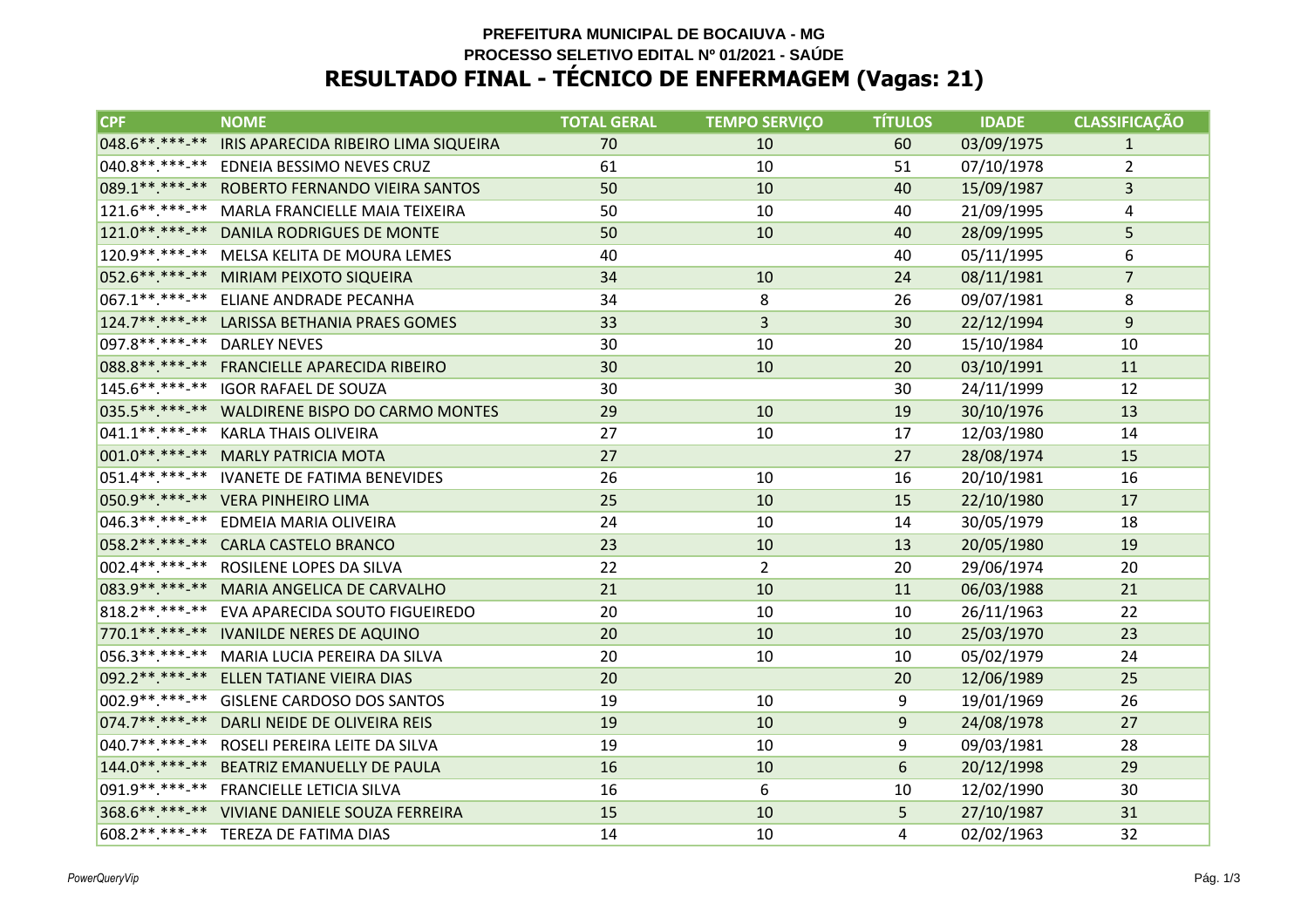#### **PREFEITURA MUNICIPAL DE BOCAIUVA - MG PROCESSO SELETIVO EDITAL Nº 01/2021 - SAÚDERESULTADO FINAL - TÉCNICO DE ENFERMAGEM (Vagas: 21)**

| <b>CPF</b>       | <b>NOME</b>                                           | <b>TOTAL GERAL</b> | <b>TEMPO SERVIÇO</b> | <b>TÍTULOS</b> | <b>IDADE</b> | <b>CLASSIFICAÇÃO</b> |
|------------------|-------------------------------------------------------|--------------------|----------------------|----------------|--------------|----------------------|
| 066.0**.***-**   | MARIA DAS DORES DA SILVA                              | 14                 | 10                   | 4              | 08/04/1983   | 33                   |
|                  | 334.2 ** .** * * MARIA LISBOETE ARAUJO DE MELO VIEIRA | 14                 |                      | 14             | 19/07/1985   | 34                   |
|                  | 887.6 ** .*** -** IVANIR APARECIDA ALMEIDA NUNES      | 12                 | 10                   | $\overline{2}$ | 24/02/1967   | 35                   |
| 035.1**.***-**   | ELANE FABRICIA VIEIRA                                 | 12                 | 10                   | $\overline{2}$ | 28/03/1979   | 36                   |
| 046.2 ** *** -** | EDNA PEREIRA SILVA                                    | 12                 | 10                   | 2 <sup>1</sup> | 14/07/1979   | 37                   |
|                  | 071.3 ** .***-** CINTHIA DOS SANTOS FERREIRA          | 12                 | 10                   | $\overline{2}$ | 19/08/1984   | 38                   |
|                  | 117.8 ** .** * * * LUARA DE SOUZA SILVA               | 12                 |                      | 12             | 30/11/1992   | 39                   |
|                  | 322.4**.***-** SOLANGE GOMES DE SOUZA                 | 10                 | 10                   | 0              | 07/04/1958   | 40                   |
|                  | 692.1**.***-** MARINA ALVES DOS SANTOS SILVA          | 10                 | 10                   | 0              | 24/05/1966   | 41                   |
|                  | 770.3 **. ***- ** CINARA APARECIDA OLIVEIRA RAMOS     | 10                 | 10                   | 0              | 15/06/1969   | 42                   |
|                  | 421.0**.***-** CREUZA APARECIDA DA SILVA DOS SANTOS   | 10                 | 10                   | 0              | 19/08/1971   | 43                   |
|                  | 031.9 ** .*** -** ALBA LÚCIA SIQUEIRA CARDOSO         | 10                 | 10                   | 0              | 20/10/1971   | 44                   |
|                  | 986.1**.***-** LUCINEIA FABIANA BOREM CARDOSO         | 10                 | 10                   | 0              | 18/12/1973   | 45                   |
|                  | 046.4**.***-** ARLENE DA SILVA SOUZA                  | 10                 | 10                   | 0              | 09/12/1977   | 46                   |
|                  | 050.9 ** .***-** LUCIANA DE OLIVEIRA FERREIRA         | 10                 | 10                   | 0              | 05/04/1978   | 47                   |
|                  | 055.6**.***-** ROSELI CORREA DA SILVA                 | 10                 | 10                   | 0              | 15/02/1981   | 48                   |
|                  | 055.7** ***-** MARIA FERNANDA DE JESUS SILVA SOUZA    | 10                 | 10                   | 0              | 31/03/1982   | 49                   |
|                  | 072.2 **. ***-** REGIANE APARECIDA DUARTE SILVA       | 10                 | 10                   | 0              | 27/07/1983   | 50                   |
|                  | 075.6 **. ***-** NAYARA TICIANNE SILVA FERREIRA       | 10                 | 10                   | 0              | 05/08/1986   | 51                   |
| $111.5******$    | <b>BIANCA ARIELLY MARQUES DE PAULA</b>                | 10                 | 10                   | 0              | 01/06/1993   | 52                   |
|                  | 087.5 ** ***- ** LUCAS HENRIQUE MATIAS TORRES         | 10                 | 10                   | 0              | 18/11/1993   | 53                   |
|                  | 124.2**.***-** WENDLER SILVA DOS SANTOS               | 10                 | 10                   | 0              | 31/03/1996   | 54                   |
|                  | 138.6**.***-** SARA CHRISTINA SANTOS OLIVEIRA         | 10                 | 10                   | 0              | 27/08/1996   | 55                   |
| 700.0**.***-**   | ELEN DE CASSIA SANTOS PEREIRA                         | 10                 | 10                   | 0              | 15/08/1999   | 56                   |
|                  | 004.2 ** .***-** ANGELITA APARECIDA DA SILVA          | 10                 |                      | 10             | 22/05/1973   | 57                   |
|                  | 177.1**.***-** DULCIVANE APARECIDA DE SOUZA LOPES     | 9                  | 9                    | 0              | 21/11/1973   | 58                   |
|                  | 139.0 **. ***- ** LARISSA LANNA OLIVEIRA CALDEIRA     | $\overline{9}$     | $\mathsf 9$          | 0              | 06/10/1996   | 59                   |
| 065.5**.***-**   | <b>ELAINE CRISTINA RAMOS</b>                          | 7                  | $\overline{7}$       | 0              | 30/07/1982   | 60                   |
| 145.5 ** ***-**  | ELIZABETE NERES DA SILVA                              | $\overline{7}$     | $\overline{7}$       | 0              | 23/09/1999   | 61                   |
|                  | 086.8 **. ***-** NARLEN DE FATIMA DE SOUZA            | 6                  |                      | 6              | 06/08/1992   | 62                   |
|                  | 054.3 ** ***- ** CLEUSA PEREIRA DA CRUZ               | 5                  |                      | 5              | 02/06/1973   | 63                   |
|                  | 148.2**.***-** LARISSA POLIANA SILVA SANTOS           | 5                  |                      | 5              | 01/06/1999   | 64                   |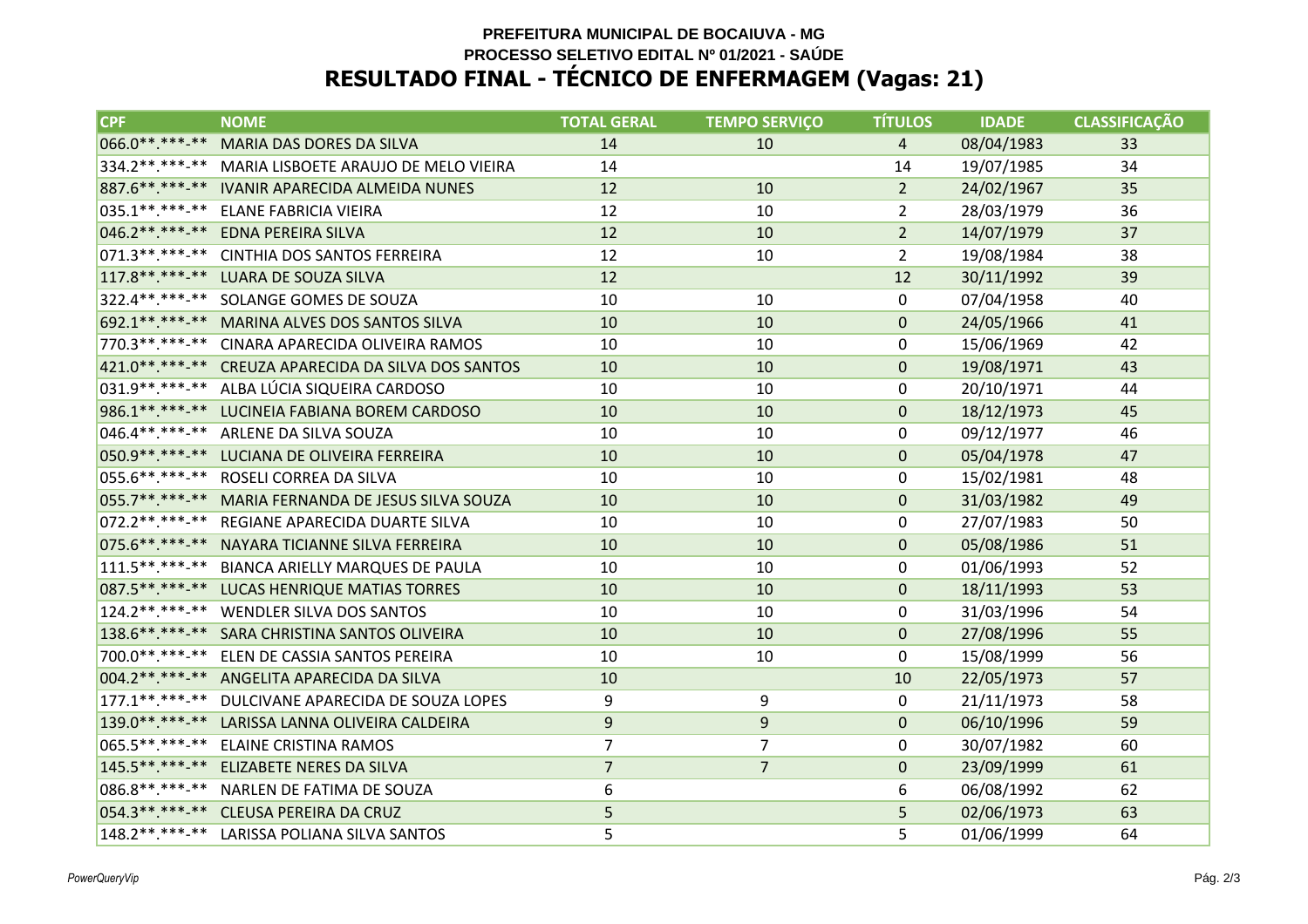### **PREFEITURA MUNICIPAL DE BOCAIUVA - MG PROCESSO SELETIVO EDITAL Nº 01/2021 - SAÚDERESULTADO FINAL - TÉCNICO DE ENFERMAGEM (Vagas: 21)**

| <b>CPF</b>            | <b>NOME</b>                                         | <b>TOTAL GERAL</b> | <b>TEMPO SERVIÇO</b> | <b>TÍTULOS</b> | <b>IDADE</b> | <b>CLASSIFICAÇÃO</b> |
|-----------------------|-----------------------------------------------------|--------------------|----------------------|----------------|--------------|----------------------|
| 153.9 ** ***-**       | NATHALIA FRANCIELLE SANTOS CARDOSO                  | 5.                 |                      | 5.             | 26/06/2000   | 65                   |
|                       | 882.3 **. ***-** ROSALIA ALVES VIEIRA SOARES        |                    |                      | 0              | 28/08/1968   | 66                   |
| 520.1**.***-**        | <b>MARIA DE JESUS SILVA</b>                         | 0                  |                      | 0              | 24/10/1962   | 67                   |
| 778.3 * * * * * - * * | SUELY GONÇALVES DA SILVA                            | 0                  |                      | 0              | 18/09/1970   | 68                   |
|                       | 042.8**.***-** ELEILDE DIAS DA COSTA                | 0                  |                      | 0              | 08/04/1981   | 69                   |
| 058.4**.***-**        | <b>VERA LUCIA ALVES</b>                             | 0                  |                      | 0              | 25/11/1981   | 70                   |
|                       | 103.4******** JUSCILENE DAS GRAÇAS PEREIRA SIQUEIRA | 0                  |                      | $\mathbf{0}$   | 27/11/1986   | 71                   |
|                       | 112.2**.***-** ANIELLE ALVES DE OLIVEIRA            | 0                  |                      | 0              | 13/11/1989   | 72                   |
|                       | 105.2 **. ***-** SARA FERNANDA SOUZA FELICIO        | $\mathbf 0$        |                      | 0              | 20/10/1992   | 73                   |
| 122.0 * * * * * - * * | MARCELO HERNANI SOUZA                               | $\mathbf{0}$       |                      | 0              | 19/04/1995   | 74                   |
| $136.7******$         | MARIA GABRIELLA ARAUJO ALVES                        | $\mathbf 0$        |                      | 0              | 21/01/1999   | 75                   |
|                       | 146.9**.***-** LIGIA CAROLINE DIAS ALVES            | $\mathbf 0$        |                      | 0              | 10/05/1999   | 76                   |
| $141.4******$         | ANNE CHRISTINE DIAS RODRIGUES                       | 0                  |                      | 0              | 25/06/2000   | 77                   |
|                       | 022.1**.***-** LINDANY GOMES DOS SANTOS             | 0                  |                      | 0              | 31/01/2001   | 78                   |
|                       | 140.1**.***-** ISABELLA TAUANE LEAL ALKMIM          | $\mathbf 0$        |                      | $\mathbf{0}$   | 08/07/2002   | 79                   |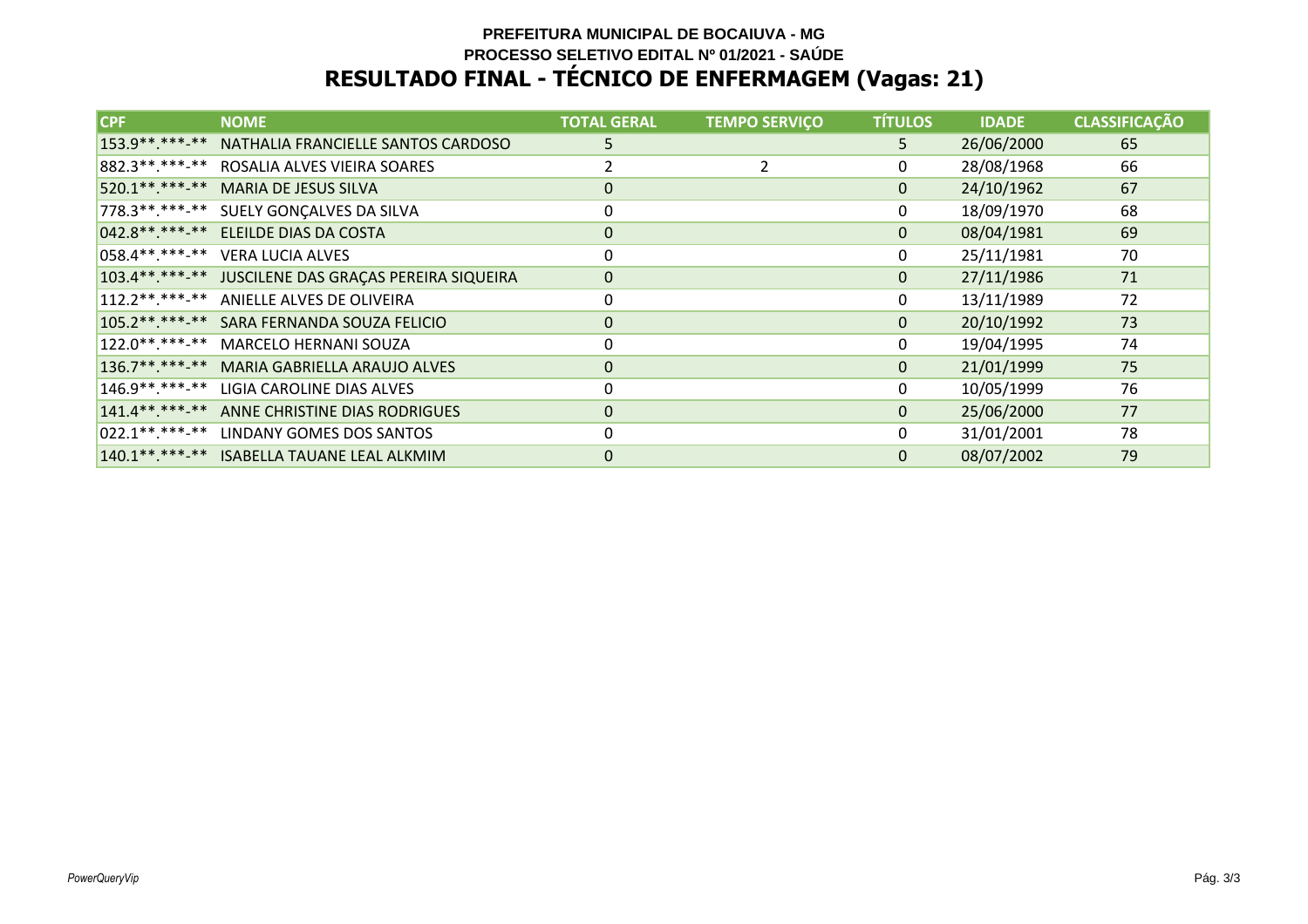| <b>CPF</b>        | <b>NOME</b>                                | <b>TOTAL GERAL</b> | <b>TEMPO SERVIÇO</b> | <b>TÍTULOS</b> | <b>IDADE</b> | <b>CLASSIFICAÇÃO</b> |
|-------------------|--------------------------------------------|--------------------|----------------------|----------------|--------------|----------------------|
| 473.0 ** *** -**  | JOÃO DAMASCENO MACHADO FILHO               | 32                 |                      | 32             | 08/11/1962   | $\mathbf{1}$         |
| $171.0******$     | <b>GELSON GOMES DO CARMO</b>               | 30                 | 10                   | 20             | 11/08/1976   | $\overline{2}$       |
|                   | 114.4**.***-** JOSE DOS PASSOS PEREIRA     | 22                 | 10                   | 12             | 22/10/1964   | 3                    |
| 065.8 ** *** -**  | <b>WANDERLEY TELES BARBOSA</b>             | 21                 | 6                    | 15             | 14/07/1985   | 4                    |
| $048.2*********$  | <b>CARLOS ALBERTO DE JESUS</b>             | 20                 | 10                   | 10             | 04/11/1977   | 5                    |
| $145.4******$     | YURI PATRICK ALVES RIBEIRO                 | 20                 |                      | 20             | 05/07/1998   | 6                    |
|                   | 084.8**.***-** THIAGO FELIPE FROIS TAVARES | 19                 | 9                    | 10             | 22/12/1988   | $\overline{7}$       |
| $108.1******$     | <b>ROBERT FAGNER SANTOS</b>                | 19                 | 9                    | 10             | 15/12/1989   | 8                    |
| 056.2 ** *** -**  | <b>FABIO ALVES SILVA</b>                   | 19                 | 4                    | 15             | 17/08/1982   | 9                    |
| 059.1**.***-**    | <b>DANILA CARDOSO</b>                      | 17                 |                      | 17             | 04/06/1983   | 10                   |
| $102.1******$     | ROMULO DANGELO SOUZA                       | 15                 |                      | 15             | 12/09/1988   | 11                   |
| 955.9 ** *** -**  | PAULO TEIXEIRA DA SILVA                    | 10                 | 10                   | 0              | 24/04/1970   | 12                   |
| $046.6*********$  | ANNE CRISTINA DAMACENO                     | 10                 | 10                   | $\mathbf{0}$   | 21/06/1975   | 13                   |
| $046.1******$     | ELIZEU OSEIAS ANDRADE ROSA                 | 10                 | 10                   | 0              | 19/09/1980   | 14                   |
|                   | 058.1**.***-** ANTONIO DUARTE GOMES NETO   | 10                 | 10                   | $\mathbf 0$    | 04/10/1983   | 15                   |
| $079.5*********$  | MATEUS ALEXANDRE SIQUEIRA SANTOS           | 10                 | 10                   | $\Omega$       | 08/10/1996   | 16                   |
| $010.7*********$  | <b>WALDINEY JOSE SANTOS</b>                | 9                  | 9                    | $\mathbf 0$    | 21/07/1978   | 17                   |
|                   | 067.3**.***-** JOAO PAULO DA SILVA PECANHA | 8                  | 8                    | 0              | 19/09/1985   | 18                   |
|                   | 026.9**.***-** ADILSON SOARES              | 6                  | 6                    | $\mathbf 0$    | 19/10/1959   | 19                   |
| 710.1**.***-**    | <b>WALTER SANTOS BARBOSA</b>               | 6                  |                      | 6              | 27/10/1970   | 20                   |
| 606.6**.***-**    | <b>ROBERTO VIEIRA DE ATAIDES</b>           | $\mathbf 0$        |                      | $\mathbf 0$    | 06/07/1966   | 21                   |
| 784.3 **. ***- ** | EVANIO CESAR LEITE PEIXOTO                 | 0                  |                      | 0              | 05/07/1972   | 22                   |
|                   | 986.1**.***-** ADEMILSON ANDERSON SILVEIRA | $\mathbf 0$        |                      | $\mathbf 0$    | 03/08/1977   | 23                   |
| 066.1**.***-**    | WARLEN DE FATIMA SOUZA PEREIRA             | 0                  |                      | 0              | 19/11/1982   | 24                   |
| 058.4**.***-**    | RONALDO DOS REIS PEREIRA                   | $\Omega$           |                      | $\Omega$       | 01/09/1983   | 25                   |
| $076.0*********$  | <b>GERALDO CRISTIANO GOMES SILVA</b>       | 0                  |                      | 0              | 05/06/1985   | 26                   |
|                   | 111.7**.***-** ALAN PEREIRA DA SILVA       | $\mathbf 0$        |                      | $\mathbf 0$    | 18/02/1992   | 27                   |
| $124.6*********$  | JADSON RODRIGO VELOSO SANTOS               | 0                  |                      | 0              | 23/11/1993   | 28                   |
| $124.3******$     | RAYANNE LARISSA TAVARES                    | $\mathbf 0$        |                      | $\mathbf 0$    | 21/03/1994   | 29                   |
| $138.5*********$  | NATAN RODRIGUES DE MONTE                   | $\mathbf 0$        |                      | 0              | 25/09/1997   | 30                   |
| $021.2*********$  | <b>ISAAC JACKSON SILVA OLIVEIRA</b>        | 0                  |                      | $\mathbf 0$    | 17/08/1998   | 31                   |
| 150.9**.***-**    | <b>MARCONE RIBAS OLIVEIRA</b>              | 0                  |                      | 0              | 04/03/2001   | 32                   |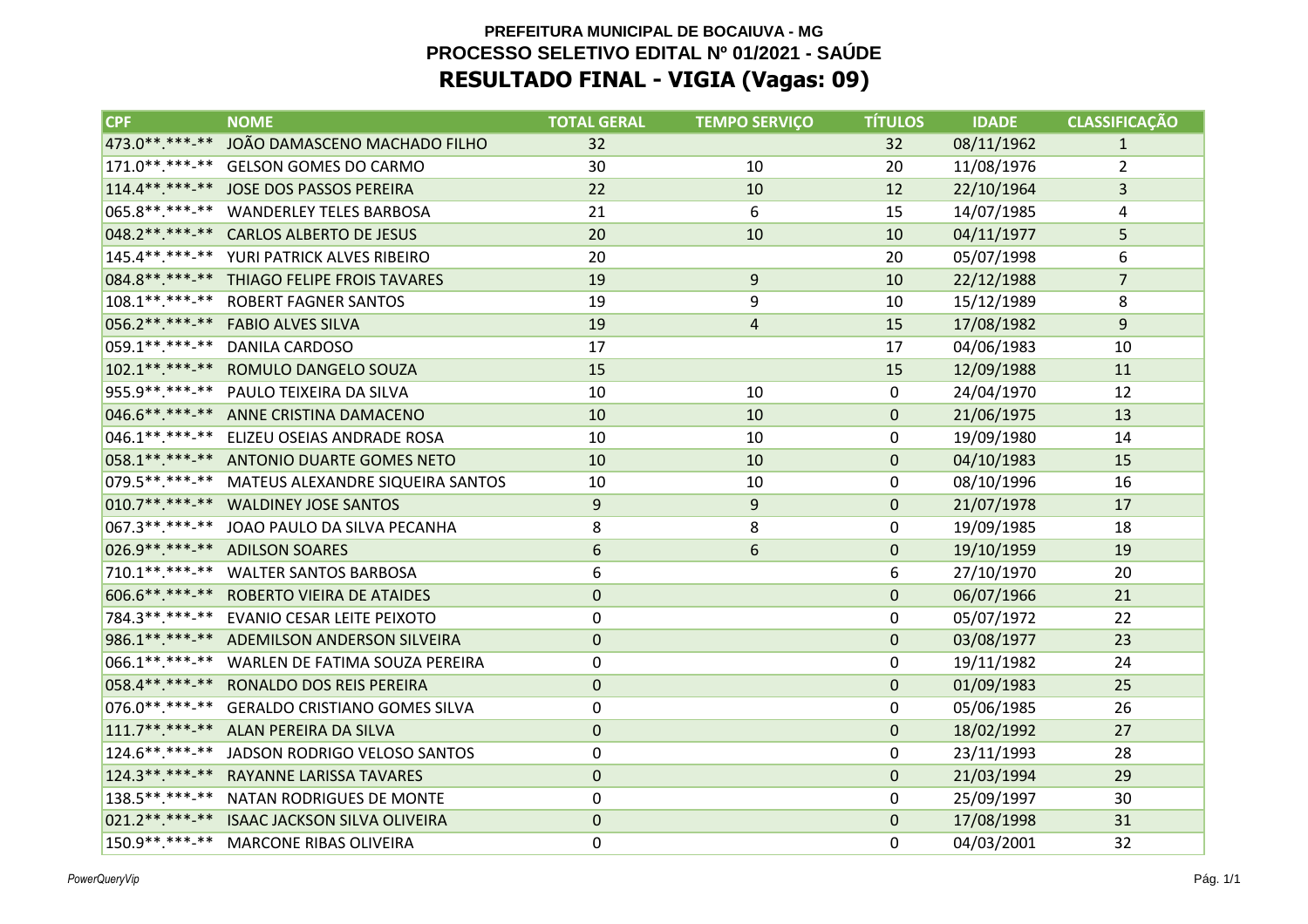### **PREFEITURA MUNICIPAL DE BOCAIUVA - MG PROCESSO SELETIVO EDITAL Nº 01/2021 - SAÚDERESULTADO FINAL - CANDIDATOS DESCLASSIFICADOS**

| <b>CPF</b>          | <b>NOME</b>                                   | <b>SITUAÇÃO</b>               | <b>CARGO</b>                                    |
|---------------------|-----------------------------------------------|-------------------------------|-------------------------------------------------|
| 304.1**.***-**      | <b>ADILSON SILVEIRA</b>                       | DESCLASSIFICADO MOTORISTA     |                                                 |
| $051.1*********$    | ADMILSON CALDEIRA DE QUEIROZ                  | DESCLASSIFICADO MOTORISTA     |                                                 |
|                     | 002.9 **. ***-** ADMILSON OLIVEIRA DUARTE     | DESCLASSIFICADO VIGIA         |                                                 |
| 086.2 ** *** -**    | ADRIANA APARECIDA PEREIRA BATISTA             |                               | DESCLASSIFICADO SEM CARGO NA FICHA DE INSCRIÇÃO |
| 184.9 ** *** -**    | <b>ALTAIR ALVES BARROSO</b>                   | <b>DESCLASSIFICADO</b>        | <b>MOTORISTA</b>                                |
| 069.6**.***-**      | ANA MARIA DA SILVA DE AZEVEDO                 | DESCLASSIFICADO               | BIOMEDICA (CARGO NÃO DIVULGADO)                 |
| $051.4*********$    | ANDERLAN DA SILVA VELOSO                      | <b>DESCLASSIFICADO</b>        | <b>MOTORISTA</b>                                |
|                     | 034.3 **. ***-** ANDERSON PEREIRA JANUARIO    | DESCLASSIFICADO VIGIA         |                                                 |
| 072.6 **. ***-**    | ANDREIA APARECIDA MARTINS LEITE               |                               | DESCLASSIFICADO SEM CARGO NA FICHA DE INSCRIÇÃO |
| $126.1*********$    | ANGELO GABRIEL SILVA                          | DESCLASSIFICADO MOTORISTA     |                                                 |
| 920.7**.***-**      | ANTONIO ADENILSON DE SOUZA                    |                               | DESCLASSIFICADO SEM CARGO NA FICHA DE INSCRIÇÃO |
| 059.1**.***-**      | CESAR HENRIQUE DE ALMEIDA DIAS                | DESCLASSIFICADO               | <b>MOTORISTA</b>                                |
| $114.8******$       | <b>CHRISTIAN FERREIRA DOS SANTOS</b>          | <b>DESCLASSIFICADO</b>        | <b>MOTORISTA</b>                                |
| 095.2 ** *** -**    | <b>CINTIA LORENA FROIS TAVARES</b>            | DESCLASSIFICADO ENFERMEIRO    |                                                 |
| 051.8 ** *** -**    | <b>CLARICE DE FATIMA FIGUEIREDO</b>           | DESCLASSIFICADO RECEPCIONISTA |                                                 |
| 137.9 ** *** -**    | DALETE KELLY ANDRADE SENA                     |                               | DESCLASSIFICADO AUX. CONSULTORIO ODONTOLOGICO   |
| 044.4**.***-**      | DARLYNTON COELHO MIRANDA                      | DESCLASSIFICADO               | <b>MOTORISTA</b>                                |
| 070.8**.***-**      | DOUGLAS SIQUEIRA AGUIAR LUNA                  | DESCLASSIFICADO               | <b>MOTORISTA</b>                                |
| 550.7**.***-**      | <b>ENILSON DE JESUS SOUZA</b>                 | DESCLASSIFICADO               | <b>MOTORISTA</b>                                |
| 039.8 ** . *** - ** | ENIO DE JESUS ALKMIM SILVA                    | DESCLASSIFICADO               | <b>MOTORISTA</b>                                |
| 131.4**.***-**      | <b>ERICA APARECIDA LOPES</b>                  | <b>DESCLASSIFICADO</b>        | <b>TECNICO EM ENFERMAGEM</b>                    |
| 056.4**.***-**      | FARLEY VINICIO LIMA GONÇALVES                 | DESCLASSIFICADO               | <b>MOTORISTA</b>                                |
| 092.0 ** *** **     | FAUSTO EVANGELISTA PENA JUNIOR                | DESCLASSIFICADO RECEPCIONISTA |                                                 |
| $078.1******$       | FERNANDA VIEIRA SANTOS                        |                               | DESCLASSIFICADO FALTA FICHA INSCRIÇÃO           |
| 123.8 ** *** -**    | <b>FRANCIELE NATALI LOPES</b>                 | DESCLASSIFICADO RECEPCIONISTA |                                                 |
| $113.9*********$    | <b>GISELLE FRANCINE ALVES FERREIRA</b>        | DESCLASSIFICADO ENFERMEIRO    |                                                 |
| $110.4*********$    | <b>GIULIANA FERREIRA OLIVEIRA</b>             |                               | DESCLASSIFICADO FALTA FICHA INSCRIÇÃO           |
| $043.3*********$    | <b>HERBERT WANDER FERREIRA</b>                | DESCLASSIFICADO               | AUX. DE SERVIÇOS GERAIS                         |
| 337.3 ** *** -**    | <b>JANIO FELIPE SILVA</b>                     | <b>DESCLASSIFICADO</b>        | <b>MOTORISTA</b>                                |
| $119.7*********$    | <b>JESEM ALMEIDA GOMES</b>                    | DESCLASSIFICADO               | <b>MOTORISTA</b>                                |
|                     | 107.4**.***-** JESSICA TAYNA MARTINS DE SOUZA |                               | DESCLASSIFICADO AGENTE COMUNITARIO DE SAUDE     |
| 094.7**.***-**      | JOAO ALEXANDRE SALES MACEDO                   | DESCLASSIFICADO MOTORISTA     |                                                 |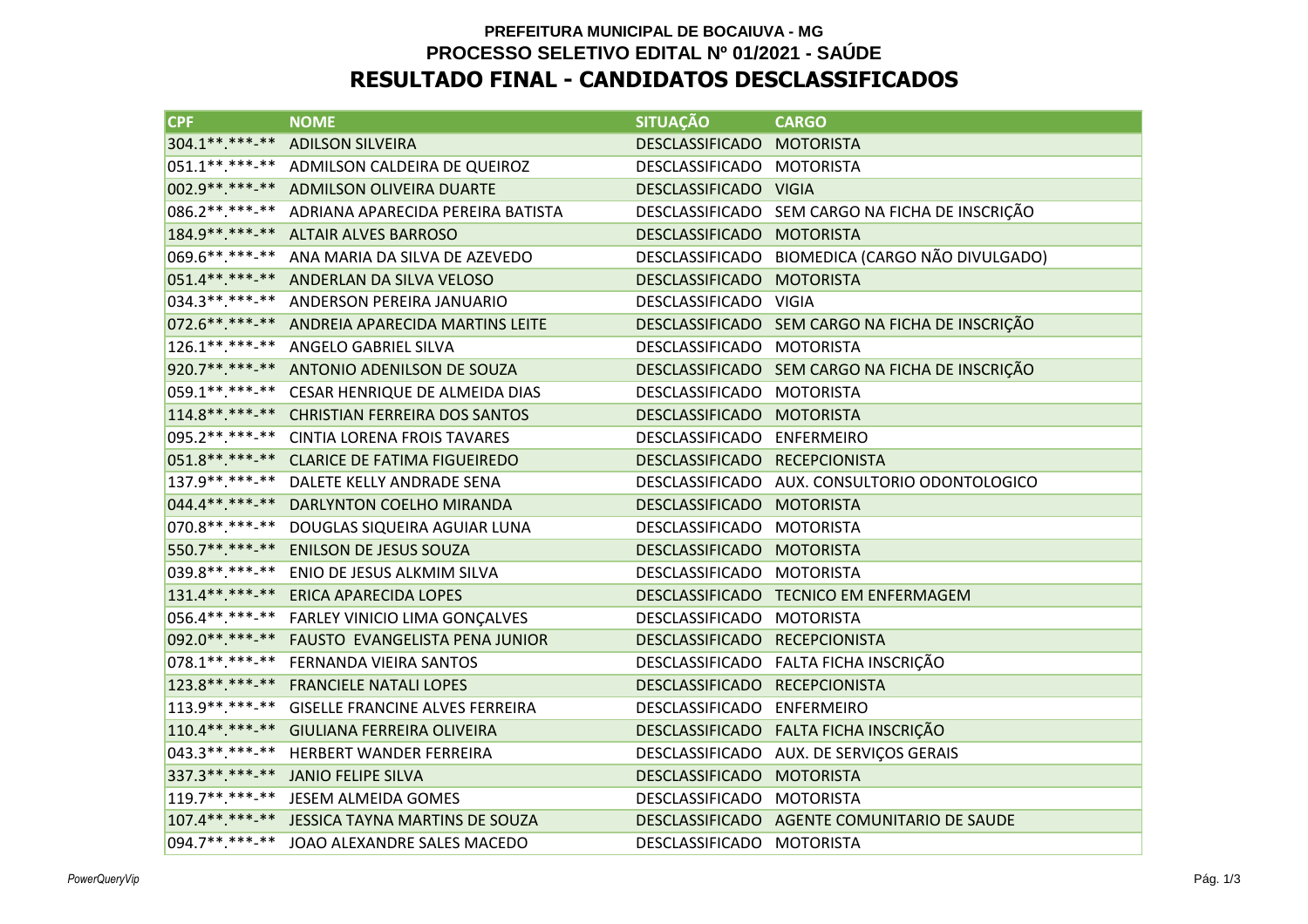### **PREFEITURA MUNICIPAL DE BOCAIUVA - MG PROCESSO SELETIVO EDITAL Nº 01/2021 - SAÚDERESULTADO FINAL - CANDIDATOS DESCLASSIFICADOS**

| <b>CPF</b>        | <b>NOME</b>                             | <b>SITUAÇÃO</b>            | <b>CARGO</b>                                              |
|-------------------|-----------------------------------------|----------------------------|-----------------------------------------------------------|
| $111.2*********$  | JOAO PAULO DOS SANTOS MIRANDA           | DESCLASSIFICADO VIGIA      |                                                           |
| 052.7**.***-**    | <b>JOAO ROGERIO DUARTE</b>              | DESCLASSIFICADO MOTORISTA  |                                                           |
|                   | 072.2**.***-** JOELMA FERNANDES RIBAS   |                            | DESCLASSIFICADO SEM CARGO NA FICHA DE INSCRIÇÃO           |
| 127.3 **. ***-**  | JONATHAN ANTONIO OLIVEIRA VELOSO        | DESCLASSIFICADO            | <b>MOTORISTA</b>                                          |
| 092.0 ** *** -**  | JOSE AELSON DOS SANTOS                  | <b>DESCLASSIFICADO</b>     | <b>MOTORISTA</b>                                          |
| 128.0**.***-**    | JOSE ROBERTO SIQUEIRA SANTOS            | <b>DESCLASSIFICADO</b>     | <b>MOTORISTA</b>                                          |
|                   | 048.0**.***-** JUSSARA SANTOS VERSIANE  | DESCLASSIFICADO VIGIA      |                                                           |
| 076.8**.***-**    | KARINA KELLEN SOUZA CANTUARIA           | DESCLASSIFICADO ENFERMEIRO |                                                           |
| 096.6**.***-**    | <b>KARINE SILVA TEIXEIRA</b>            |                            | DESCLASSIFICADO VIGILANTE SANITARIO (CARGO NÃO DIVULGADO) |
| 059.5**.***-**    | KARLA JOSIANNE DE JESUS SOUZA           | DESCLASSIFICADO            | <b>ENFERMEIRO</b>                                         |
| 049.8 ** *** -**  | LAUREANNA SANTOS CAMPOS                 | DESCLASSIFICADO            | <b>RECEPCIONISTA</b>                                      |
| $138.1******$     | LEANDRO BARBOSA DOS SANTOS              | DESCLASSIFICADO            | <b>MOTORISTA</b>                                          |
| 105.8**.***-**    | LEANDRO DANIEL CARDOSO DA SILVA         | <b>DESCLASSIFICADO</b>     | <b>MOTORISTA</b>                                          |
| 061.1**.***-**    | LIDYANNE DIAS PEREIRA                   | <b>DESCLASSIFICADO</b>     | <b>RECEPCIONISTA</b>                                      |
| 139.0**.***-**    | LUCAS FELIPE SANTOS BISPO               | <b>DESCLASSIFICADO</b>     | <b>MOTORISTA</b>                                          |
| 091.6**.***-**    | LUCIAN LEONARDO JORGE                   | DESCLASSIFICADO            | MOTORISTA                                                 |
| 077.4**.***-**    | LUCIANA APARECIDA SANTOS RODRIGUES      | DESCLASSIFICADO            | <b>RECEPCIONISTA</b>                                      |
| 050.9 ** .*** -** | <b>MARCONE RONE DE SOUZA</b>            | <b>DESCLASSIFICADO</b>     | <b>MOTORISTA</b>                                          |
| 572.2 ** ***-**   | MARIA BERNADETE PIMENTA                 | <b>DESCLASSIFICADO</b>     | FALTA FICHA INSCRIÇÃO                                     |
| 654.4**.***-**    | MARIA DE LOURDES MEIRA SIQUEIRA         |                            | DESCLASSIFICADO AUX. DE SERVIÇOS GERAIS                   |
| $001.0*********$  | MARIA ELIANE DOS REIS OLIVEIRA          | <b>DESCLASSIFICADO</b>     | SEM CARGO NA FICHA DE INSCRIÇÃO                           |
| 030.4**.***-**    | <b>MARIA REGINA LOPES</b>               | <b>DESCLASSIFICADO</b>     | AGENTE COMUNITARIO DE SAUDE                               |
| 164.9**.***-**    | <b>MARIA REGINA OLIVEIRA RIBAS</b>      |                            | DESCLASSIFICADO FALTA FICHA INSCRIÇÃO                     |
| 099.3**.***-**    | MARIO FERNANDO VELOSO                   | DESCLASSIFICADO            | <b>MOTORISTA</b>                                          |
| 156.5**.***-**    | MATHEUS FELIPE AMORIM CALDEIRA          | DESCLASSIFICADO            | <b>ENFERMEIRO</b>                                         |
| 073.6 **. ***-**  | MIRIA MARCIA ANTUNES RIBEIRO            | DESCLASSIFICADO ENFERMEIRO |                                                           |
| 078.9 ** *** -**  | NAYARA APARECIDA JORGE DE MORAIS        | <b>DESCLASSIFICADO</b>     | <b>RECEPCIONISTA</b>                                      |
| 404.2 ** *** -**  | NEILTON RODRIGUES XAVIER DE SOUZA       | <b>DESCLASSIFICADO</b>     | <b>MOTORISTA</b>                                          |
| 832.4 ** *** -**  | <b>OSWALDO DE JESUS FERREIRA</b>        | <b>DESCLASSIFICADO</b>     | <b>MOTORISTA</b>                                          |
| 065.8**.***-**    | PATRICIA APARECIDA FERREIRA SOUZA       | DESCLASSIFICADO            | SEM CARGO NA FICHA DE INSCRIÇÃO                           |
| 778.3 ** *** **   | PAULO GEOVANE OLIVEIRA PIMENTA          | <b>DESCLASSIFICADO</b>     | <b>MOTORISTA</b>                                          |
| $110.4*********$  | PAULO HENRIQUE SOARES DOS REIS OLIVEIRA | <b>DESCLASSIFICADO</b>     | <b>ENFERMEIRO</b>                                         |